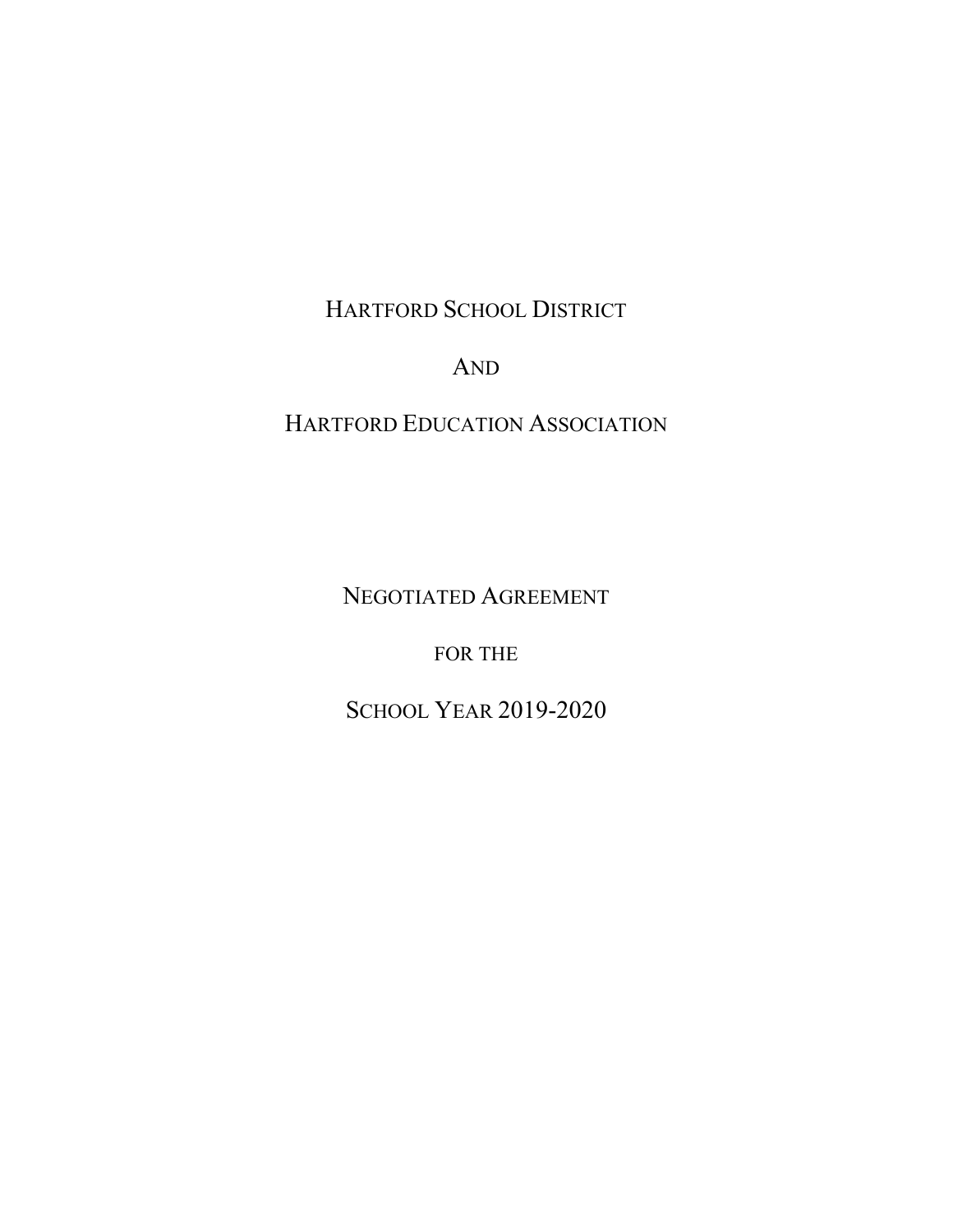# Table of Contents

| <b>ARTICLE I</b>     | <b>RECOGNITION</b>                        | $\overline{2}$ |
|----------------------|-------------------------------------------|----------------|
| <b>ARTICLE II</b>    | <b>DEFINITIONS</b>                        | $\overline{2}$ |
| <b>ARTICLE III</b>   | <b>NEGOTIATIONS</b>                       | $\overline{3}$ |
| <b>ARTICLE IV</b>    | <b>COMPLIANCE</b>                         | 3              |
| <b>ARTICLE V</b>     | <b>TEACHER RIGHTS</b>                     | $\overline{4}$ |
| <b>ARTICLE VI</b>    | <b>GRIEVANCE PROCEDURE</b>                | 6              |
| <b>ARTICLE VII</b>   | TEACHER EVALUATION-CONTRACT RENEWAL       | 10             |
| <b>ARTICLE VIII</b>  | PROFESSIONAL DEVELOPMENT                  | 13             |
| <b>ARTICLE IX</b>    | <b>SHORT-TERM LEAVES</b>                  | 15             |
| <b>ARTICLE X</b>     | <b>EXTENDED LEAVES</b>                    | 18             |
| <b>ARTICLE XI</b>    | FAMILY AND MEDICAL LEAVE                  | 19             |
| <b>ARTICLE XII</b>   | <b>MATERNITY LEAVE</b>                    | 20             |
| <b>ARTICLE XIII</b>  | <b>ADOPTIVE LEAVE</b>                     | 21             |
| <b>ARTICLE XIV</b>   | NOTIFICATION AND SEVERABILITY             | 21             |
| <b>ARTICLE XV</b>    | <b>MANAGEMENT RIGHTS</b>                  | 21             |
| <b>ARTICLE XVI</b>   | <b>WORK STOPPAGE</b>                      | 21             |
| <b>ARTICLE XVII</b>  | <b>SALARY</b>                             | 22             |
| <b>ARTICLE XVIII</b> | <b>RETIREMENT PLAN</b>                    | 25             |
| <b>ARTICLE XIX</b>   | MEDICAL EXAM/EVALUATION                   | 26             |
| <b>ARTICLE XX</b>    | NECESSITY OF VOTER APPROVAL               | 27             |
| <b>ARTICLE XXI</b>   | PERSONNEL REDUCTION                       | 27             |
| <b>ARTICLE XXII</b>  | <b>BENEFITS</b>                           | 29             |
| <b>ARTICLE XXIII</b> | <b>ASSOCIATION DUES</b>                   | 33             |
| <b>ARTICLE XXIV</b>  | PRINTING AND DISTRIBUTION                 | 34             |
| <b>ARTICLE XXV</b>   | DURATION OF AGREEMENT                     | 34             |
| Appendix 1A          | 2019-2020 TEACHER SALARY SCHEDULE         | 36             |
| Appendix 2A          | EXTRA-CURRICULAR PHILOSOPHY               | 37             |
| Appendix 2B          | EXTRA-CURRICULAR PROCEDURES               | 38             |
| Appendix 2C          | <b>EXTRA-CURRICULAR RUBRIC</b>            | 39             |
| Appendix 2D          | ADDITIONAL ACTIVITY FUNDING               | 40             |
| Appendix 2E          | REMUNERATION FOR CTSO ADVISORS AND OTHERS | 41             |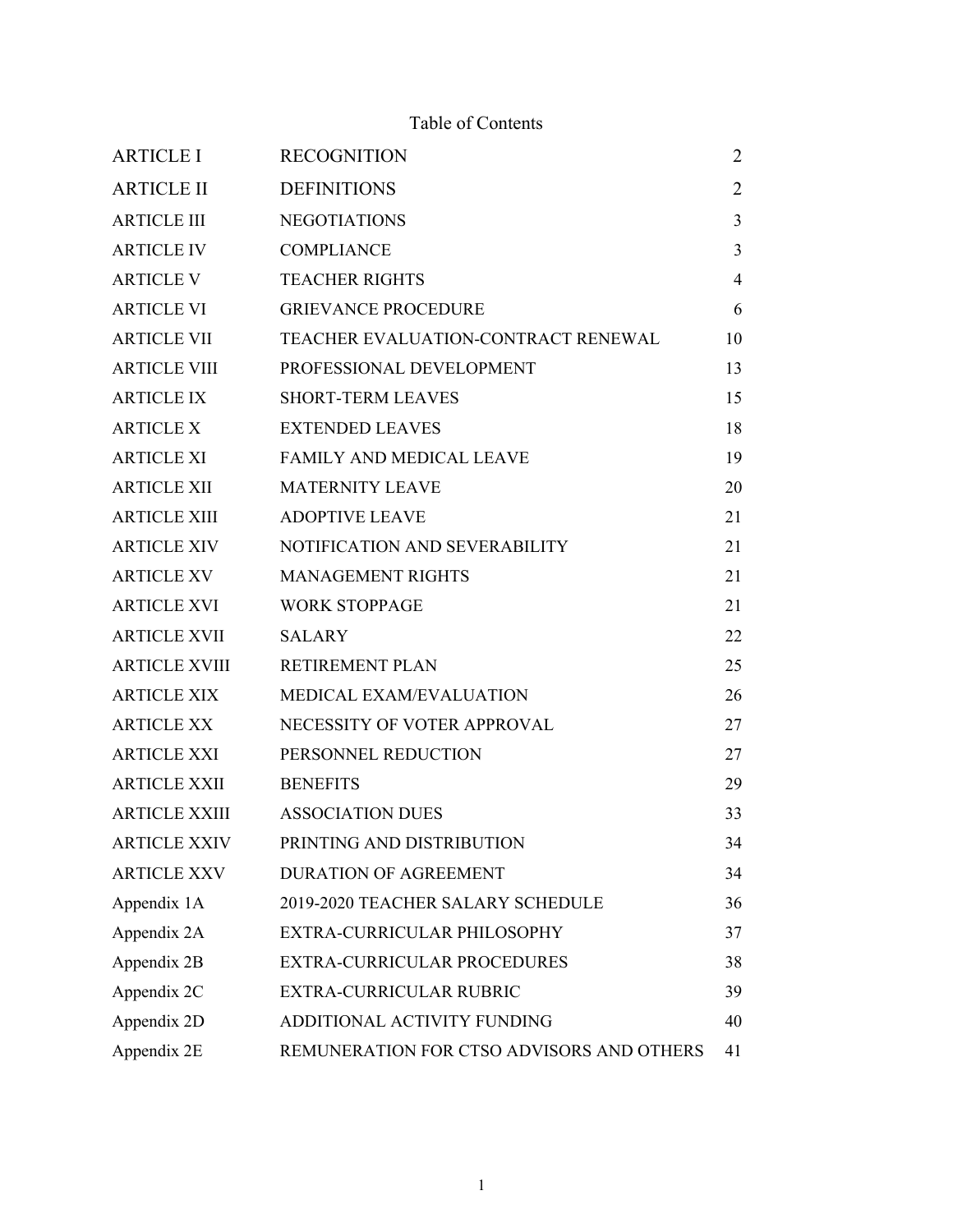#### PREAMBLE

The collective goal of the Hartford School Board and the Hartford Education Association is to provide the best learning opportunities for our students. To this end, we understand that collaboration and mutual respect are essential. The School Board and Hartford Education Association will foster an environment where educators and administrators work together to move the district forward.

Both parties value, seek and commit to building mutual trust and a positive, professional working environment. We affirm that initiatives, change, and new opportunities for students are most likely to succeed when developed collaboratively with input from all stakeholders and consensus has been built before moving forward. We pledge to work together respectfully with an understanding that all stakeholders share a mutual interest in providing the best education to all students.

This contract is entered into by the contracting parties in order to effectuate the provision of Title 16, Chapter 57, of the Vermont Statutes Annotated, to encourage and increase effective and harmonious working relationships between the Board and the teachers of the Association and to enable the teachers to negotiate on salaries, benefits, related economic conditions, working conditions, and the process for handling grievances relative to employment, consistent with the provisions of the Vermont State Law.

#### ARTICLE I RECOGNITION

- A. This contract is herein entered into between Hartford School Board, hereinafter to be known as the "Board," and the Hartford Education Association, hereinafter known as the "Association."
- B. The Board recognizes the Association as the sole and exclusive representative for collective bargaining purposes concerning the terms and conditions of employment and other matters of mutual concern for all teacher employees of the Board subject to representation under Chapter 57 of 16 V.S.A., as amended, (Labor Relations for Teachers), but excluding administrators and all other employees.

#### ARTICLE II DEFINITIONS

A. Unless otherwise herein stated, days shall mean calendar days.

The school year shall consist of 186 contract days, with up to 180 days allocated to teaching. Any days not scheduled as teaching days may be assigned by the Administration as nonstudent in-service/work days.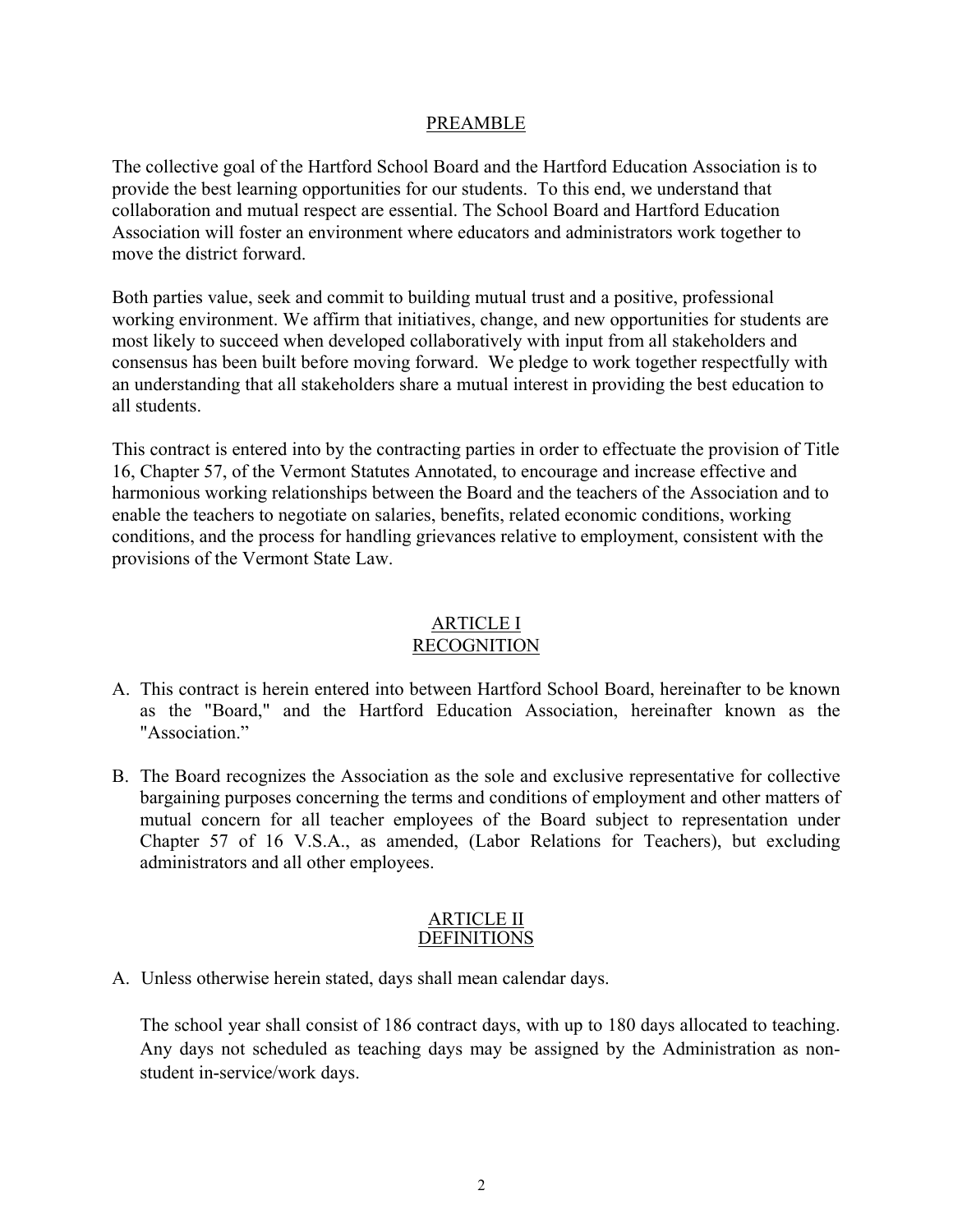- One in-service day prior to the opening and at the closing of school shall be free of meetings except when emergency dictates or by mutual agreement of parties concerned.
- One and a half in-service days shall be designated for high school teachers for teacher-directed professional activities during the rollover period between semesters.
- One and a half in-service days in the Fall shall be designated for elementary parent conferences/middle level student led conferences. In the event the administration requires either elementary parent conferences or middle level student led conferences in the spring one and a half days shall be provided for that purpose.
- B. Snow days or other emergency closing days will be made up after the regular school year is completed.
- C. The Association shall be given an opportunity to consult with the Superintendent about the school calendar upon request.

# ARTICLE III NEGOTIATIONS

- A. No earlier than September 15 of the school year in which contract expires, and not later than October 15, the Board and the Association agrees to begin negotiations in order to arrive at a successor contract. All negotiations shall be conducted in accordance with and pursuant to Title 16, Chapter 57, Vermont Statutes Annotated. During negotiations, the Board and the recognized association shall present relevant data, exchange points of view, and make proposals and counter proposals.
- B. The Board shall make available to the Association for inspection all public records of the Hartford School District. Either party may, if it so desires, utilize the services of outside consultants and may call upon professional and lay representatives to assist in negotiations. The Board agrees not to negotiate or otherwise deal with any teachers' organization other than the Association identified in this contract during the duration of the Association's legal certification.

#### ARTICLE IV **COMPLIANCE**

This contract is a complete agreement between the contracting parties on all matters agreed to in negotiation. No prior agreements or understandings, oral or written, shall be controlling or in any way affect the relations between the parties, except when such agreements shall be reduced to writing by the mutual consent of both parties.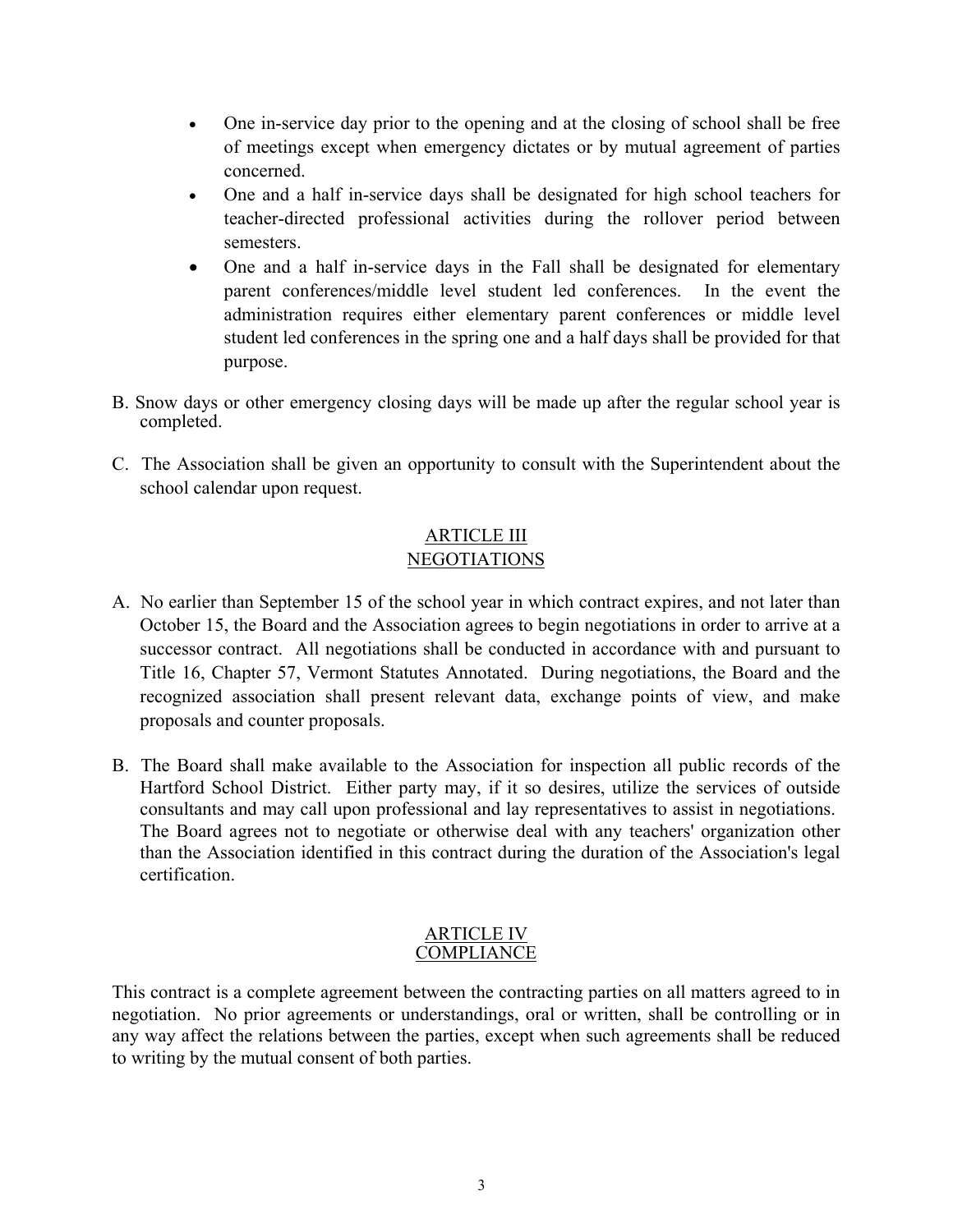#### ARTICLE V TEACHER RIGHTS

- A. Teachers shall have the right to or not to join, assist, participate in any teachers' organization of their choosing.
- B. Neither the Board nor any employee of the Board serving in any capacity, nor the Association nor any officer of the Association, shall interfere with, restrain, coerce, or discriminate in any way against or for any teacher or administrator engaged in activities protected by legislation.
- C. A teacher shall not be suspended, disciplined, reduced in compensation, non-renewed, or dismissed without just and sufficient cause.
- D. Neither the Board or its agents nor the Association or any of its members shall discriminate against any teacher by reason of his/her membership or non-membership in the Association, or his/her participation in any grievance consistent with the terms and procedures of this contract.
- E. Neither the Board or its agents nor the Association or any of its members shall discriminate in the hiring and/or treatment of any teacher on the basis of race, creed, color, age, religion, national origin, sex, marital status, handicap, sexual orientation, or domicile.
- F. Personnel file
	- 1. The District shall maintain one official personnel file for each teacher that is kept in the Superintendent's office. An unofficial working file may be kept in the principal's and/or supervisor's office and teachers shall not have access to such a file. In the event that documents are added to a teacher's official personnel file after the teacher's employment with the District has terminated, a copy of said document shall be sent to the teacher via certified mail. When an administrator/supervisor leaves the employment of the District, the contents of any working file kept by said administrator/supervisor shall be destroyed or transferred to the teacher's official personnel file within four (4) months of the administrator's/supervisor's departure.
	- 2. Each teacher shall have the right, upon request, to review the contents of his/her official personnel file. Upon reviewing the file, the teacher shall initial and date the contents thereof. Such initialing is for the purpose of establishing that the teacher has been informed of the material and is not to be construed as agreement or disagreement with the material.
	- 3. A teacher shall be sent a copy of any material before it is placed in his/her official personnel file and the teacher shall have the right to a copy of any material on file at personal expense.
	- 4. No material derogatory to a teacher's conduct, service, character, or personality will be placed in his/her official personnel file unless he/she has had an opportunity to review the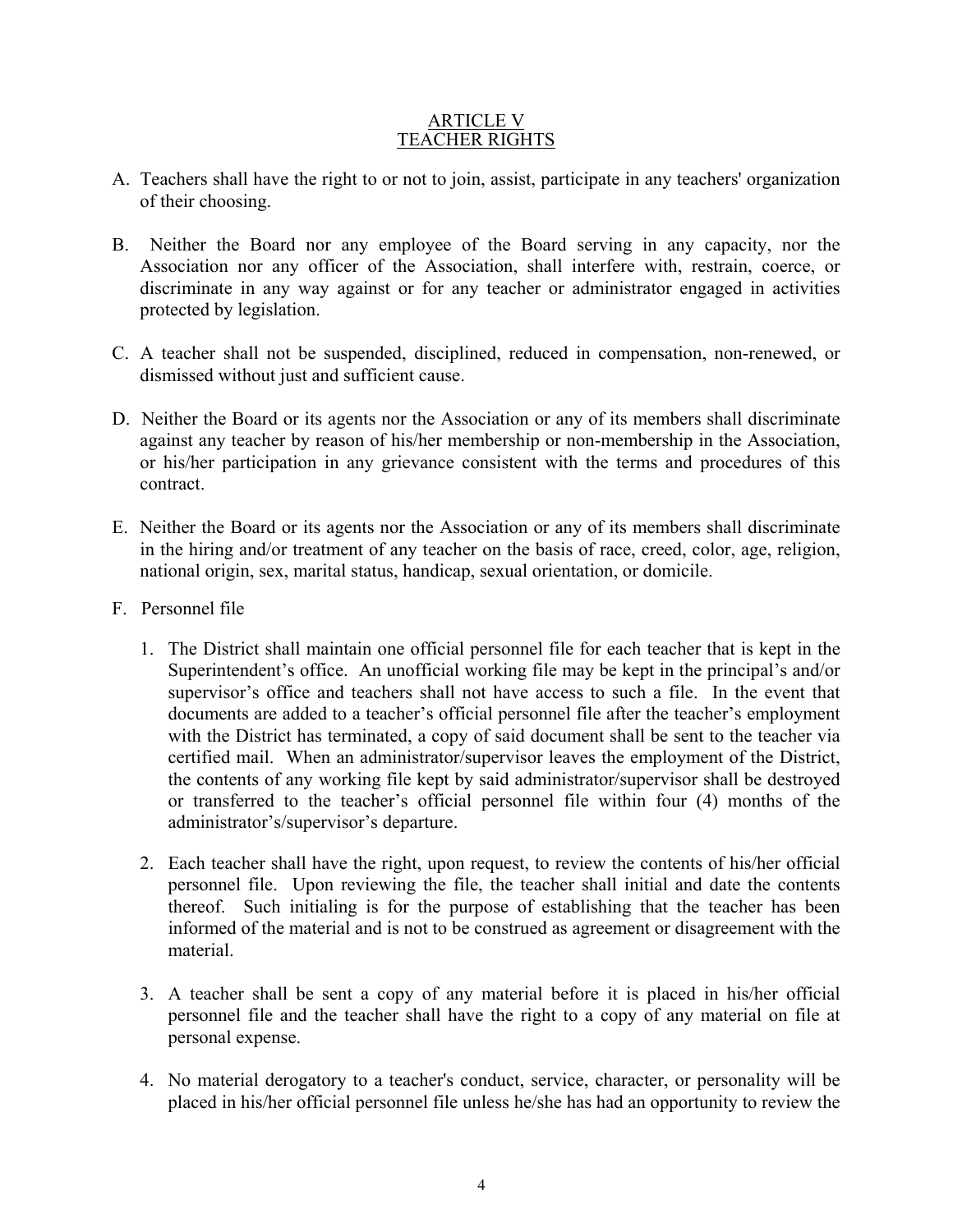material. The teacher shall acknowledge that he/she had the opportunity to review such material by signing and dating the copy. This action by the teacher in no way indicates agreement with the contents thereof. The teacher will also have the right to submit a written answer to such material and his/her answer shall be attached to the file copy.

- 5. At least once every two years, a teacher will have the right to indicate those documents and/or materials in the teacher's official personnel file which the teacher believes to be obsolete or otherwise inappropriate for retention. These documents will be reviewed by the superintendent, and if the superintendent agrees, these items will be destroyed. A teacher shall have the right to file a written objection to the retention of certain documents under this section and to have such objection attached to the documents in dispute.
- 6. Teacher records with regard to use of personal, emergency, sick days and other leave days shall become part of a teacher's file.
- 7. No material shall be included in a teacher's official personnel file under conditions other than those set forth above.
- G. Any complaint that is made against a teacher to a member of the administration by a parent which the administrator deems serious enough to become a matter of formal record shall be promptly called to the teacher's attention. No such complaint shall become a matter of formal record unless it is in written form. This shall consist of a written complaint signed by the complainant, or if written by the administrator on behalf of a complainant, the complaint must be signed by the complainant in the presence of a third party acting as a witness. Following a thorough investigation by appropriate personnel, which may involve a meeting with the complainant, teacher and principal, should the issue raised in the complaint be of such a nature that it may affect the evaluation of the teacher, then procedures in Article V, E1, 2, 3, 4, 5 and Article VII, A,B,C, will prevail.
- H. All teachers have the right to a duty-free lunch of at least twenty minutes.
- I. All teachers shall have a duty-free daily planning time of at least 45 minutes. Planning time should be a continuous 45 minute block of time.

"Planning time" shall be defined as that part of a teacher's day, exclusive of a duty-free lunch period, when a teacher is neither teaching nor supervising students but instead is *preparing* for instruction or other student-related responsibilities. Except for emergencies or other extenuating circumstances, planning time shall be teacher-directed. A teacher may voluntarily conduct an activity with students or other teachers during his/her planning time. The board and the Association acknowledge that teachers have and will continue to perform all duties necessary to meet their professional responsibilities to the students and the district.

Whenever possible, IEP meetings, EST meetings, or other activities that require the teacher's attendance should not be scheduled during the teacher's planning time without the agreement of the teacher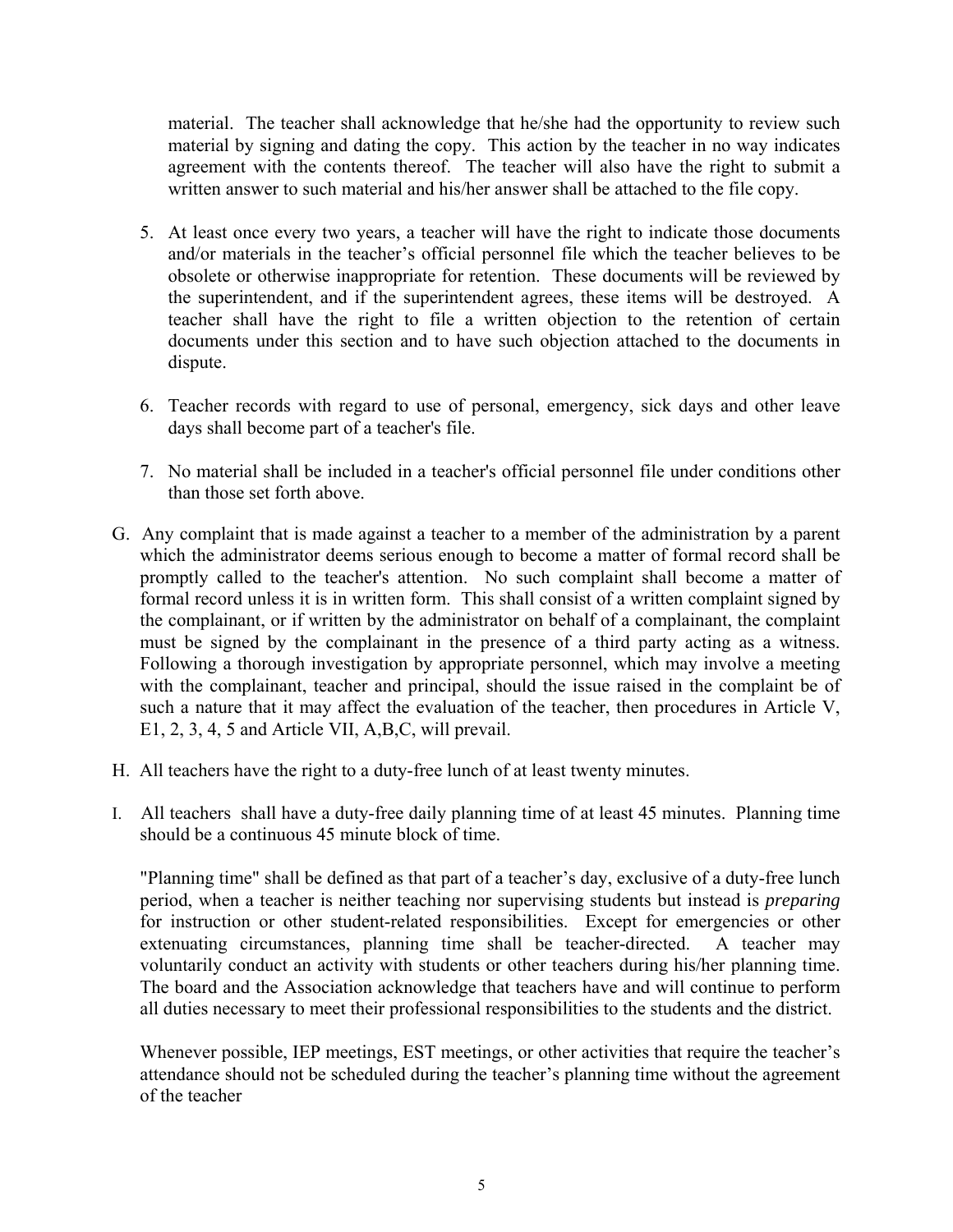- 1. Principals have the right to assign and set reasonable deadlines for tasks that require groups (teams) of teachers to work collaboratively. Teachers may choose—but are not required—to use their planning time to accomplish these tasks. Teachers may instead agree to meet before or after school to collaborate on these tasks.
- 2. Part-time teachers shall have their planning time prorated on the basis of the amount of time for which they are paid each day in comparison to the minimum length of a full-time teacher's day.
- J. The Administration will make a good faith effort to schedule classes and prep periods for part-time teachers consecutively.
- K. Copyrights and Intellectual Property

In consideration of the District's financial support for professional development of its teaching staff, and the salary and other payments made to teachers for development of materials related to the learning process, the Parties agree that any and all curricula, tests, lesson plans, books and other learning materials and intellectual property developed by teachers during the period of their employment as well as any related monetary remuneration shall be shared between the teacher and the Hartford School District on a 50% - 50% basis.

L. Distance Learning

The Administration will notify the Association before any existing Hartford School District learning program is replaced by distance learning or other off campus instruction or program. The Administration will meet with the Association upon request to discuss the impact, if any, that said change may have on the educational opportunities for students and the working conditions of teachers.

M. Bullying

The Board will develop a policy related to bullying in employment.

N. Mentoring Program

It is recognized that the induction of new teachers through a formalized mentoring program will help to promote excellence in teaching and improve student achievement. The focus of this program will be to build a supportive environment for new teachers within the context of school improvement.

Veteran teachers may be asked or encouraged to mentor a new staff member but will not be required to do so.

Mentors will be compensated for this work.

#### ARTICLE VI GRIEVANCE PROCEDURE

A. Definition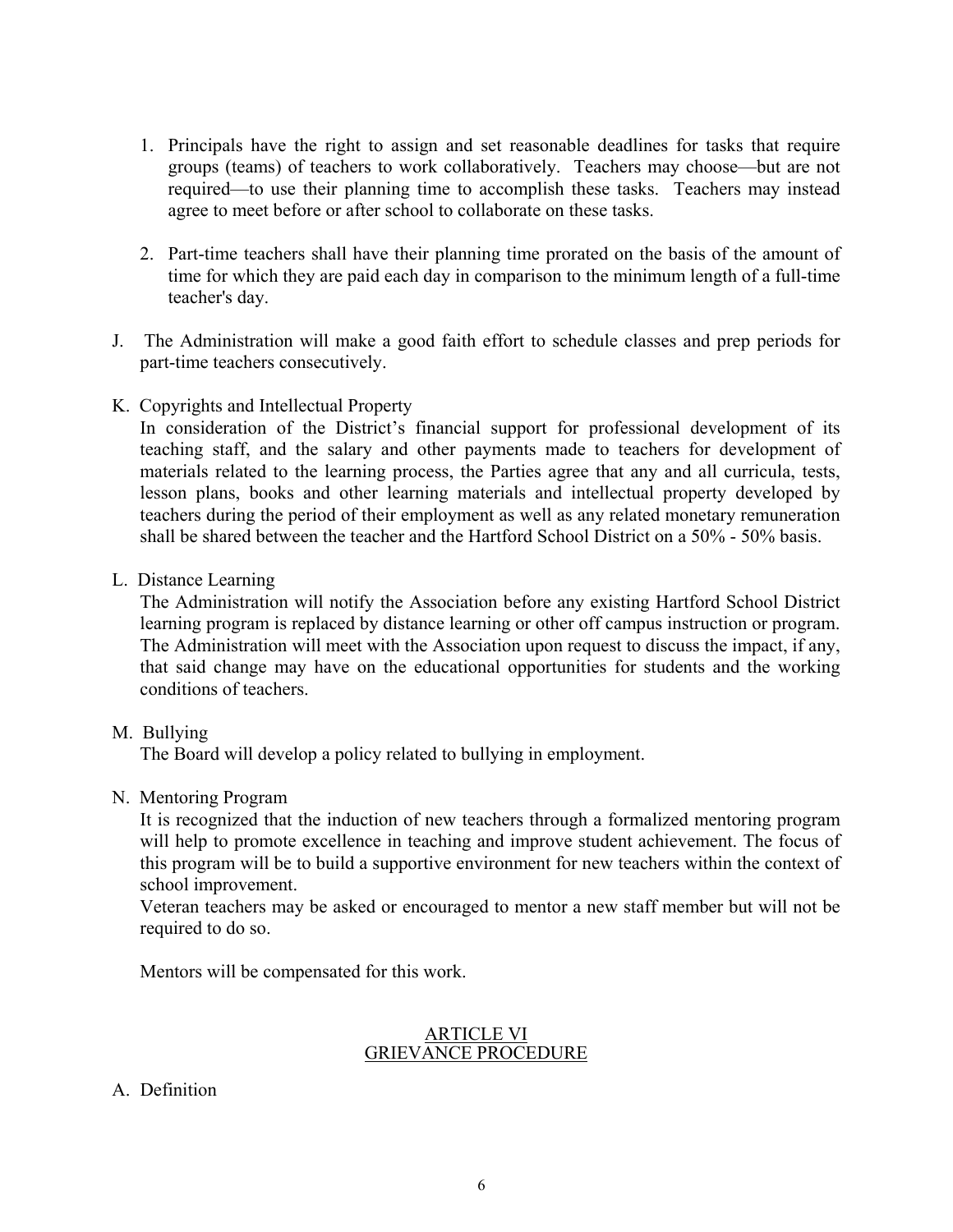A grievance shall mean a claim by a teacher, a group of teachers, or the Association that a dispute or disagreement of any kind exists involving interpretation or application of this agreement.

## B. Time Limits

 During the school year, all time limits stated herein shall consist of school days exclusive of non-contracted days. From the last day of the school year until the first day of the next school year, all time limits shall be calendar days. However, in the event a grievance is filed at such a time that it cannot be processed through all the steps of the grievance procedure by the end of the school year, the parties will make every effort to expedite the procedure so that it will be finished prior to the end of the school year or as soon thereafter as is practical.

## C. Grievant's Rights

A grievant may choose whomever he/she wishes to represent him/her at any stage in the grievance procedure. The grievant shall notify the Board of the name and professional title of the party he/she chooses to represent him/her. A representative of the Association may attend any meeting relating to the administration of the grievance when the Grievant elects to be represented by a person or entity other than the Association in order to maintain consistency in the administration of the contract.

#### D. Procedural Requirement

- 1. A grievance to be considered under this procedure must be formally initiated within twenty (20) days from the time when the grievant knew, or should have known, of its occurrence. Failure to initiate a grievance other than a continuing grievance within the aforementioned twenty (20) days shall waive the right to proceed with the grievance.
- 2. If a grievance is not taken to the next step within the time limit specified, the right of appeal is considered waived and the grievance terminated.
- 3. The administration will notify the Association of all formal meetings that are to be held pursuant to this grievance procedure; a representative of the Association shall have a right to be present at any such meeting.

#### E. Informal Discussion

 Nothing contained within this grievance procedure shall be construed as limiting the right of any teacher having a grievance to discuss the matter informally with any appropriate member of the administration, and to have the grievance adjusted without the intervention of the Association, provided such adjustment is not inconsistent with the terms of this Contract.

- F. Step One
	- 1. Any teacher, or the Association, having a grievance may elect to discuss it first with the appropriate administrator in an attempt to resolve the matter informally at that level.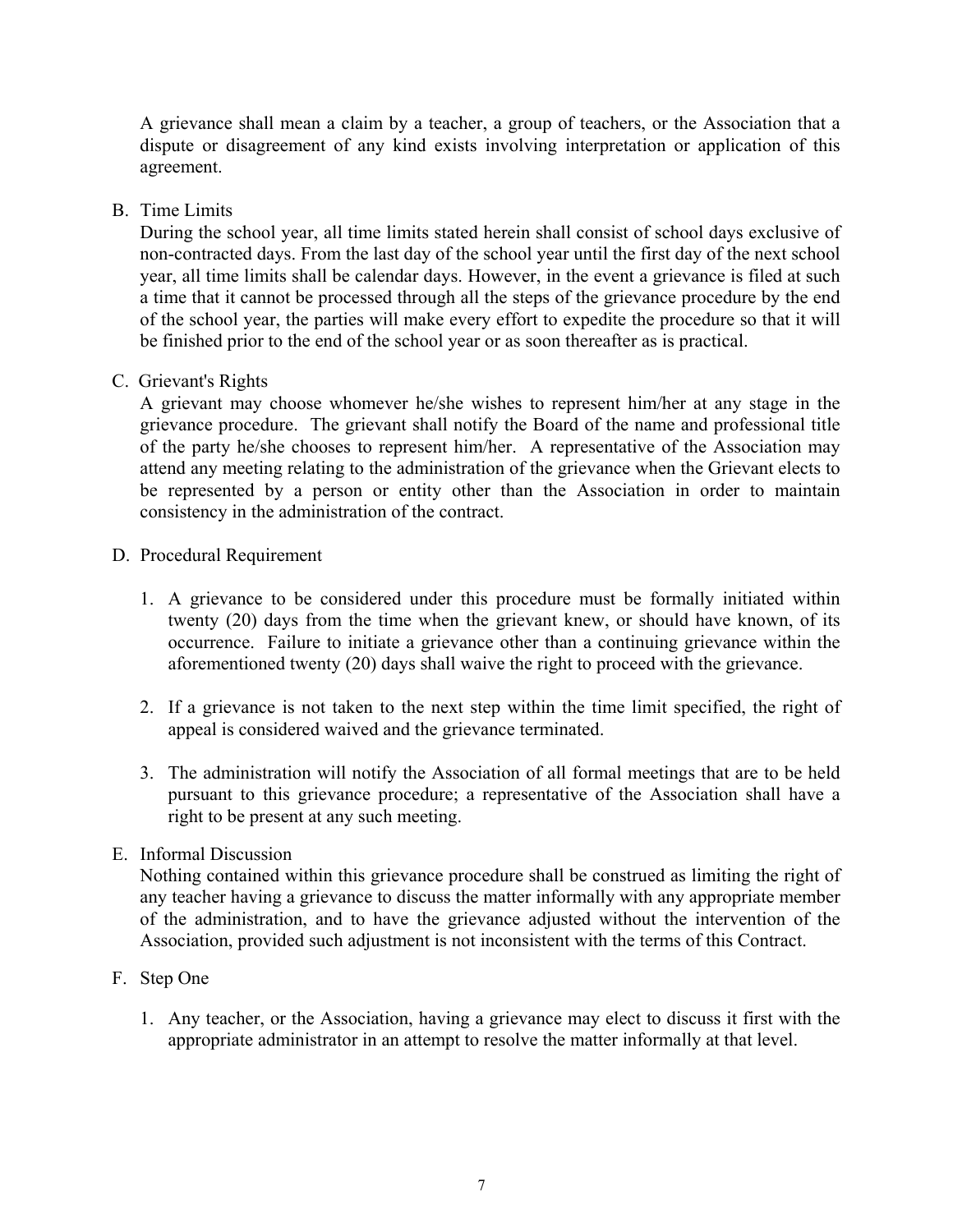- 2. If the matter is not resolved informally, the grievant may formally submit the grievance in writing to the appropriate administrator with a copy to the Chair of the Grievance Committee of the Association, outlining the following:
	- the name and position of the aggrieved party;
	- the nature of the grievance pursuant to this Article;
	- the time and/or place the alleged incident or action leading to the grievance occurred;
	- the identity of the party felt responsible for the incident or action leading to the alleged grievance, if possible;
	- a brief narrative of the circumstances causing the grievance; and
	- the remedy sought by the aggrieved party.
- 3. Within seven (7) days of the receipt of the written grievance, the appropriate administrator shall arrange for a meeting for the purpose of further discussion and attempts at resolving the issues. The administrator shall give his decision in writing to the grievant with a copy to the Association within seven (7) days of the hearing.
- G. Step Two
	- 1. No later than seven (7) days after the receipt of the decision of the Step One administrator, or within fourteen (14) days of the meeting if the Step One administrator does not render a decision within the time limit, or within seven (7) days of the date of the grievance if the Step One administrator does not arrange the meeting within the time limit specified, the grievant may appeal to the Superintendent of Schools, in writing, with a copy of the grievance setting forth the reason for this dissatisfaction with the decision of the Step One administrator. The grievant will send a copy of the appeal and the grievance to the Chair of the Grievance Committee of the Association.
	- 2. Within seven (7) days of receiving this notice of appeal, the Superintendent shall arrange a meeting with the grievant. Following this meeting, the Superintendent will give his/her written decision to the grievant along with a copy to the Association, within seven (7) days of that meeting.
- H. Step Three
	- 1. No later than seven (7) days after the Superintendent gives his/her decision, or within fourteen (14) days of the meeting if the Superintendent does not render a decision within the time limit, the Association or the grievant may appeal to the Board, in writing, with a copy of the grievance setting forth the reason for his/her dissatisfaction with the decision of the Superintendent. The grievant will send a copy of the appeal and the grievance to the Chair of the Grievance Committee of the Association.
	- 2. Within twenty (20) days of receiving this notice of appeal, the Board, or a committee of the Board, will meet with the grievant. Following this meeting the Board, or committee of the Board, will give its written decision to the grievant along with a copy to the Chair of the Grievance Committee of the Association, within fourteen (14) days of the meeting.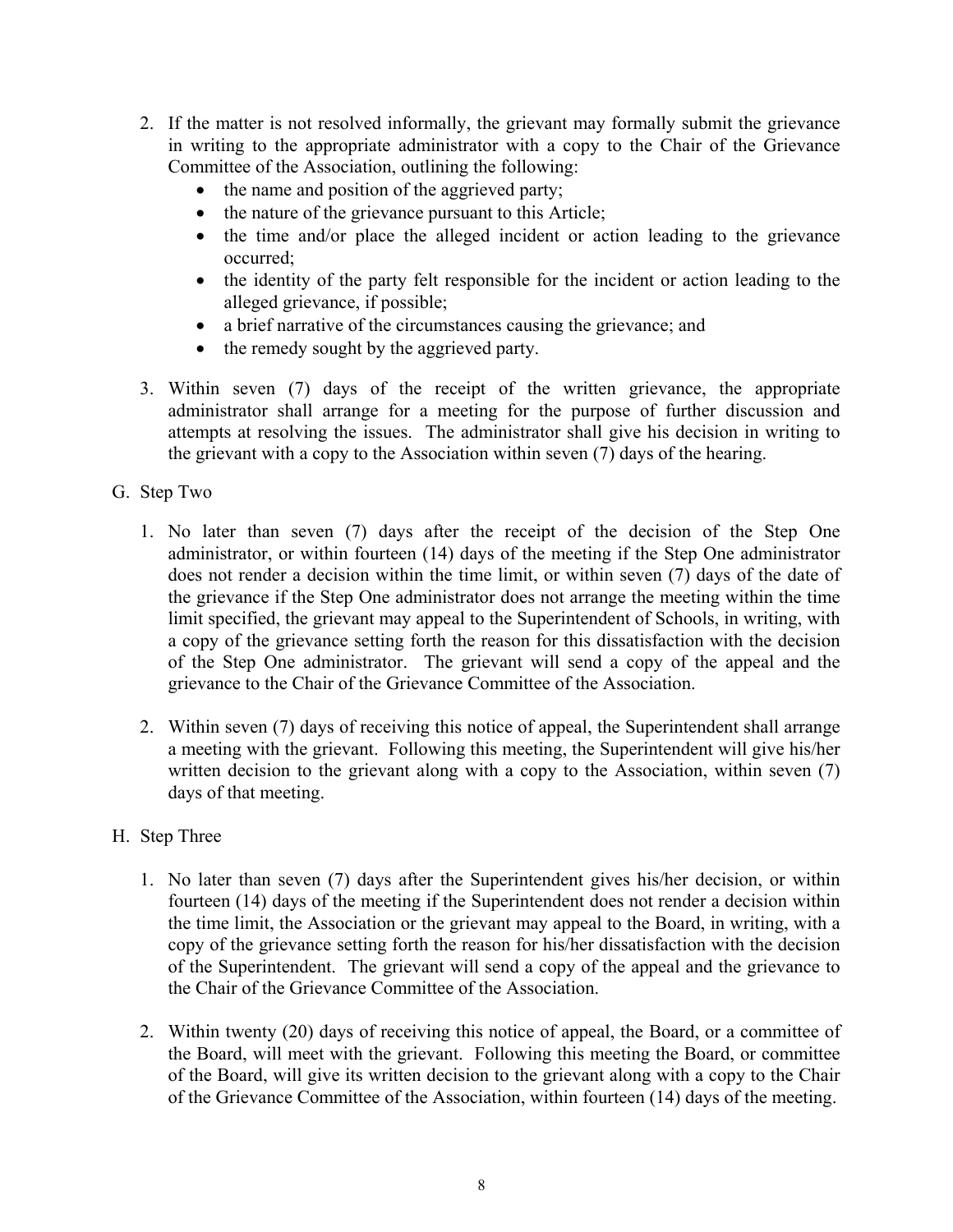## I. Step Four

- 1. The decision of the Board on the claim(s) may be appealed to arbitration as provided in this section. The appeal shall contain a statement in writing setting forth the nature of the dispute with reference to specific sections of this agreement claimed to have been violated. Said claim(s) shall be the only issue(s) before the arbitrator.
- 2. The parties agree to submit to arbitration under the Voluntary Arbitration Rules of the American Arbitration Association any grievance after the decision of the Board under Step Three. No later than seven (7) days after the Board gives its decision, or within fourteen (14) days of the meeting if the Board does not give its decision, the Association shall request arbitration. The parties agree to abide by and perform any award rendered by the arbitrator. The arbitrator shall have no authority to add to, subtract from, or modify the specific terms of the Agreement in reaching an award. Costs of arbitration, exclusive of legal fees incurred by either party, shall be paid in equal shares by the Association and by the School District.
- 3. Acknowledgment of arbitration

In accordance with 12 V.S.A. section 5652 (b), the board and the association understand that this agreement contains an agreement to arbitrate. After signing this agreement, the board and the association understand that they will not be able to bring a lawsuit concerning any dispute that may arise which is covered by the arbitration agreement, unless it involves a question of constitutional or civil rights. Instead, the parties agree to submit any such dispute to an impartial arbitrator in accordance with the provisions contained in this article.

- J. General
	- 1. If a grievance is not taken to the next step within the time limit specified, the right of appeal is considered waived and the grievance terminated.
	- 2. The Board and the administration will cooperate with the Association and/or the teacher grievant in the investigation of any grievance, and further, will furnish to the Association and/or teacher grievant within a reasonable length of time such information as is reasonably necessary for the processing of any grievance. The Board will be under no obligation to furnish material which would not constitute a "public record" or "public document" under subchapter 3 of Chapter 5 of VSA. The Board and the Association shall make reasonable efforts to have present at any proceedings relative to this procedure, any person in the employ of the Board whose testimony either party considers relevant.
	- 3. Should any grievance hearing require that the teacher or an Association representative attend the hearing and miss time from his/her particular assignment, he/she shall be released without loss of pay or benefits.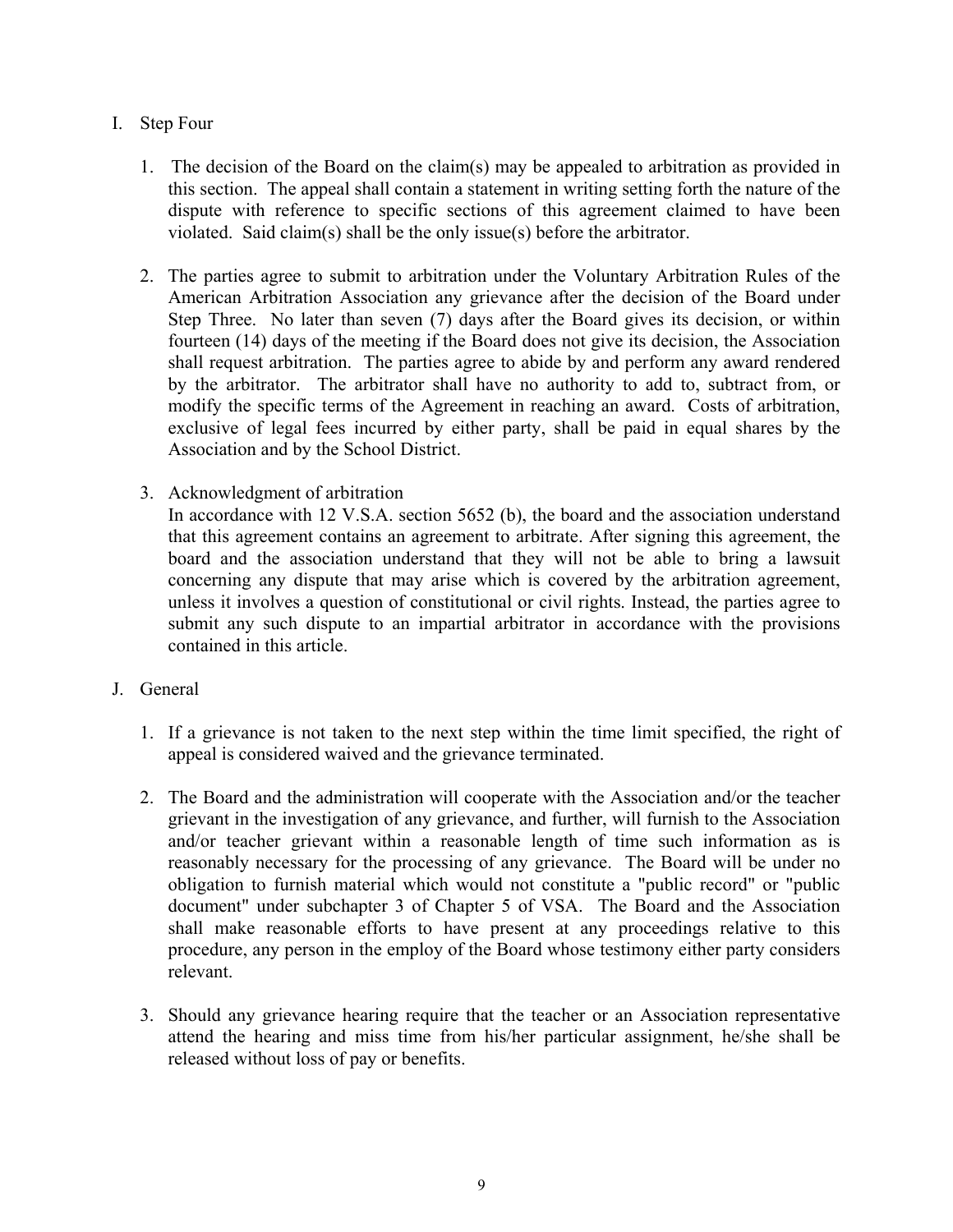- 4. All documents, communications and records dealing with the processing of a grievance shall be filed separately from the personnel files of the participant unless they originally were part of the participant's personnel files prior to the initiation of the grievance and shall be considered confidential.
- 5. Grievances may be filed by the grievant at Step Two, if the responsibility for the alleged grievance rests with authorities above the Step One.
- 6. Any time limits referred to in this Article may be extended by mutual agreement.
- 7. Pay grievances will be initiated at the Superintendent step of the grievance procedure.

### ARTICLE VII TEACHER EVALUATION-CONTRACT RENEWAL

- A. The primary objective of the teacher evaluation system shall be the enhancement of student learning through professional growth and improved instructional practice.
- B. Professional evaluation is a joint responsibility of the teacher and the teacher's immediate administrator or person(s) so designated by the Superintendent. Among their duties, administrators have ultimate responsibility for supervising staff and recommending teachers for reappointment.
- C. 1. Teachers must participate annually in a process of professional development and evaluation.
	- 2. Whenever a formal observation of a teacher takes place, the administrator will contact the teacher within ten (10) days of the observation to arrange a mutually convenient date for a post-observation conference.
	- 3. Teachers and administrators recognize the value of frequent—even if relatively brief classroom visits (informal observations) over an extended period of time rather than a single but isolated formal observation of an hour or less. A post-observation meeting shall not be required after each informal observation, but shall be required only after a formal observation.
	- 4. As a common practice, teachers will be notified prior to formal evaluation observations.

D. Contracts for professional employees shall be issued no later than March 15 or 15 days after the conclusion of the Annual Town School District Meeting. Contracts shall be signed and returned within 30 days when issued prior to April 15 and within 15 days when issued after April 15.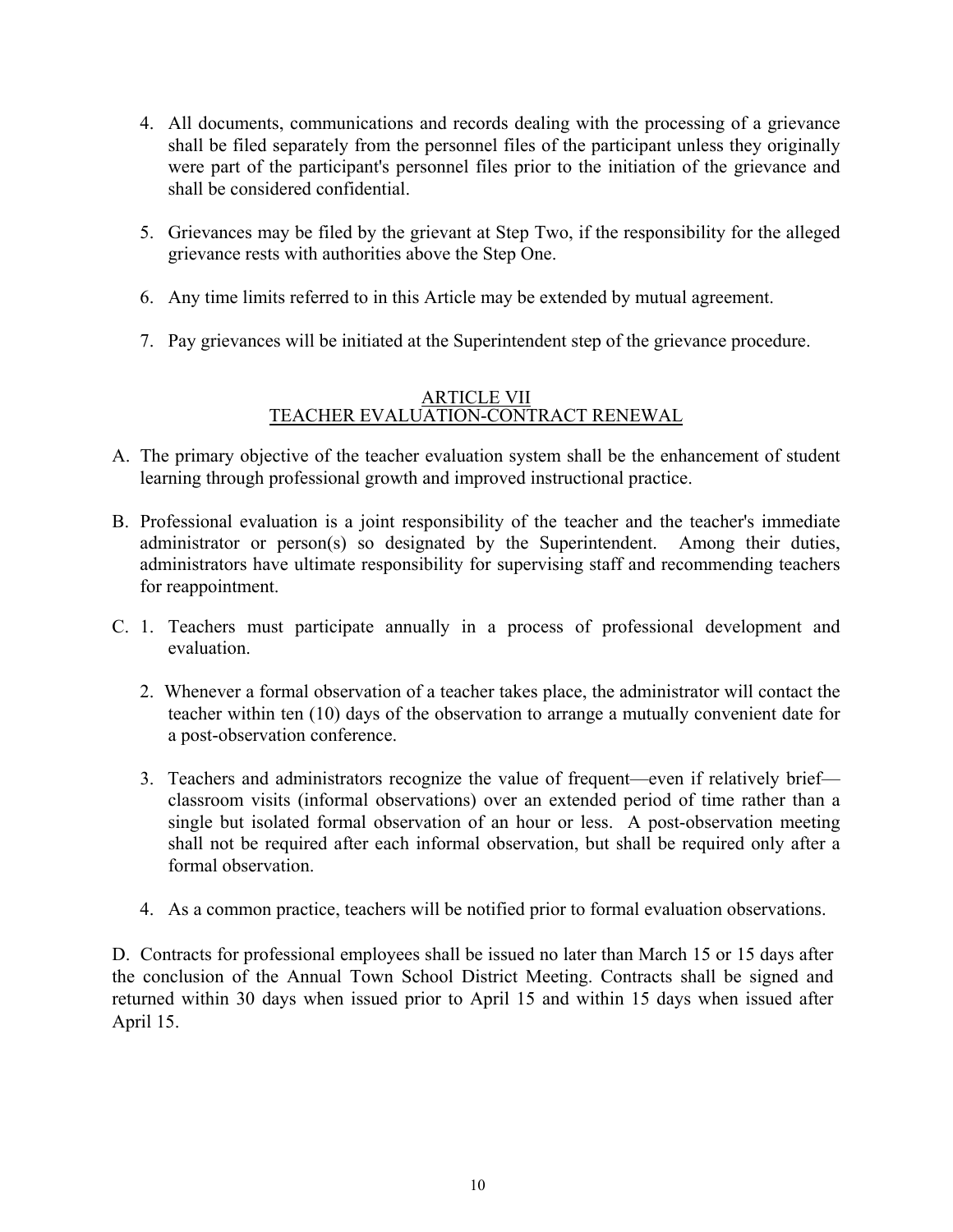Contracts issued at the time of hire (i.e., upon initial offer of employment) shall be returned within 10 (ten) business days. Such contracts not returned within the prescribed period from date of issuance shall no longer be considered valid and the position covered shall be considered vacant unless mutual agreement for an extension has been made between the teacher and the Superintendent of Schools.

- E. In the event that negotiations have not been completed and a contract has not been ratified by both parties by March 1, the Superintendent shall provide the Association with sufficient copies of a standard "letter of intent" with teachers' names by March 15 to distribute to all teachers. Each teacher who intends to return shall complete and send the "letter of intent" to the Superintendent by April 1. In order to ensure that all letters of intent have been received, at least 3 working days prior to April 1 the Association will be provided with a list of teachers who have not returned the letter of intent. In the event that the letter of intent is not received by April 1, the teaching position shall be considered vacant.
- F. The individual contracts issued to teachers annually shall include compensation for teaching responsibilities. Teachers who receive additional compensation for extra duties shall have separate contracts related to these extra duties. Teacher employment and extra duty contracts shall be signed by the authorized agent(s) of the Board. A copy of the teacher employment and extra duty contract shall be attached to this agreement and become a part thereof.
- G. The District may offer one-year (non-renewable) contracts for the following reasons:
	- unpaid leaves of absence granted to teachers, as with past practice;
	- sabbatical leaves granted to teachers, as with past practice;
	- positions necessary to address enrollment "bubbles," as with past practice;
	- grant-funded positions, as with past practice; and
	- hires after July 1, at the discretion of the Board.
- H. Teachers will be considered in-house candidates when applying for posted positions.
- I. When a teacher's evaluated performance is such that the Administration is considering a recommendation of non-renewal of contract, the Administration shall provide the teacher with notice of possible non-renewal and place the teacher in warning status. The reasons for consideration of non-renewal shall be presented in writing. A meeting between the teacher and the administrator responsible for supervision shall be held within ten days from the notice. The teacher shall have the right to representation. The purpose of the meeting shall be to review the conditions of the warning status and to develop the criteria and time frame for the teacher's improvement. The teacher will be given a period of at least two months, beginning from the date of the meeting, to meet the criteria set in the meeting. The teacher's right to confidentiality will be adhered to throughout the entire process. In cases involving RIF or personnel reduction this article is not applicable.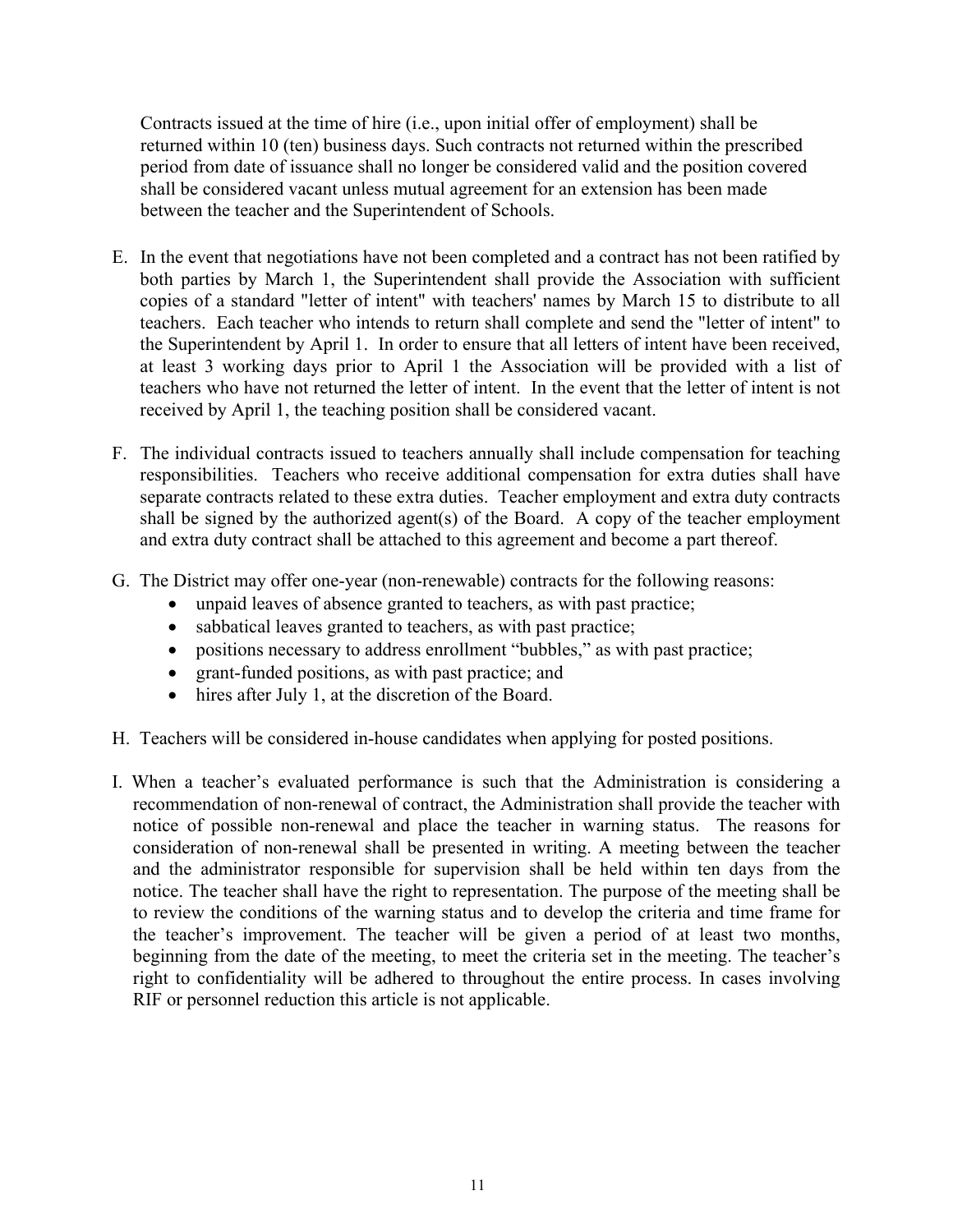- J. If a teacher has received notice that the Administration is considering non-renewal and is placed in warning status at the time contracts are subject to renewal under the terms of this Agreement, the teacher's contract will be withheld during the warning status in order to give the teacher the opportunity to meet the criteria required under the plan. The decision for contract renewal will be made by June 1, or by the end date established under the terms of the warning status, whichever is sooner.
- K. A teacher who is subject to non-renewal of his/her teacher position because of continued unsatisfactory performance or a pronounced decline in his or her total school effectiveness will be given a written notice of a meeting with the Superintendent and/or other appropriate agent(s) of the Board; the written notice shall specify the reasons for non-renewal. The meeting will be scheduled within ten (10) work days of the provision of the written notice and the teacher is entitled to representation at the meeting. The purpose of this meeting is to allow the teacher an opportunity to present evidence and/or arguments as to why he/she should be renewed. Following the meeting the Superintendent will make a final decision regarding non-renewal, and provide written notice to the teacher.

A teacher who receives notice of non-renewal may request a hearing before the board to appeal the decision by filing a written notice with the Superintendent within fifteen (15) days after the aforementioned meeting. The hearing before the school board shall be in executive session unless the teacher making an appeal requests in writing that the hearing be open to the public and signs a waiver of confidentiality allowing the board to speak openly and candidly about circumstances giving rise to the non-renewal. The teacher shall be entitled to representation at all said meetings. In the event the Board affirms the non-renewal the teacher may appeal directly to arbitration as provided in the grievance procedure contained in this Agreement.

- L. Should an emergency arise to necessitate the release from contract, fifteen (15) days' notice of the request to be released from contract shall be given by the teacher unless otherwise determined by mutual agreement. If a release is requested for professional advancement, thirty (30) days' notice of the request to be released from contract shall be given by the teacher unless determined by mutual agreement. All requests to be released from the terms of a teaching contract are subject to the approval of the Superintendent and Board. In all other circumstances a teacher shall abide by statutory requirements.
- M. Initial Probationary Contracts: During the first one (1) or two (2) years of a teacher's employment by the Board, the teacher shall be considered to be on probation. A teacher who has two (2) or more years of prior teaching experience shall serve a one (1) year probationary period. A teacher who has less than two (2) years of prior teaching experience shall serve a two (2) year probationary period. During this period of probation, a Board decision to dismiss or not offer a renewal contract to the teacher shall be final and shall not be subject to the grievance procedure of this Agreement. If the Board decides not to renew the teacher's contract for the next school year, the teacher will be notified on or before April 15. A minimum of two (2) written classroom evaluations shall be conducted each year the teacher is employed during this probationary period. No waiver of statutory rights is intended by this provision.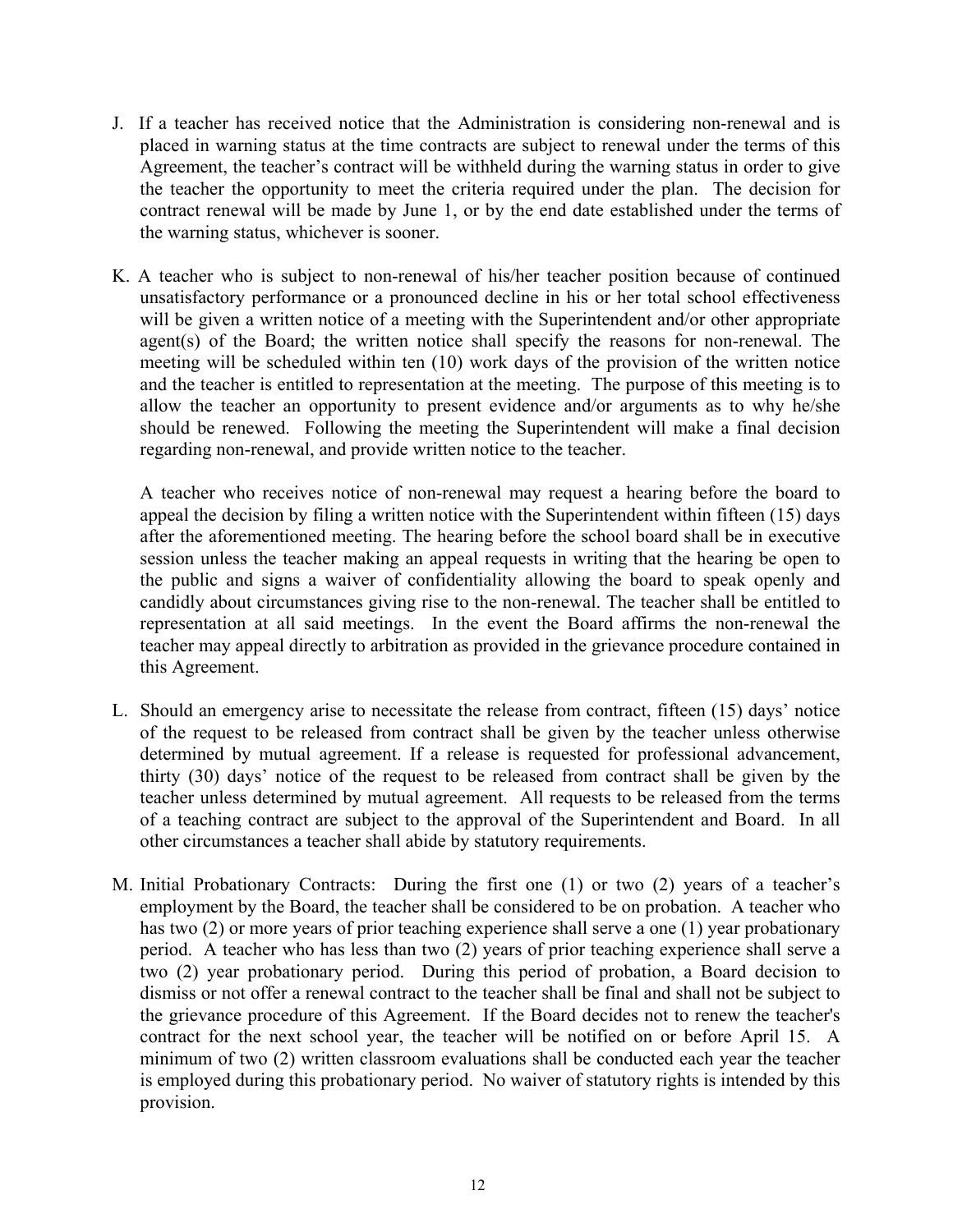#### ARTICLE VIII PROFESSIONAL DEVELOPMENT

## A. Professional Days

- 1. Supervising administrators may grant to each teacher up to two (2) professional days each year to promote staff development, improve instruction, and/or provide professional service to another school District or the state. In the event that a professional-day request is denied, the teacher may appeal the principal's decision to the Superintendent. By special request, additional professional days may be granted. Professional Day Guidelines follow.
- 2. A professional day must:
	- be beneficial to the District and the individual requesting said day;
	- show evidence of benefit enough to offset valuable instructional time away from the classroom;
	- be congruent with a teacher's job responsibility and his/her 5 or 7-year plan for relicensure; and
	- support recognized individual teacher evaluation needs and District goals.
- 3. Procedure for Requesting a Professional Day
	- a. A professional day request form should be submitted to the teacher's highest supervising administrator: i.e. principal, HACTC Director, etc.
	- b. If a request for a professional day is denied, reasons shall be stated in writing to the teacher.
	- c. In the event that a professional day request is denied, the teacher may appeal the supervising administrator's decision to the Superintendent.
- 4. Professional Day Follow-up Procedures
	- a. Within one week of the professional day, a report form must be filed with the supervising administrator.
	- b. The supervising administrator or his/her designee will acknowledge receipt of the report by returning one signed copy to the teacher.
- 5. Clarification:
	- a. Where job-related professional duties call for in-district, out-of-district meetings, and/or meetings are called for by the State\* said days will not be counted against professional days as outlined in the Master Contract. (\*The immediate administrator must decide on the necessity and validity of meeting, conference, etc. Extenuating circumstances will be taken into consideration.)
	- b. The above may influence decisions made for additional days requested, i.e., time-ontask considerations.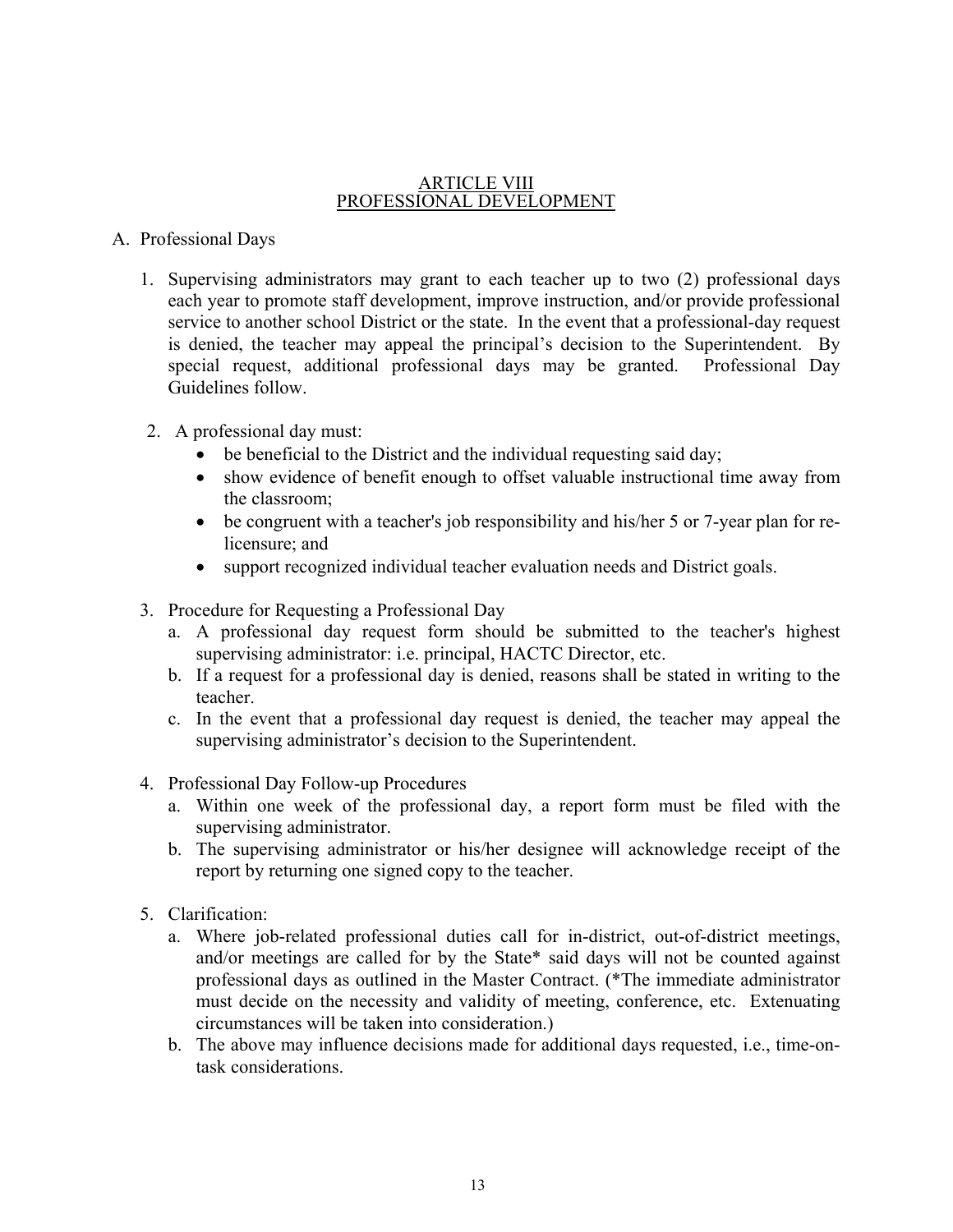- c. A teacher who is required and/or requested by the Board, Superintendent, or an administrator to take a course, participate in a workshop, or attend a conference or seminar shall be reimbursed totally for any tuition, registration, books, materials and mileage (at the March 1 IRS rate as of the date of travel costs as a result of having complied with the requirement. In the event that expenses for approved meals, gratuities, lodging, tolls, commercial conveyance, or parking are necessitated by the requirement, those costs shall also be totally reimbursed upon submission by the Teacher of an itemized statement and receipt(s) of expense(s).
- B. Sabbatical and Alternative Staff-Development Leaves
	- 1. For the purpose of increasing the efficiency of the public schools and to promote the selfimprovement of its faculty, the Board shall maintain a program for sabbatical and alternative staff-development leaves.

All guidelines developed and/or changed by the Sabbatical Committee shall be approved by the Executive Board of the Hartford Education Association and School Board prior to implementation.

- 2. Program Components:
	- a. When recommended by the Superintendent and approved by the school board the salary and benefit amount for the teacher intending to take the sabbatical will be included in the budget.
		- \$5,000 annually for other (less than full-year) extraordinary and worthwhile staff-development opportunities for teachers with at least five years of experience in the District.
		- Half of the funds shall be allocated for each semester of the year. Any monies remaining from the first semester will be rolled into the second semester fund.
	- b. Projects must be of value to the District.
	- c. Unless physically or mentally incapacitated, teachers must remain with the District for at least two years following the short-term or full-year sabbatical, or they must reimburse the total amount of money (i.e., salary, insurance benefits, expenses, etc.) expended by the District. There shall be no prorating of the amount to be reimbursed if a teacher returns to the District for less than two years. Any incapacitation shall be verified by a physician. The Board, at its discretion and expense, may require a second opinion from a physician.
- 3. Alternative Staff-Development Leave:
	- a. Applications for first semester activities lasting one month or longer must be submitted by April 1; applications for second semester activities lasting one month or longer must be submitted by November 1. Applications for activities of a duration shorter than one month will be submitted on a rolling-application basis a minimum of six weeks prior to the beginning of the activity. Under rare and extenuating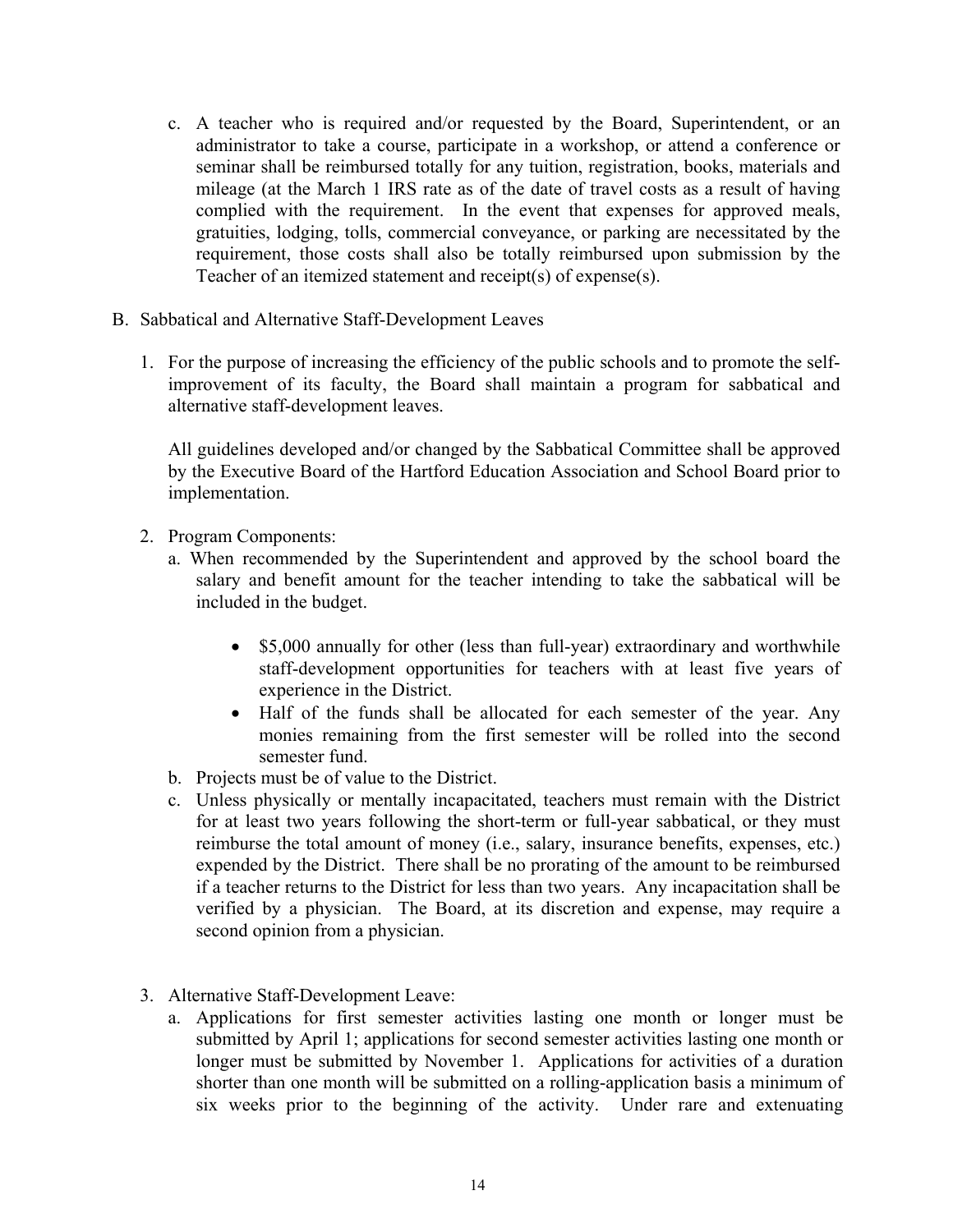circumstances, and with the recommendation of the Superintendent, these timelines can be waived by the Board.

- b. Applicants must submit a detailed plan of activities, including goals, justification, budget, and how the teacher and District will benefit from the experience.
- c. Proposals must include detailed budgets of expenses, such as study, travel, and/or materials.
- d. The plan should require as little disruption (missed time) during the school year as possible.
- e. A committee of at least two teachers, one administrator, and one school board member will review applications, talk with the applicant, and make decisions with regards to approving short-term grants. An applicant whose application is not approved may appeal to the committee for reconsideration. The decisions of the committee are final and not subject to grievance.
- 4. Sabbatical Leave:
	- a. Full-year sabbaticals must be approved by the Board, with a recommendation from the review committee and superintendent, and will be granted only if the proposal is worthy in terms of benefit to the teacher and to the District.
	- b. Granting of the sabbatical leave request shall entitle a teacher to 50% of his/her teaching salary and maintenance of medical, dental, and life insurance benefits provided by the District contingent upon the teacher's return for two years to the District. Teachers on sabbatical are not eligible for course reimbursement through the LSB.
	- c. Sabbatical Leave: Applications for a sabbatical must be submitted to the Superintendent of Schools prior to October  $15<sup>th</sup>$  of the school year preceding the sabbatical year. The decision for final approval shall remain with the Board and shall be announced within 30 days of the request. The decision of the Board is final and not subject to grievance.
	- d. While on sabbatical leave, the teacher is responsible for his/her portion of the cost of benefits as provided in this contract, and the required payments will be deducted from the teacher's paycheck.

#### ARTICLE IX SHORT-TERM LEAVES

- A. Sick Leave
	- 1. For absences caused by illness or physical disability, each teacher will be granted the following sick days with pay:

| 0 through 5 years | 12 days per year |
|-------------------|------------------|
| 6 years and over  | 13 days per year |

A teacher who is or may be eligible for coverage under the district's long term disability (LTD) policy shall make a timely application for coverage. A teacher may not use more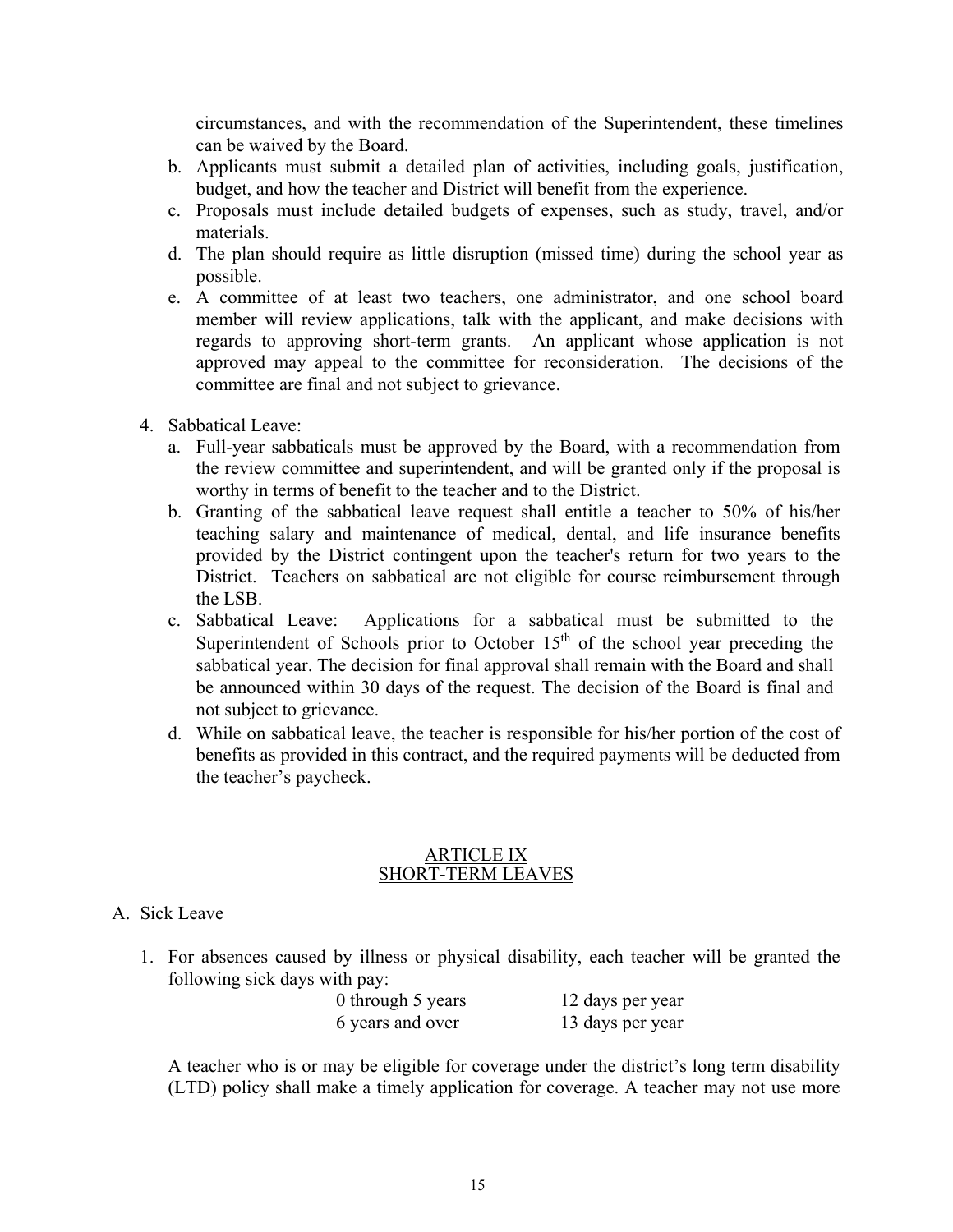accrued sick leave than is necessary to meet the 90-calendar day elimination period for the LTD plan.

Once a teacher is on the LTD plan, he/she may use his/her accrued sick leave to make up the difference between his/her regular salary and compensation received from the LTD plan.

- 2. Sick days can be accumulated to 150 days. Effective July 1, 2008, all teachers with 150 or more accumulated sick days will be frozen at their accumulated total. Thereafter, no teacher shall be permitted to accumulate more than 150 sick days. In the event that a teacher who has in excess of 150 days should fall below 150 days, s/he will be permitted to accumulate unused sick days provided on a yearly basis until such time as they reach the number of accumulated sick days in their possession at the time the days were frozen. In no event, will any teacher be permitted to accumulate days in excess of the number of days frozen on July 1, 2008.
- 3. It shall be the right of the Superintendent to require medical verification of illness or physical disability in any instance in which he/she has reason to believe that the use of sick leave has not been for an illness or physical disability, and no action shall lie against the Superintendent, at law or by virtue of grievance, for the exercise of such right. Up to eight (8) days of a teacher's accumulated sick leave may be used for illness experienced by the teacher's child, spouse, or parent that requires the presence of the teacher. Up to eight (8) days of a teacher's accumulated sick leave may be used for illness experienced by the teacher's child, spouse, or parent that requires the presence of the teacher. (Note: For the purpose of all leave provisions of this Agreement, "child" shall mean a minor who is under the direct care of the teacher, including stepchildren or guardian children living in the teacher's home**,** including an incapacitated dependent as defined by the regulations of the insurance carrier, regardless of age.)
- 4. Sick Leave Bank
	- a. The Board agrees to the establishment of a Sick Leave Bank. In the event that there appear to be mitigating circumstances that require discussion, the Bank shall be administered by a committee consisting of an equal number of Association members and Board designees. The bank shall be established to provide for salary payments for members of the bargaining unit who have a catastrophic illness/disability and whose accumulated sick leave is exhausted. The bank may also be used in case of a catastrophic illness experienced by a teacher's children or spouse that requires the presence of the teacher whose accumulated sick leave is exhausted. (Maternity leave shall not be considered "catastrophic illness/disability.") The definition of "catastrophic/illness disability" shall be mutually agreed upon by the Association and Board.
	- b. The total number of days in the bank shall be capped at 200 in any single year. Any unused days remaining in the bank at the end of the year will not be carried over into the subsequent year (i.e., a new supply of days must be donated each year).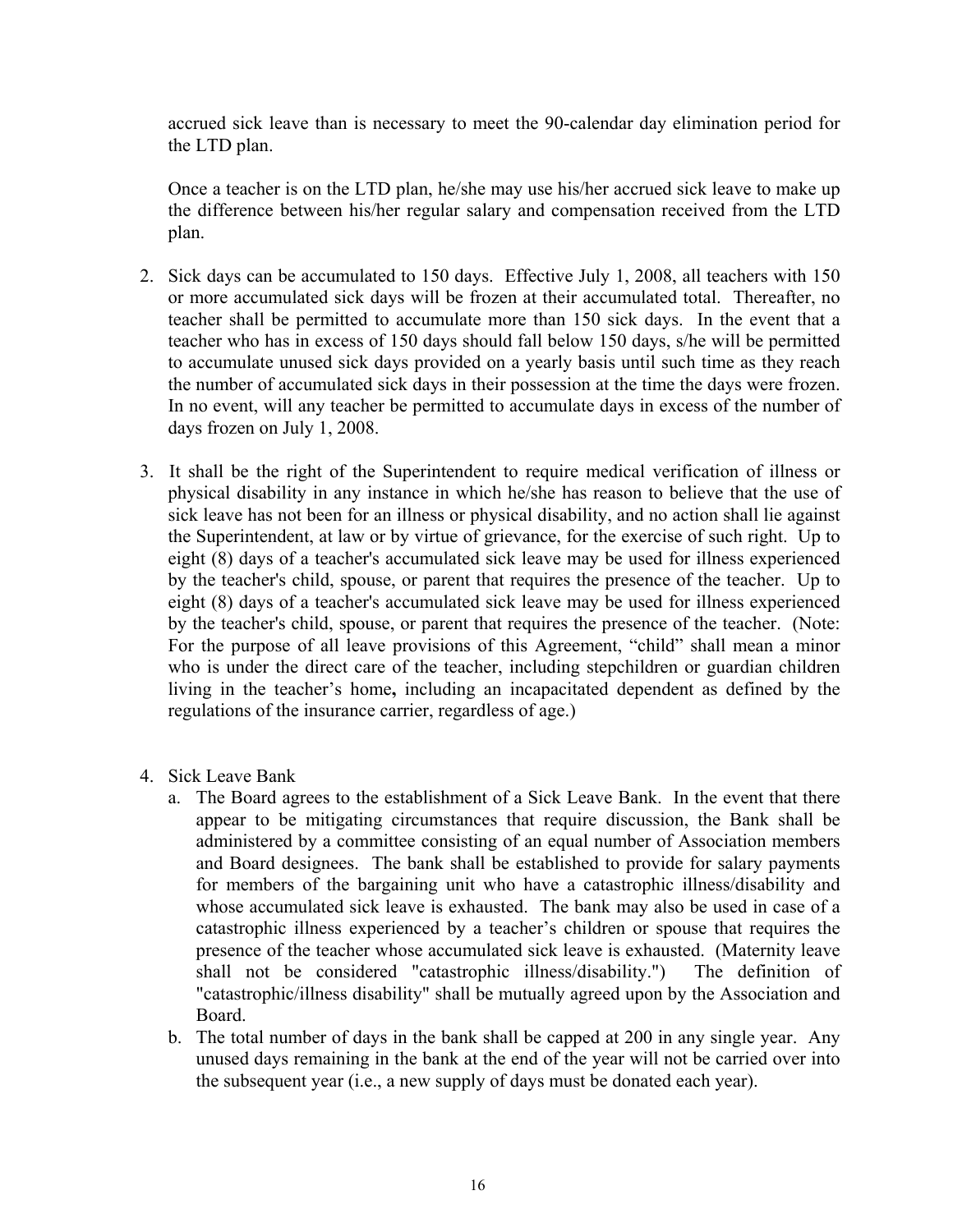- c. Teachers may voluntarily contribute one sick leave day to the bank by September 15 of the school year. Notwithstanding the provisions of sub-section b herein, should the total days in the bank fall below ten during the course of a school year, the bank may be reopened for additional voluntary contributions of one day per unit member, not to exceed the 200-day limit.
- d. Under no circumstances may a teacher receive more than seventy-five (75) days of sick leave from the bank, or from a combination of personally accumulated sick leave and sick leave bank days. Teachers who do not contribute to the bank shall not be entitled to seek grant days from the bank. A teacher may not be granted more days from the sick leave bank than are necessary for that teacher to meet the 90-calendar day elimination period for the LTD plan.
- e. Each sick bank day shall be paid at 100% of the teachers per diem salary.
- f. The Board, at its expense, shall have the right to secure an independent medical verification of the teacher's condition.
- g. The rules governing the procedures of the bank shall be mutually agreed upon by the Association and the Board.
- B. Personal Leave
	- 1. Three (3) days per year will be granted as personal days without loss of pay. Except in the case of emergencies, notification to the teacher's immediate administrator shall be made at least 2 business days in advance. Personal days shall be for the express purpose of attending to those needs not readily accomplished or able to be scheduled at other times; they should not be taken simply because the teacher has not needed the allotted number of personal days for legitimate purposes. Personal days may be used to attend family obligations and special events (e.g., weddings, class reunions, graduations, and religious holidays). Personal leave may not be taken for such things as shopping trips, recreational purposes, work for pay, or one's birthday. No reason need be stated. No personal days will be granted immediately before or after a vacation period or the Thanksgiving break unless the Superintendent determines that extenuating circumstances prevail.
	- 2. A teacher who has used three personal days may request to use emergency leave in the event of extenuating circumstances that require additional personal leave in a given year. In accordance with the Negotiated Agreement, the use of emergency leave requires approval of the Superintendent or his/her designee. At the end of each school year, unused personal days will be added to the number of accumulated sick days.
- C. Emergency/Bereavement Leave

Three (3) days per year may be granted without loss of pay for emergencies including bereavement and attendance at funerals. The Superintendent must approve payment for all emergency/bereavement days taken. Requests for additional emergency/bereavement days in any one year shall be made to the Superintendent or his/her designee.

D. Absence Without Leave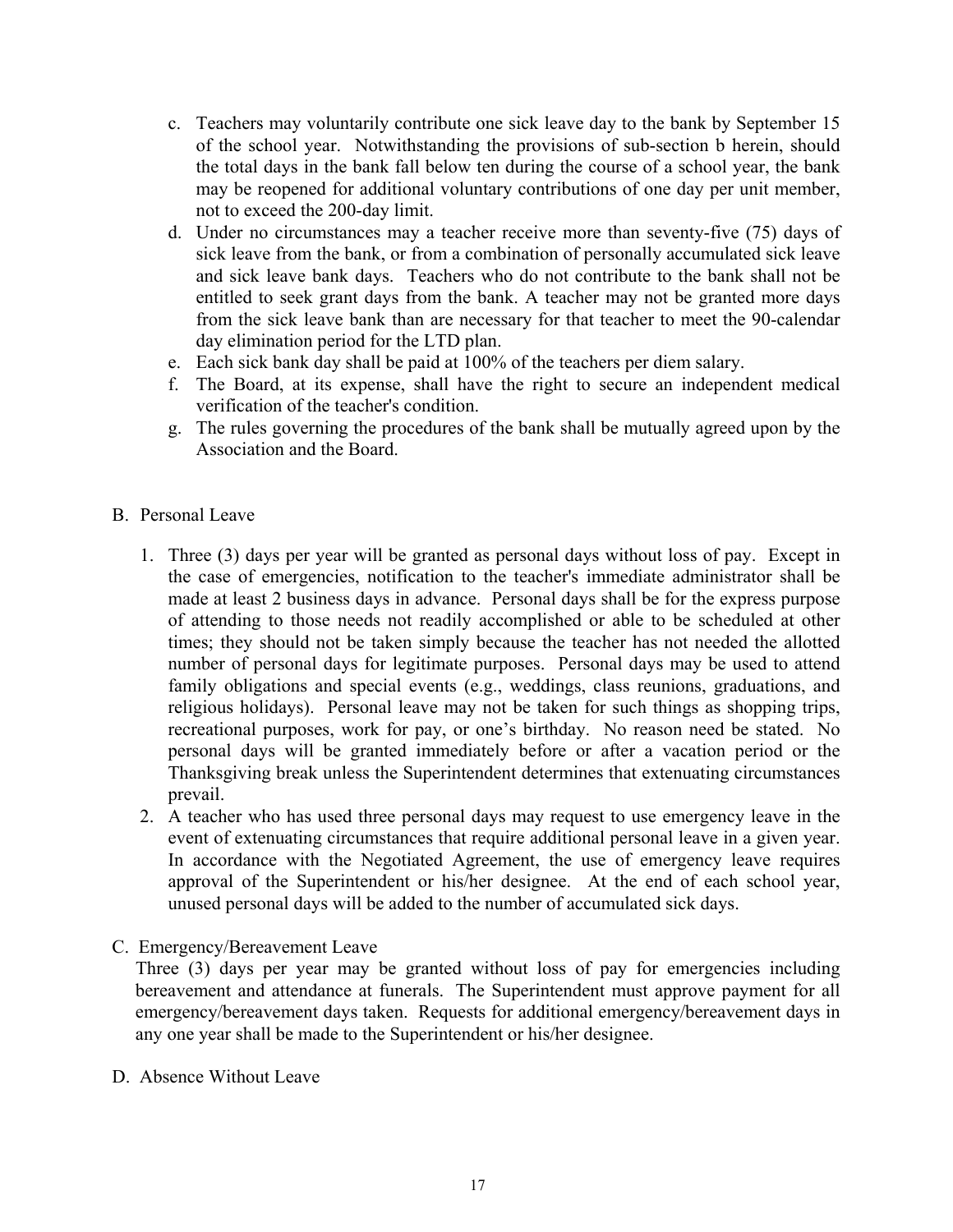If a teacher is absent without leave, a portion of his/her salary (1/185, or a proportional share in the case of a teacher employed less than full-time) shall be deducted for each day he/she is absent. In the event that a teacher loses more than three days of pay in any year and is not eligible to have his/her benefits covered under any other provisions of the Negotiated Agreement, then the teacher will be obligated to reimburse the District for any costs incurred in continuing the teacher's benefits for any subsequent days without pay in that year. Nothing herein shall be deemed to prevent the Superintendent from taking disciplinary or corrective action for just cause based on excessive absenteeism of a teacher.

E. Jury Duty

A teacher called to jury duty will not be charged either personal or emergency leave to fulfill this civic duty. The teacher will be paid his/her full daily rate, except that if the court pays a sum for jury service (exclusive of expense reimbursement such as travel, meals, etc.) to the teacher for serving as a juror, then the teacher shall reimburse the District for the amount of the court's payment. If the teacher fails to do so, then the District will have the authority to withhold from the teacher's wages an amount equal to the court's payment.

### ARTICLE X EXTENDED LEAVES

- A. An unpaid leave of absence of up to one year may be granted to teachers annually for the purpose of child rearing/adoption; medical issues where a teacher's health warrants it; academic study, teaching programs, vocational programs, or another opportunity at the Superintendent's discretion and approved by the board. Upon recommendation of the Superintendent the board may approve a leave of absence in excess of one year.
- B. The Board shall consider all requests recommended by the Superintendent. Decisions related to the request shall be in writing. Leave requests for the duration of a year or more shall be submitted to the Superintendent by March 1 of the preceding school year. Leaves for a shorter duration or emergency leaves may be requested at any time.
- C. Return from leave shall coincide with the beginning of the school year. Return during the school year shall be at the discretion of the Superintendent. The teacher returning from leave shall be offered a contract under the same conditions that prevail for all other teachers under contract at that time.
- D. If requested by a teacher, the Board may, at its discretion, extend any unpaid leave that has been granted to a teacher.
- E. All accumulated sick leave days earned prior to unpaid leave will be retained by the teacher upon return to employment.
- F. Teachers on unpaid leaves of absence shall continue to be considered members of the bargaining unit and shall be eligible for negotiated insurance benefits by self-funding the full cost of such benefits at the group rate. No other fringe benefits afforded teachers under the contract shall be applicable to a teacher on an unpaid leave.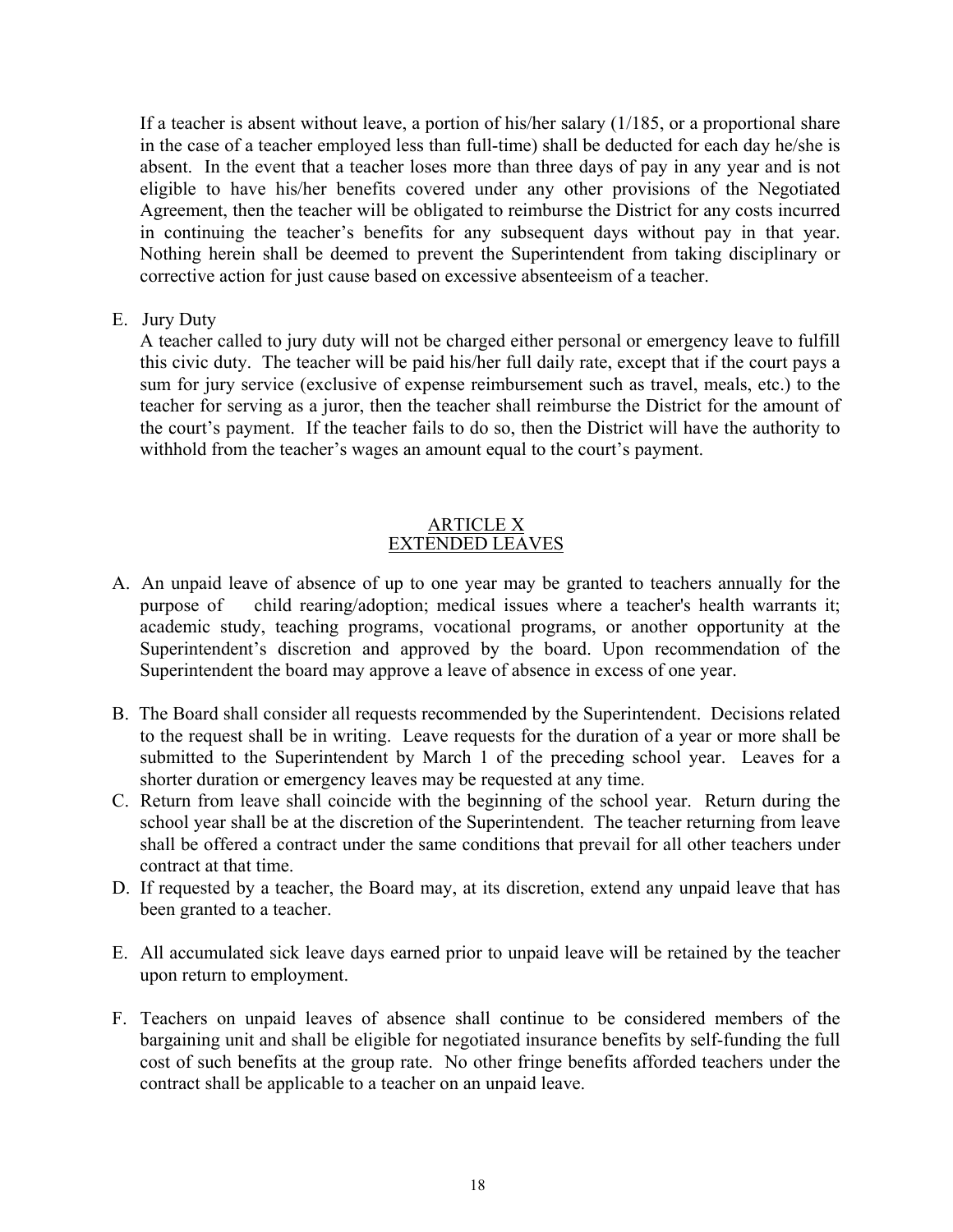G. In the event that a teacher serving in the National Guard or Reserves is called to active duty, then the District, for a period of up to one calendar year, will pay the teacher the difference between his/her base salary and the amount of pay that he/she receives while on active duty, provided that the amount of pay while on active duty is less than the amount of the teacher's contract over the period of active duty. The teacher and his/her dependents may also elect to remain on the District's medical and/or dental plans for a period of up to one year, and the District will maintain its contribution for the same period. Requests to extend the aforementioned salary and benefit payments beyond one calendar year, or to re-establish coverage by the district during a reasonable period of transition upon the completion of active duty, shall be considered by the Board on a case-by-case basis.

 For the purpose of determining seniority and years of service to the District, the period of active duty shall be treated as if the teacher had been working for the District. Upon leaving active duty and making application for reinstatement within a reasonable time, the teacher may return to the District under the same terms and conditions that apply to all teachers at that time.

 Teachers will be granted time during the school year when ordered to report for active duty or annual training in the National Guard or Reserve. When ordered to attend annual training during the school year, a teacher may use available personal leave or take the time as unpaid leave. The District will comply with its obligations under the Uniform Services Employment & Reemployment Act (USERRA).

#### ARTICLE XI FAMILY & MEDICAL LEAVE

- A. In accordance with the Family & Medical Leave Act of 1993 and the Vermont Parental & Family Leave Law, a teacher who has been employed by the District for at least one year and meets the minimum hourly work requirements established by statute is eligible for up to twelve (12) weeks of unpaid leave during a 12-month period for the following reasons:
	- to care for the teacher's newborn or newly-adopted child;
	- to care for the teacher's spouse, child, parent or for the spouse's parent who has a serious health condition;
	- to care for the teacher's own serious health problem.
- B. A teacher on family and medical leave who is caring for the health needs of the teacher's child, spouse, parent, or self may substitute up to sixty (60) paid leave days for unpaid leave provided the teacher has worked, or intends to work, at least a portion of the school year, in which the leave is taken. A teacher shall not be eligible to use accumulated sick leave when caring for a parent of the teacher's spouse.
- C. Advance Notice and Medical Certification

 The teacher must provide 30-days advance notice when the leave is "foreseeable." The Board may require medical certification to support a request for leave due to a serious health condition and may require, at the Board's expense, second or third opinions. Following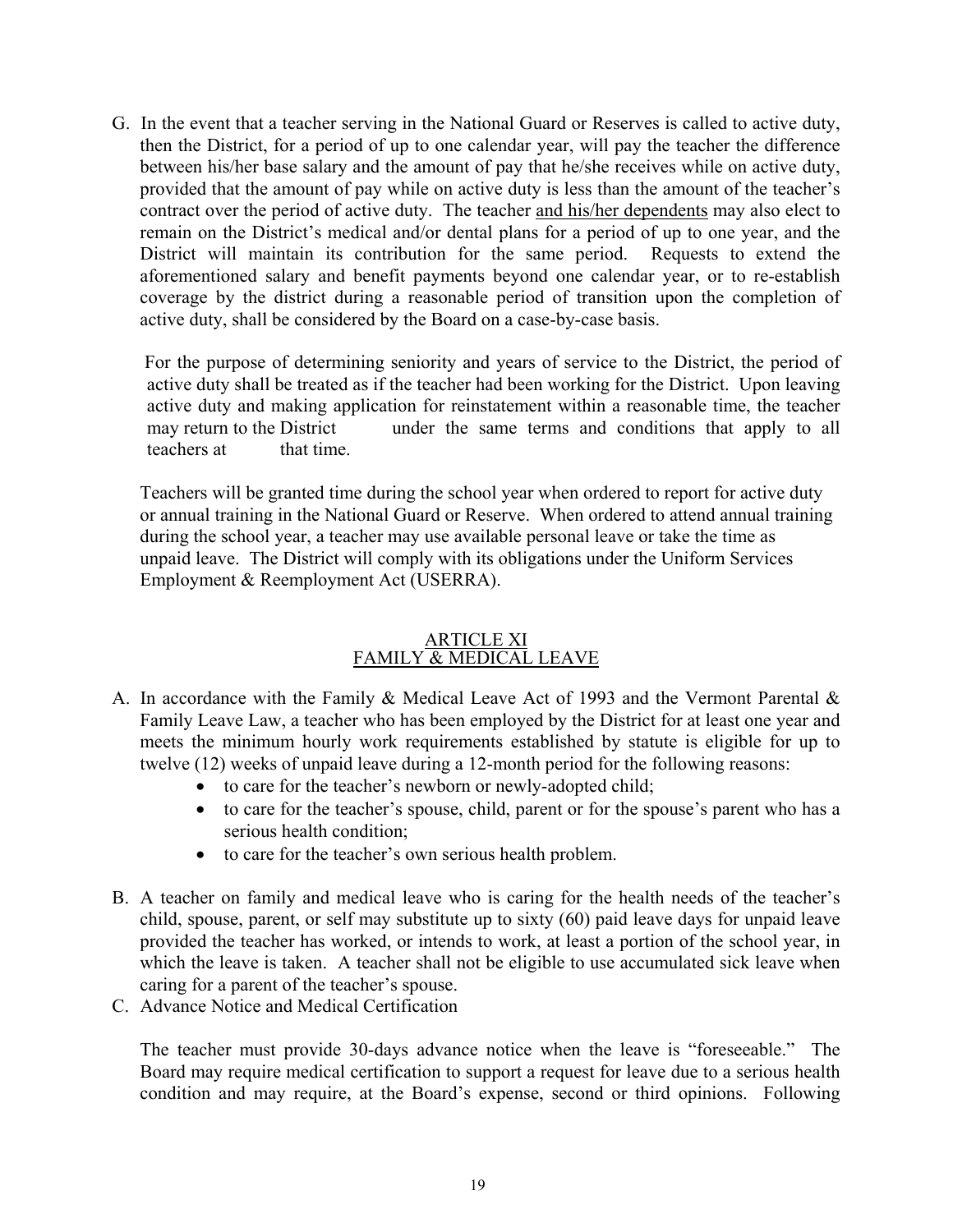leave for a serious health condition, the teacher must provide a physician's certification indicating the teacher's fitness to return to work.

D. Benefits and Protection

 For the duration of the leave, the Board will maintain, at the District's expense, the teacher's negotiated insurance benefits in place at the time of the leave, provided that the teacher contributes his/her share of the cost of premium. The use of family and/or medical leave cannot result in the loss of any employment benefit that has accrued prior to the start of the leave.

E. Special Circumstances and Other Questions

 Any circumstance or question regarding family and medical leave not specifically addressed by the Negotiated Agreement shall be covered by provisions of the Family & Medical Leave Act of 1993 (federal law) or the Vermont Parental & Family Leave Law, whichever is applicable.

#### ARTICLE XII MATERNITY LEAVE

- A. A teacher who becomes pregnant shall be entitled to maternity leave as follows:
	- 1. The teacher shall be entitled to continue working so long as she is capable of performing her full duties.
	- 2. Any teacher may return to her position as soon after childbirth as she is capable of performing her full duties.
	- 3. Sick leave pay for absence associated with pregnancy and childbirth may be used for the period of family and medical leave and then only to the extent of the sick days accumulated by the individual. Additional accumulated sick leave may be used if the teacher remains disabled as verified her physician. Additional unpaid leave beyond the period of family and medical leave time may be granted under the provisions in Article X (Extended Leaves). The teacher shall give written notice to the Superintendent of her intention to begin such extended maternity leave at least 45 days prior thereto.
	- 4. The District's contributions shall continue for negotiated insurance benefits for the duration of the family and medical leave or for the period of time that the teacher uses additional accumulated sick leave provided that the teacher contributes his/her share of the cost of premium. Teachers on extended leave shall be eligible for negotiated insurance benefits thereafter by paying the full cost of such benefits at the group rate.

#### ARTICLE XIII ADOPTIVE LEAVE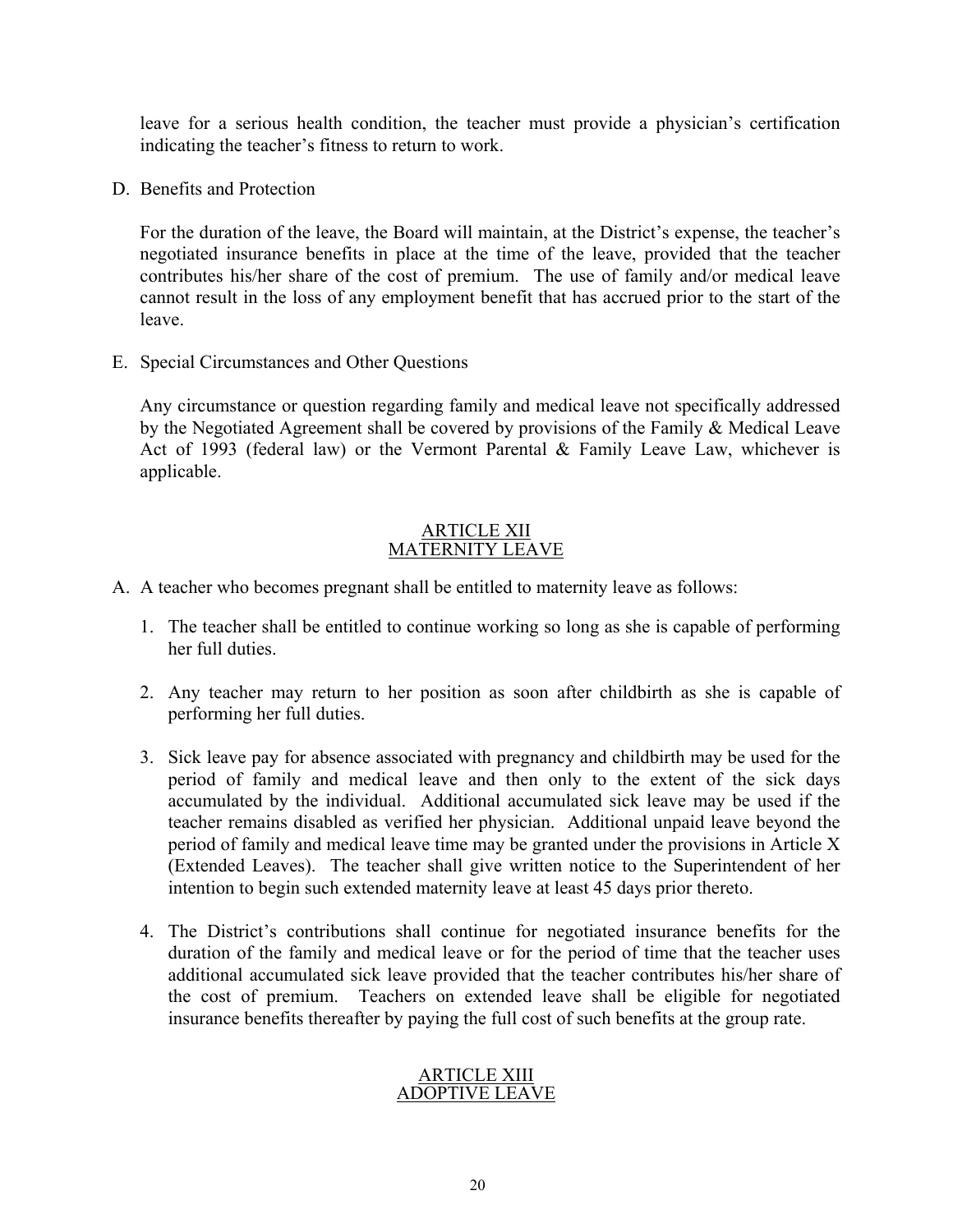A. A teacher shall be entitled to a leave of absence for adoption. The teacher shall notify the Superintendent of expected commencement of the Adoptive Leave as soon as this date is determinable. The length of the leave shall be in accordance with the provisions of Article XI (Family & Medical Leave). This leave may be either unpaid or the teacher may draw against his/her accumulated sick leave, not to exceed twelve (12) weeks of leave. If both adopting parents are employed by the District, this leave may be shared by splitting it between them.

#### ARTICLE XIV NOTIFICATION AND SEVERABILITY

- A. Any formal notice required to be given by one party to the other under the terms of this contract may be hand delivered, or delivered by registered or certified mail if conditions so warrant.
- B. If given by the Board, said notice shall be sent to the President, Hartford Education Association, and if given by the Association, said notice shall be sent to the Chairman, Hartford School Board, c/o Superintendent of Schools.
- C. If any section, sub-section, provision, clause, or portion of this contract shall for any reason become invalid, or be deemed so by a court of competent jurisdiction, such portion shall be deemed a separate, distinct and independent provision, and such invalidity shall not affect the validity of the remaining portions thereof. In the event that any portion of this contract is deemed invalid, the Board and the Association agree to renegotiate immediately the portion or portions of the contract determined to be invalid, unless by law said portions are ruled to be non-negotiable.

#### ARTICLE XV MANAGEMENT RIGHTS

A. Subject only to the expressed limitations set forth in this written agreement, the Board and its administrators retain the exclusive right to manage the Hartford School District business including, but not limited to, the hiring, assigning, and retaining of all personnel.

#### ARTICLE XVI WORK STOPPAGE

A. During the terms of this agreement neither the Association nor any employee shall engage in, or in any way authorize, encourage, instigate, aid or coerce any strike, work stoppage, slowdown, walkout, sit-down, or concerted refusal to work.

#### ARTICLE XVII SALARY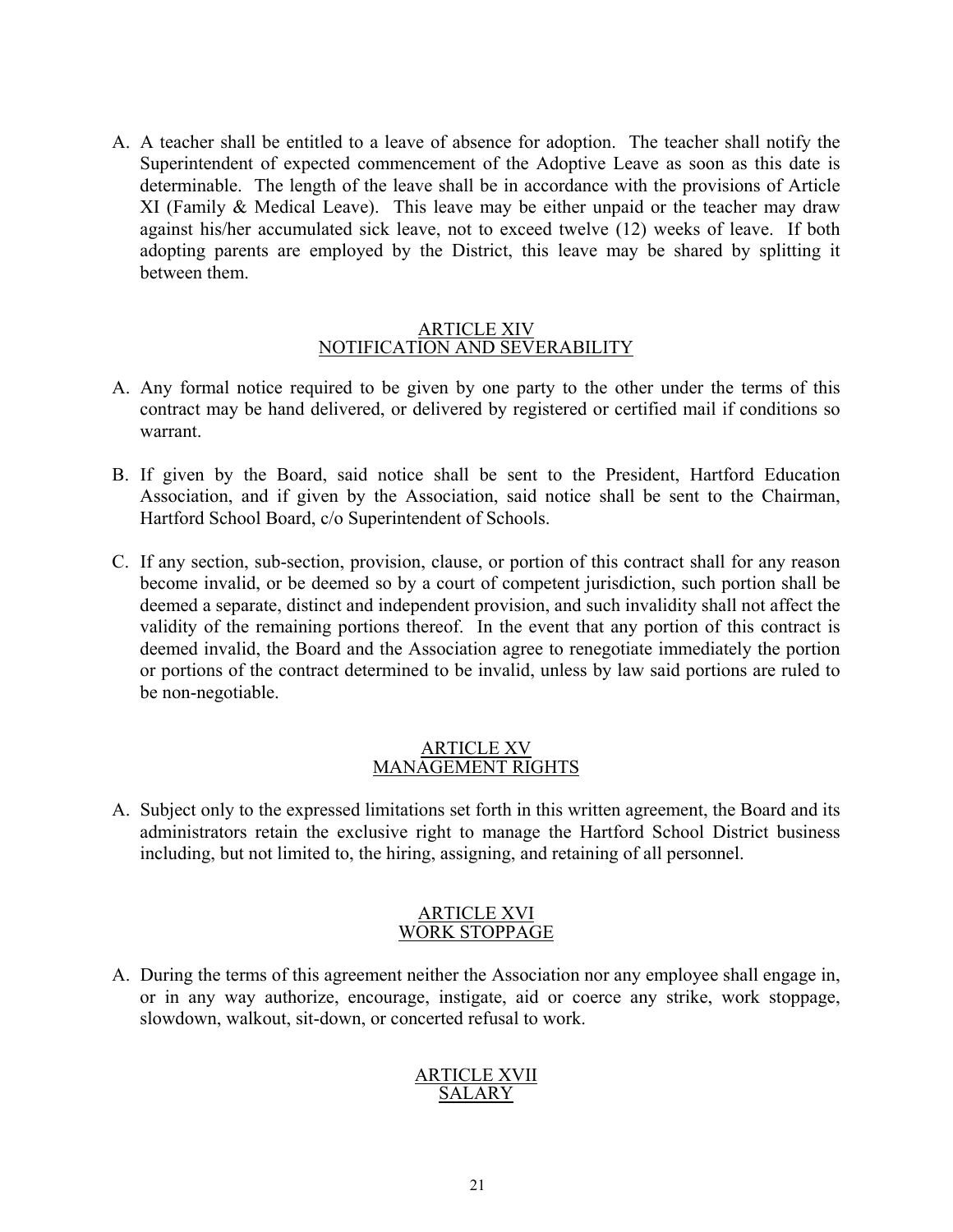- A. 1. For the 2019-2020 school year, the salary schedule will be as shown on Appendix 1A.
- B. 1. All teachers shall be placed on the appropriate step on the salary schedule in accordance with paragraph G below, with the exception that the Superintendent shall have the authority, with the consent of the Board, to place newly hired Teachers on such step of the salary schedule as may, in his/her judgment, be necessary in order to staff a critical teaching position.
	- 2. Technical non-degree instructors shall be placed on the salary schedule at the discretion of the Superintendent.
	- 3. Annual step movement on this schedule shall be automatic, except for provisions necessitated under Article VII, Section J.
	- 4. The steps on the 2019-2020 schedule have been relabeled using letters (A-Q) rather than numbers (1-17). The new step "A" replaces "1," "B" replaces "2," etc. Teachers who were employed by the Hartford School District in 2018-2019 shall be placed on the 2019-2020 schedule based on this relabeling of the schedule, in addition to automatic step movement described above in B. 3.
- C. Teachers hired for less than a full year contract who teach more than 85 days, excluding inservice days, will advance the following year one step on the salary schedule.
- D. A part-time teacher will be paid an equivalent portion of the step on which he/she is placed.
- E. All personnel on extended contracts shall be paid on a daily per diem basis according to the salary schedule. All personnel on regular teaching contracts who are required by the District to perform professional duties on non-contract days shall be paid on a per diem basis according to the salary schedule.
- F. Compensation for contracted services shall be made in one of the following payment options:
	- 1. in twenty-six (26) biweekly payments
	- 2. in twenty-six (26) biweekly payments, the final five payments in one lump sum to be paid in the first pay period following the last day of school.
	- 3. in twenty-one (21) biweekly payments

 Employees must notify the payroll clerk of their change in payment option by the preceding May 1. New employees will elect their option at the time of initial hire.

G. Legend for the eight columns: BA, BA+15, BA+30, BA+45, Masters, MA+21, MA+45/CAS/2<sup>nd</sup>, Doctorate.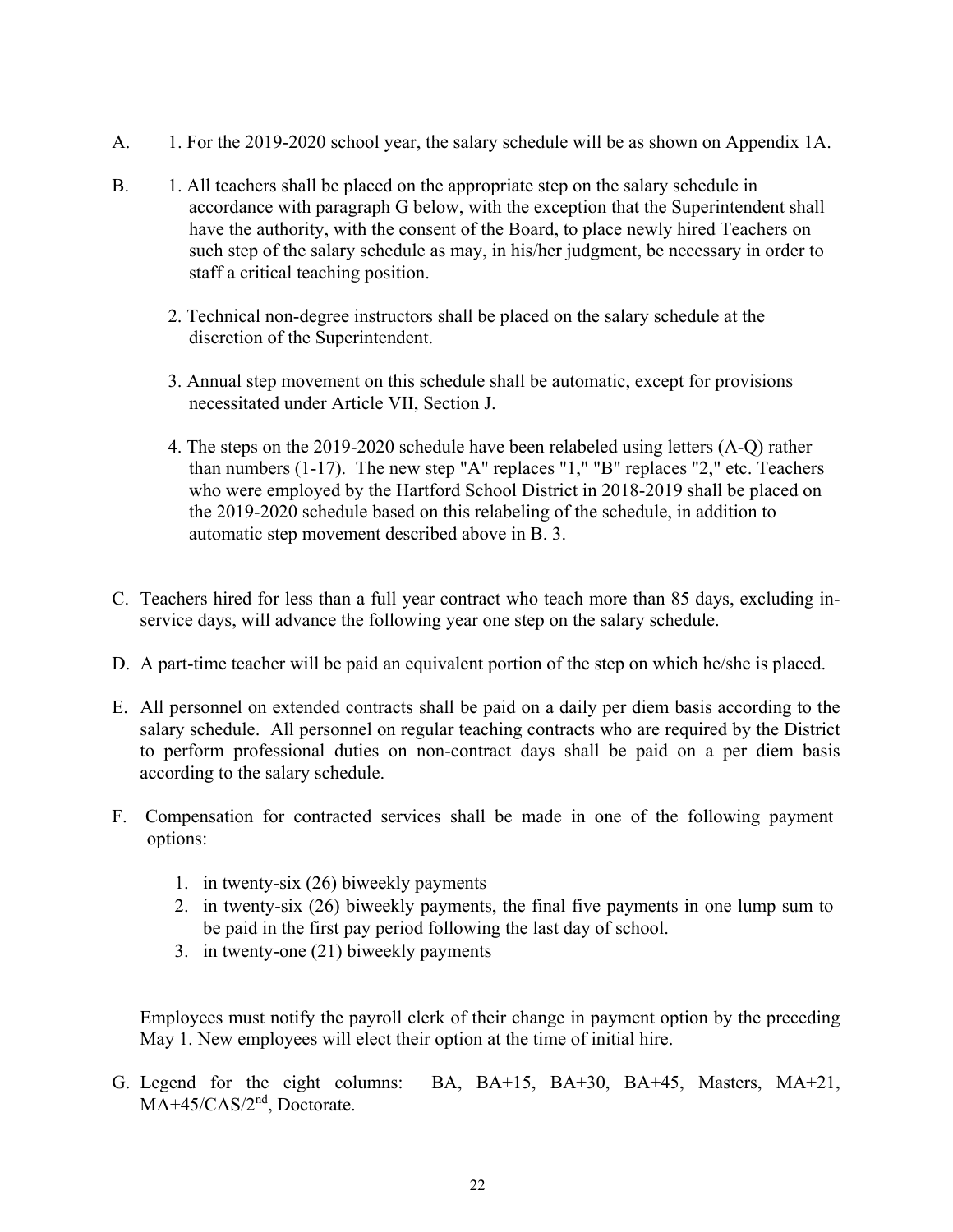- 1. The salary of teachers with a Bachelor's Degree will be determined from Column BA.
	- It is the intent that teachers in the BA column will accrue fifteen  $(15)$  semester hours of credit, or the equivalent, since obtaining a BA degree prior to reaching Step 10 of the salary schedule. The salary of teachers who do not accrue fifteen credits by the time they reach Step 10 will plateau at that step and will not increase until they move to another column on the salary schedule.
- 2. The salary of teachers who qualify for the BA+15 column (BA+15) is as follows:
	- Earned 15 semester hours of college credits since obtaining his/her Bachelor's Degree, all of which must be in his/her field of teaching, special education, general education, or consistent with the teacher's Professional Growth & Development Plan (PGDP) or the employing school district's Action Plan.
- 3. A teacher who has satisfied the following requirements will advance to the BA+30 column  $(BA+30)$ :
	- Earned 30 semester hours of college credits since obtaining his/her Bachelor's Degree, which must be in his/her field of teaching, special education, general education, or consistent with the teacher's Professional Growth & Development Plan (PGDP) or the employing school district's Action Plan.
- 4. A teacher who has satisfied the following requirements will advance to the BA+45 column:
	- Earned 45 semester hours of college credits since obtaining his/her Bachelor's Degree, all of which must be in his/her field of teaching, special education, general education, or consistent with the teacher's Professional Growth & Development Plan (PGDP) or the employing school district's Action Plan.
- 5. A teacher will advance to the Masters column upon earning a Master's Degree from a recognized and accredited college or University.
- 6. A teacher who has earned an additional 21 semester hours of graduate level college credits which must be in his/her teaching field, special education, general education, or consistent with the teacher's Professional Growth & Development Plan (PGDP) since obtaining his/her Master's Degree will advance to the Masters+21 column. The only exception to this rule will be those teachers who entered into employment with the District either during or before the 2012-2013 school year, and who enrolled in a Master's program prior to June 30, 2015; such teachers are allowed to "backpack" prior credits for purposes of placement on the salary schedule once they receive a Master's degree. Undergraduate courses may be applied for movement to the MA+21 column with the prior approval of the Superintendent.
- 7. A teacher who has satisfied any one (1) of the following three (3) requirements will advance to the MA+45/CAS/2nd Masters column: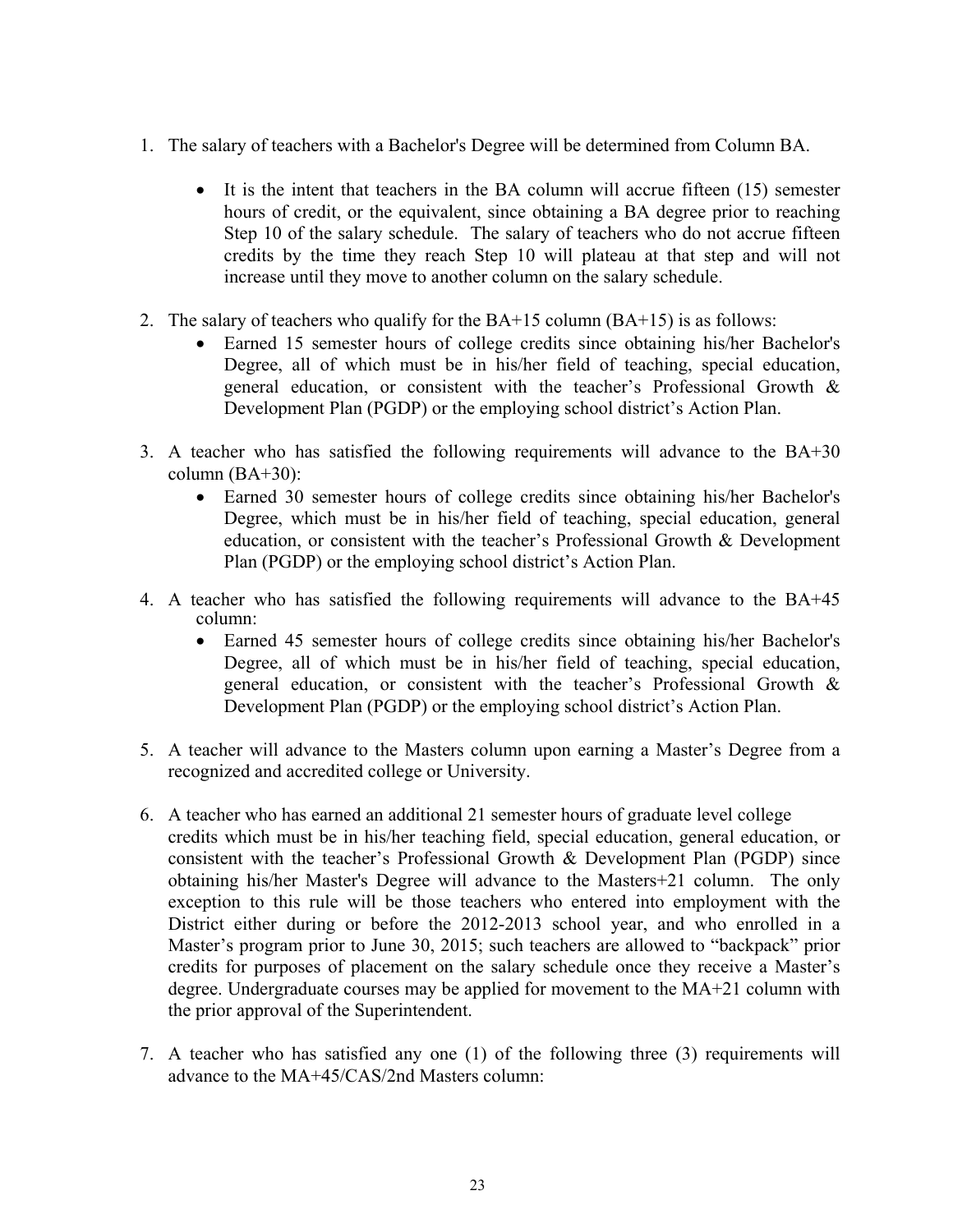- Earned an additional 45 semester hours of graduate level college credits since obtaining his/her Master's which must be in his/her teaching field, special education, general education, or consistent with the teacher's Professional Growth & Development Plan (PGDP). Undergraduate courses may be applied for movement to the Masters+21 column with the prior approval of the Superintendent.
- Earned a second Master's Degree.
- Completed a CAS program (after obtaining his/her Master's Degree) with a minimum of thirty (30) credit hours which has been approved in advance by the Superintendent.
- 8. The salary of teachers who qualify for the Doctorate is as follows: completed an approved doctoral program consisting of all required courses and accepted dissertation (or acceptable alternative).
- 9. If a teacher who is currently employed by the Hartford School District wishes to have his/her salary determined from Column BA; BA+15; BA+30; BA+45, Masters, MA+21; MA+45/CAS/2nd MA; or Doctorate for the first time, he/she must submit a letter to the Superintendent of Schools by December 1 of the preceding school year. Teachers being employed in this District for the first time may make application at the time they are hired. All course work must be completed by the first in-service day of the new school year. Official transcripts, or a letter of completion from the instructor if transcripts will not be immediately available, should also be submitted by the first in-service day of the school year.
- 10. Career and technical teachers without bachelor degrees may not move across the salary schedule until such time as they have completed their mentor programs. Credits accumulated as part of the mentor program cannot be applied towards movement across the salary schedule. However, other credits earned during--but not as part of--the mentoring program may be applied towards movement across the salary schedule upon successful completion of the mentorship.
- 11. A teacher who is new to the system will be given credit for previous experience at the discretion of the Superintendent and the Board.
- 12. Notwithstanding any other provisions of this Article, a teacher may use graduate level course credits earned prior to attaining his/her Master's degree for advancement to the Masters+21 and Masters+45 under the following circumstances:
	- a. The graduate level courses were not part of the teachers Master's degree and were not used/applied by the teacher to advance to the Masters column; and
	- b. The graduate level courses were not previously used/applied by the teacher to advance horizontally across the B columns of the salary schedule;
	- c. The graduate level course credits otherwise comport with the requirements of this Article, including but not limited to Sections 6 and 7.
- H. Department heads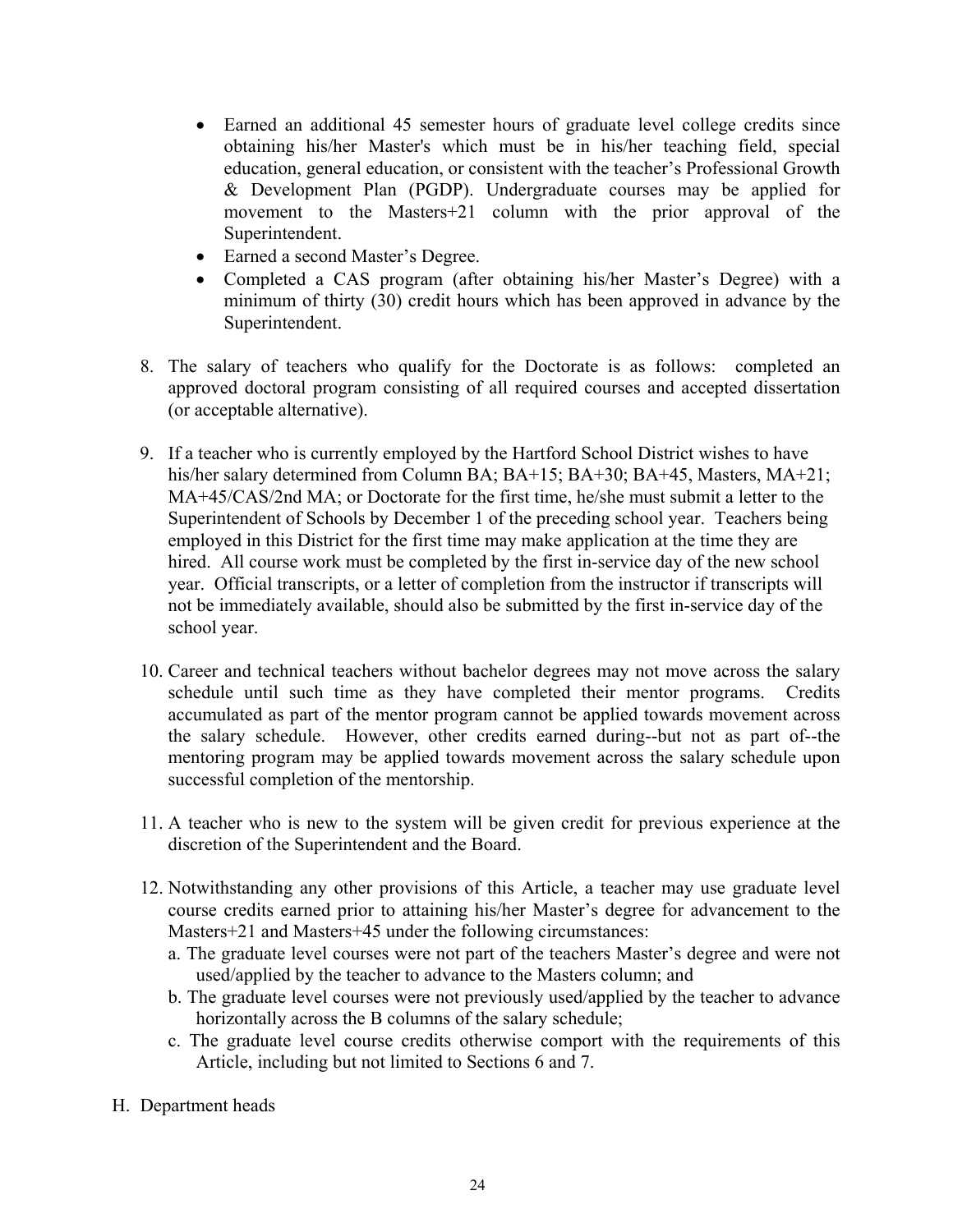1. Department Heads at the High School will receive a stipend of 14% X BA base salary, as long as the department head structure is in place.

I. All covered employees who, in the transition between the 2018-2019 salary schedule and the 2019-2020 salary schedule, would take a pay decrease, or a pay increase of less than \$750, will receive a one-time "salary schedule equity payment". The formula for calculating this payment is as follows: \$750 minus the difference in salary between the 2018-2019 salary schedule and 2019-2020 schedule. This payment will be made by October 1st.

#### ARTICLE XVIII RETIREMENT PLAN

- A. To be eligible for the provisions of this article, a teacher shall provide written notice of his/her intent to retire from the Hartford School District not later than November 15 of the school year in which he/she retires, and shall meet one of the following age and service requirements by June 30 of such school year:
	- at least 60 years of age with a minimum of 15 years of service in the District;
	- at least 57 years of age with a minimum of 20 years of service in the District;
	- no minimum age limit with a minimum 30 years of service in the District; or
	- no minimum age limit with a minimum of 25 years of service in the District and having purchased, in accordance with Vermont statute and State Teacher Retirement System regulations, the final five years of service time for a total of 30 years of service.

 A notice of intent to retire submitted by a teacher may be revoked by the teacher on or before March 15 of the school year in which he/she plans to retire. Notice of revocation shall be in writing to the Superintendent. The Superintendent, in his/her sole discretion, may waive the deadline for provision of notice of retirement under this section.

- B. A teacher who meets the requirements of this article shall be eligible for reimbursement of his/her unused sick days at the rate of \$30 per day, provided the teacher has a minimum accumulation of 100 sick days.
- C. A teacher who meets the requirements of this article shall be eligible for a service benefit that is equal to the base amount of the salary schedule times 1% for every two years of service to the District, except that the longevity benefit of a teacher who qualifies for the benefits of this article by purchasing the final five years of service time shall be calculated on the actual number of years of service in the District (see Article XXII, Section C).
- D. A retiring teacher may choose to receive payment for the benefits of Sections B and C of this article in annual lump-sum payments over a period of one to five consecutive years, commencing the first fiscal year after retirement.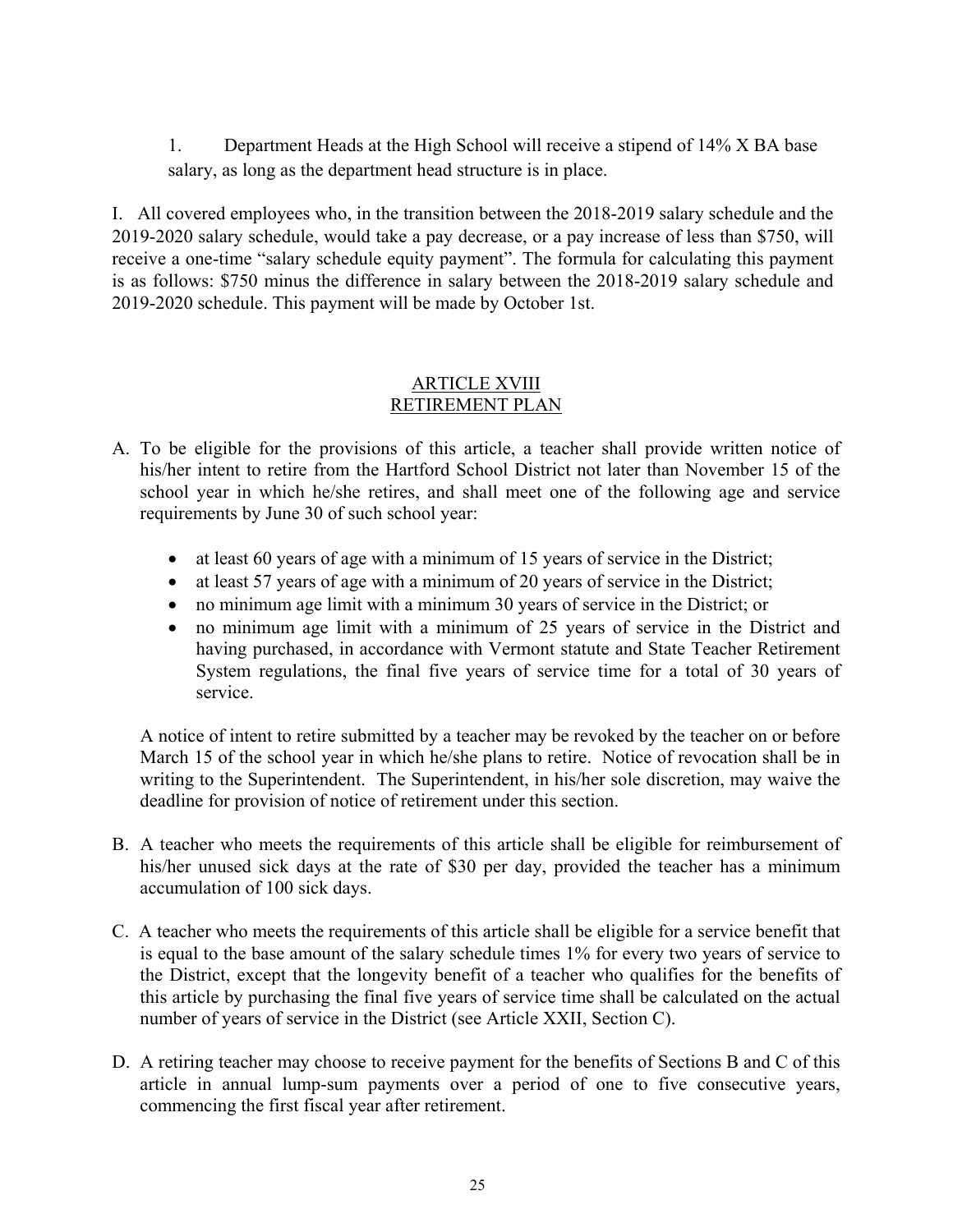- E. In each year that the teacher receives a retirement payment from the District, the District will also reimburse the retiree a portion of his/her costs for the teacher/retiree's medicalinsurance premiums for a single or two-person plan, provided the retiree is receiving medical coverage through the Vermont Teachers' Retirement System. Effective July 1, 2016 and thereafter the District will only reimburse the retiree for a portion of his/her premium costs for a two-person plan if the retiring teacher's spouse is also eligible for full subsidized medical insurance from the Vermont State Teachers' Retirement System (VSTRS). The District will reimburse the teacher for 85% of the teacher's premium cost for the primary plan offered by VSTRS (currently VEHI DUAL Option) or 75% of the teacher's premium cost for the JYMB Plan offered by VSTRS.
- F. Nothing herein shall preclude the Board from making a special one-time early-retirement offering if it sees the need to do so. Such an offering, which will be over and above the regular retirement program, will be made to all teachers in the specified group and only after consultation with the Association. The Board agrees that during the 2015-2016 school year only the deadline (*see Section A*) for providing the notice of retirement required under this Article shall be extended to May 15, and that the benefits provided under this Article shall be available to any eligible teacher providing notice on or before that date.
- G. In the event of the death of the retired employee, the service benefit in Article XVIII C and health insurance benefit in Article XVIII E shall continue and remain in force.
- H. The provisions of this Article XVIII shall expire and sunset in their entirety on June 30, 2021.

#### ARTICLE XIX MEDICAL EXAM/EVALUATION

- A. If the Superintendent of Schools has reason to believe that a staff member's job performance may be impaired by a medical or psychological related health problem, the staff member shall be required to undergo an examination by an appropriate licensed health professional. Said staff member shall be required to present a signed statement from a mutually agreed upon, duly licensed and qualified physician and/or health care provider attesting to the person's physical medical and/or emotional/psychological competence to perform his/her contracted job responsibilities. A staff member shall have the right to present any objections to such a request to the Board within 5 days of the initial request. The Board shall either withdraw or reaffirm the request. Failure to comply with such a request shall be grounds for dismissal.
- B. All reports from health care providers shall be treated as confidential and shared only with those staff members who, in the judgment of the Superintendent, have a need to be informed.
- C. In all cases where the costs of the medical examination are not paid for by health insurance, the Hartford School District shall pay for the exam.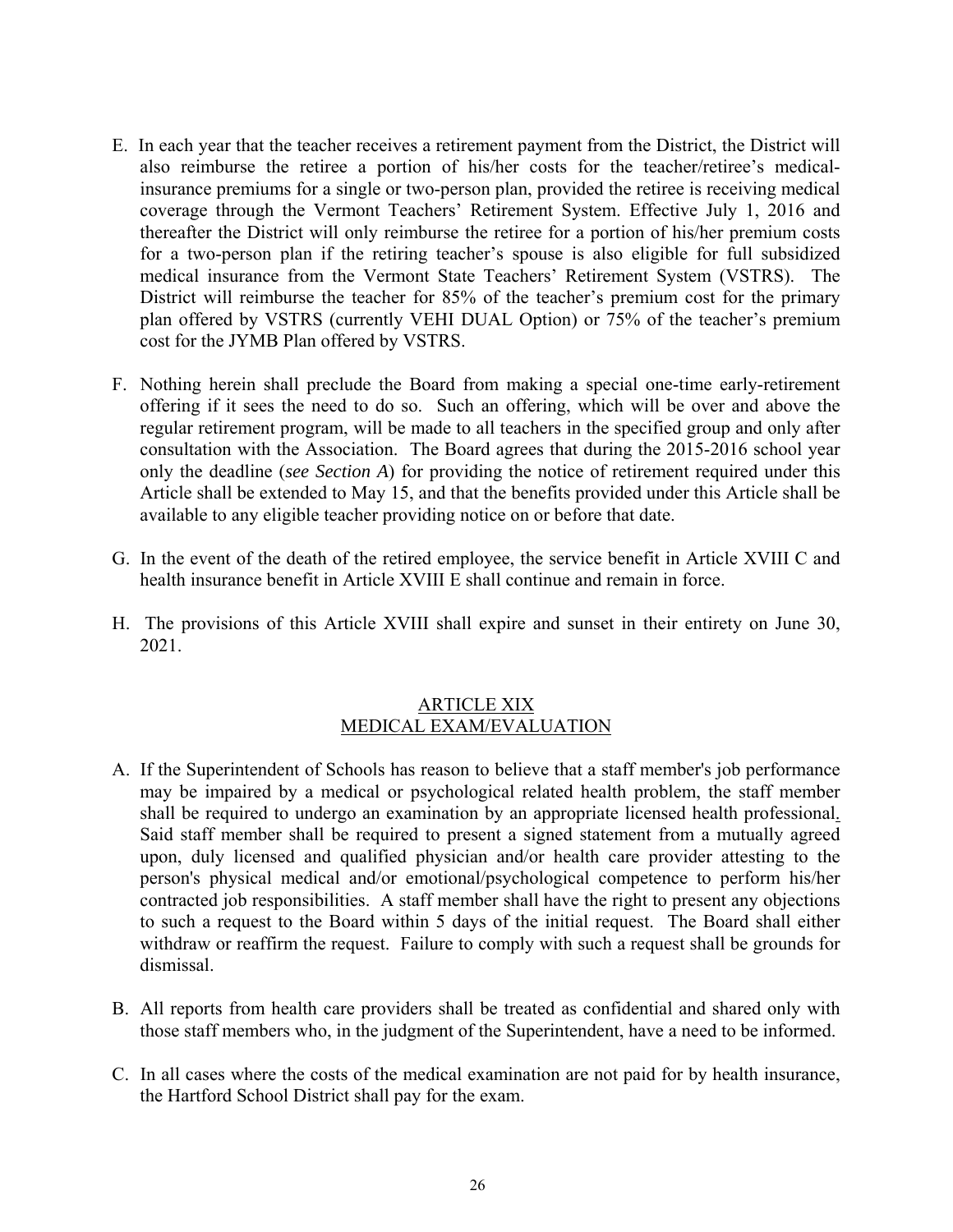- D. Criteria: A lessening of one's job performance that may be caused by a condition detectable through a medical examination or psychological evaluation. Indications may include, but are not necessarily limited to such factors as: a pattern of absences over a period of time; a series of related complaints concerning a teacher's behavior from students, parents and/or colleagues; and/or a significant and unexplained change in one's job performance.
- E. Records: A report form will be developed indicating 1) if the employee is medically or psychologically able to perform one's duties; 2) if treatment is recommended in order to resolve the medical or psychological issue; and 3) if so, whether the employee complying with the treatment recommendation. This report form would become part of the teacher's confidential HIPPA personnel file only.
- F. Decisions: All decisions will be based upon the teacher's job performance and ability to fulfill his/her job-related responsibilities. Such decisions can be grieved to the extent that all performance-based decisions can be grieved.

## ARTICLE XX NECESSITY OF VOTER APPROVAL

- A. All provisions of this contract which provide for the payment of wages or other forms of financial remuneration as conditions of employment shall become operative only upon approval of the school budget as initially submitted by the Board at the regular Annual School Meeting. In the event that the budgetary sum ultimately voted, whether at the regular Annual Town School Meeting, or by any subsequent ballot, is in an amount less than that initially requested by the Board at the regular Annual Town School Meeting, the Board shall reserve the right to make such adjustments as it deems necessary and proper in all line items of the budget in order to operate the Hartford School District within the budgetary sum so voted.
- B. It is the Board's intent to strongly consider line items in the budget other than salary and/or fringe benefits should the amount initially requested by the Board be reduced at the regular Annual Town School District Meeting. However, should it seek any changes affecting the economic terms of the negotiated agreement the Board and the Association will renegotiate Articles II, VIII, IX, X, and negotiated increases in XVII and XXII.

#### ARTICLE XXI PERSONNEL REDUCTION

DEFINITION: Reduction in Force: A reduction in the number of employee positions by a school board, accomplished either by attrition, non-renewal, change of job description, layoff, or if a position is vacated and not re-filled.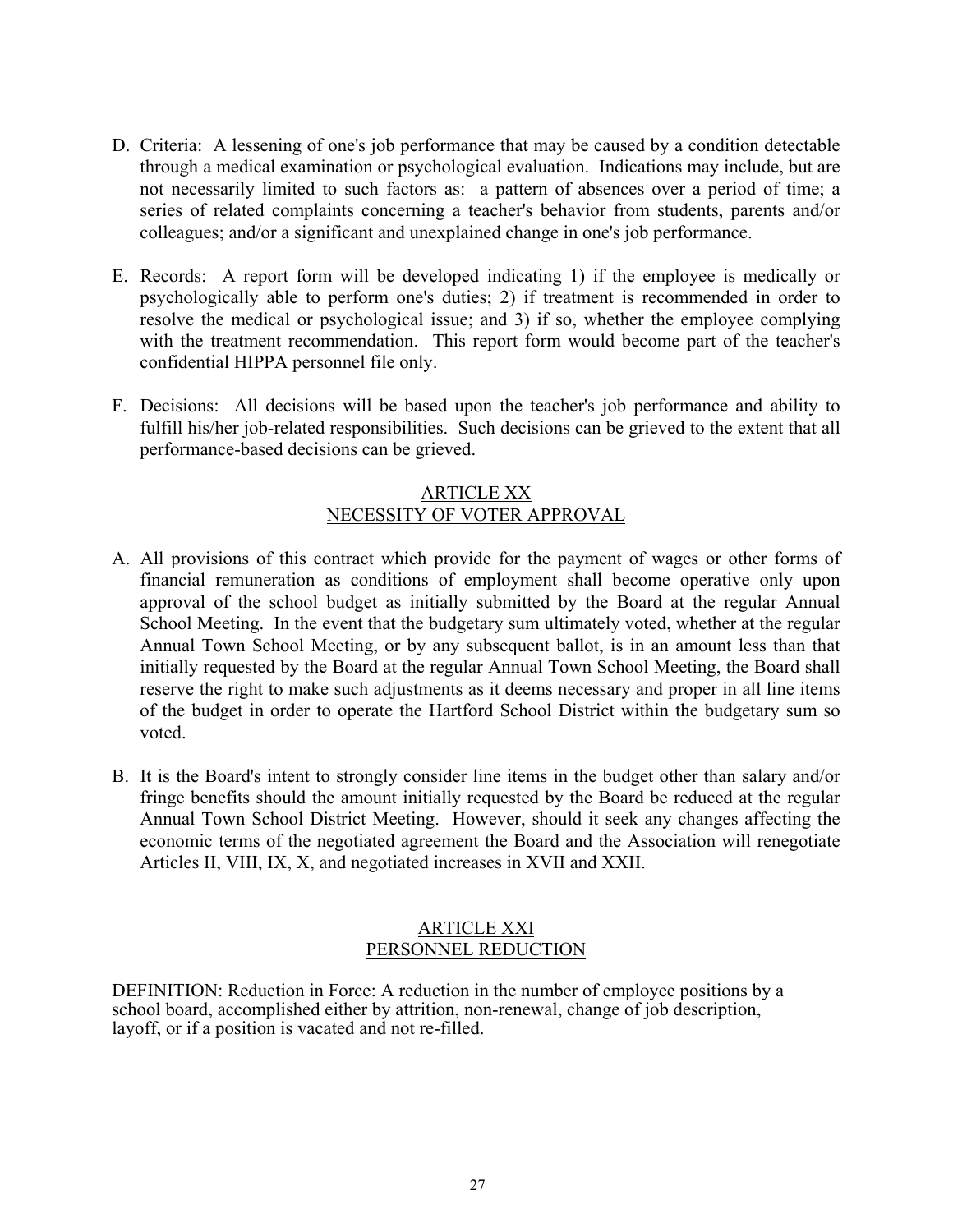- A. Whenever the Board, in the exercise of its sole discretion, finds it necessary to implement a reduction in force and lay off a teacher within the District for the next school year, the layoff procedure noted herein shall be observed.
- B. The Association shall be notified in writing of any contemplated teacher layoffs as early as practicable.
- C. When a teacher is laid off, the teacher will be so notified, in writing by April 15 of the school year prior to the effective date of such lay off. However, if the District's budget is rejected at the annual meeting, the Board shall have the right to lay off teachers even if not previously contemplated. If the Board does lay off teachers after a budget rejection each teacher being laid off shall be notified of his/her layoff up to and including the tenth  $(10<sup>th</sup>)$  work day after the District's annual meeting.
- D. No teacher will be laid off under the provision of this Article if the reduction in staff can be accomplished by normal staff turnover. The teacher to be laid off will be selected based upon the application of his/her seniority within the following layoff categories:
	- 1. EEE.
	- 2. Pre-K
	- 3. Grades  $K 5$  general education classroom teachers (to include K-5 titles positions).
	- 4. Grades  $K 12$  special education teachers.
	- 5. Grades  $K 12$  specialty teachers by assignment (by way of example but not limited to: art, music, physical education, guidance, health, etc.).
	- 6. Grades 6 12 subject teachers by subject of assignment (by way of example but not limited to: math, science, English, social studies, etc.). NOTE: Teachers who were teaching  $6<sup>th</sup>$  grade during the 2009/2010 shall retain seniority rights in the K – 5 general education classroom category if their  $6<sup>th</sup>$  grade position is reduced and they are not licensed/endorsed to teach grades 7 – 12.
	- 7. Technical Center subject teachers by subject of assignment.
- E. If a seniority based reduction in force would result in a situation where the remaining teachers within the layoff category do not possess the proper teaching license/endorsement required to fill the assignment(s) remaining after the reduction the District may reduce the next least senior teacher in the layoff category to avoid this result.
- F. Any teacher who is teaching in two different lay off categories at the time of the layoff shall have seniority rights in both such categories. Such a teacher shall be noted in both layoff categories on the seniority list
- G. Further, if 50% or more of a teacher's assignment was in a different lay off category during the past two (2) school years, the teacher shall have seniority rights in both his/her current and former category (the two school years shall include the school year in which the lay off occurs). Such a teacher shall be noted in both layoff categories on the seniority list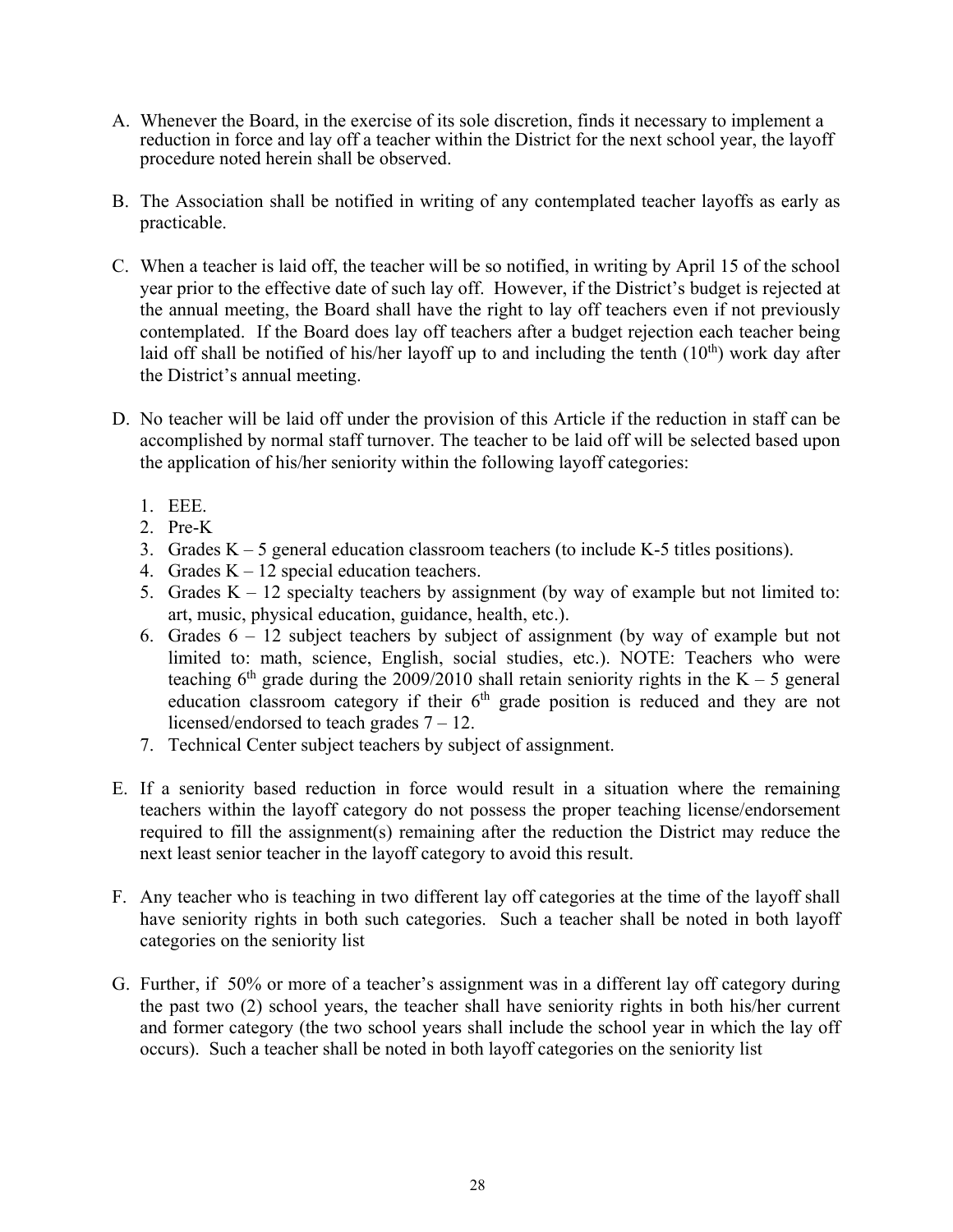- H. For a period of twenty-four (24) months from the effective date of layoff, teachers shall be recalled in the reverse order of layoff to any open position within the layoff category in which they were laid off. When a position becomes open, the Superintendent shall promptly send notification of the open position to the teacher who is eligible for recall by both email and certified mail, and to the HEA President via email. It shall be the responsibility of the teacher to provide the District with his/her current email and mailing address while on layoff. If a teacher so notified fails to accept said position within twenty-one (21) calendar days of the date the notification is sent, the teacher shall be deemed to have declined the position and shall be deemed to have waived all further recall rights. A teacher rehired under the provisions of this Article shall have all previously accrued benefits (including seniority), as of the time of his/her layoff, reinstated as of the date he/she returns to active employment.
- I. Seniority shall be defined as the teacher's most recent period of continuous employment with the District, beginning with the date that the teacher's first individual contract with the District (signed by the teacher) is received by the Superintendent's office. Part-time teachers shall earn seniority on a pro-rata basis (e.g., 0.5 FTE equals one-half year of seniority). Seniority will not be earned/accrued while a teacher is either on lay off or during any unpaid leave of absence lasting the equivalent of one or more school year.
- J. On or before November 1<sup>st</sup> of each school year, the District will provide a seniority list to teachers and the Association. The seniority list will be sorted by teacher within his/her lay off category/teacher as noted in D. The Association may file a challenge to the relative placement of any position on the seniority list. An individual teacher may challenge the relative placement of his/her own position on the seniority list. Any challenge filed by either the Association or an individual teacher must be made in writing, which shall include the basis of the challenge, and submitted to the Superintendent no later than November 15. Failure to submit a challenge will constitute acceptance by teachers and the Association of the relative positions of teachers on the seniority list. The Superintendent (or his/her designee) will review the challenge and a meeting will occur with the teacher or the Association by December 15. The Superintendent (or his/her designee) shall render a decision by January 30. If the challenge is not resolved at the Superintendent level, the Association shall have the right to submit the matter to the American Arbitration Association ("AAA") for hearing under its Expedited Labor Arbitration Rules. If more than one challenge is unresolved, all challenges will be presented to the arbitrator in the same hearing. If a challenge is not filed with the AAA by February 15 it will be considered resolved based on the decision of the Superintendent (or his/her designee).

#### ARTICLE XXII **BENEFITS**

#### A. Health Insurance

Effective January 1, 2019 the school year the District's contribution to the cost of a fulltime teacher's health insurance premium will be equal to 80% of the premium costs for the VEHI Gold CDHP Plan. A full-time teacher electing coverage under the VEHI Gold CDHP Plan or a more expensive group health Plan offered by VEHI will pay the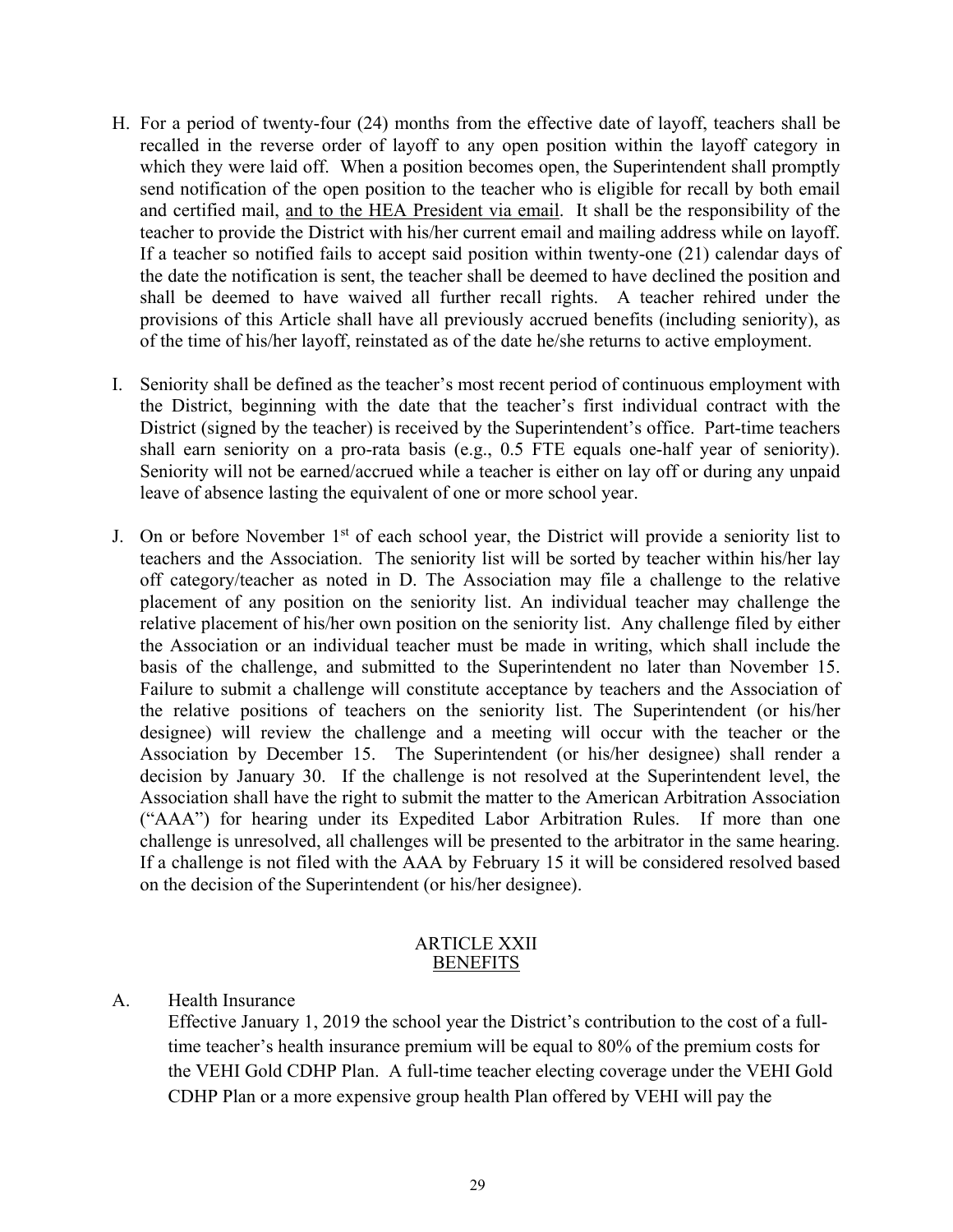difference in premium cost between the cost of the Plan selected by the employee and the amount contributed by the District. A full-time teacher selecting coverage under a less expensive Plan offered by VEHI may apply the District's premium contribution to the cost of the Plan selected in an amount up to but not to exceed the full cost of the annual premium for the Plan selected.

 Employee premium payments will be made by payroll deduction on a pre-tax basis through a Section 125 Plan administered by the employer.

 An eligible teacher may select single, two-person, parent and child(ren) or family coverage under any of the available plans offered by VEHI.

 In addition to the premium contributions referenced above, the District will establish and maintain Health Reimbursement Accounts (HRA) for teachers who select coverage under any of the Plans offered by VEHI. Teachers and the District will share responsibility for the payment of deductibles, co-payments and/or co-insurance required under each Plan offered by VEHI as follows:

 Gold CDHP Plan: Maximum out of pocket (OOP) costs of \$2,500 single coverage, \$5,000 other coverages. Teachers are responsible for the first \$400 of OOP costs required for single coverage, the first \$800 for two persons or parent-child coverage and the first \$1,000 for family coverage. The District will fund the remaining OOP costs of \$2,100 (single coverage), \$4,200 two persons or parent child coverage and \$4,000 family coverage through a Health Reimbursement Account (HRA).

 Platinum Plan: Maximum out of pocket (OOP) costs of \$2,800 single coverage, \$5,600 other coverages. Teachers are responsible for the first \$400 of OOP costs required for single coverage, the first \$800 for two persons or parent-child coverage and the first \$1,000 for family coverage. The District will fund the next OOP costs of \$2,100 (single coverage), \$4,200 two persons or parent child coverage and \$4,000 family coverage through a Health Reimbursement Account (HRA). Teachers will then be responsible for the last \$300 of OOP costs required for single coverage, the last \$600 for two persons or parent-child coverage and the last \$600 for family coverage.

Gold Plan: Maximum out of pocket (OOP) costs of \$3,100 single coverage, \$6,200 other coverages. Teachers are responsible for the first \$400 of OOP costs required for single coverage, the first \$800 for two persons or parent-child coverage and the first \$1,000 for family coverage. The District will fund the next OOP costs of \$2,100 (single coverage), \$4,200 two persons or parent child coverage and \$4,000 family coverage through a Health Reimbursement Account (HRA). Teachers will then be responsible for the last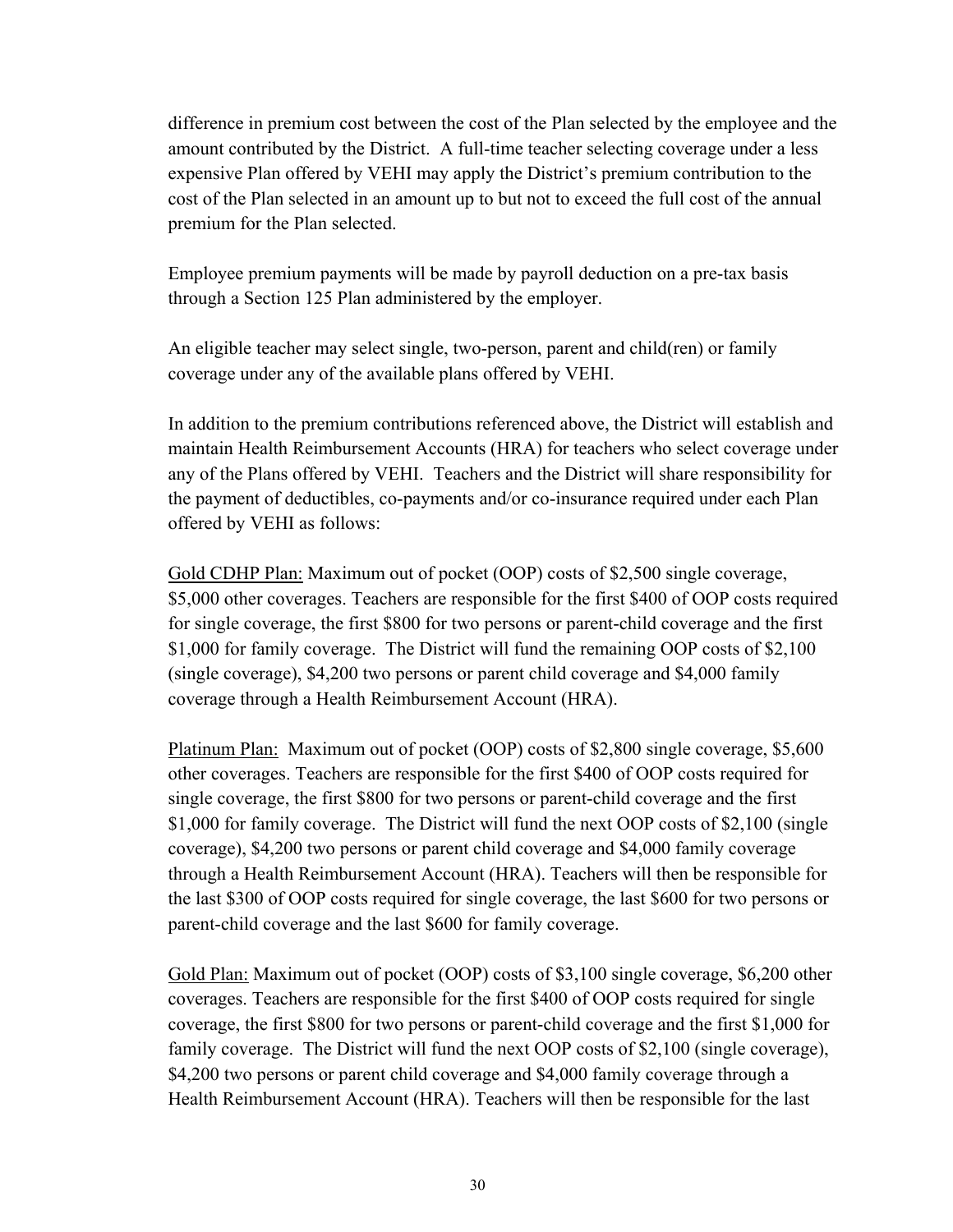\$600 of OOP costs required for single coverage, the last \$1,200 for two persons coverage or parent-child coverage and the last \$1,200 for family coverage.

 Silver Plan: Maximum out of pocket (OOP) costs of \$4,000 single coverage, \$8,000 other coverages. Teachers are responsible for the first \$400 of OOP costs required for single coverage, the first \$800 for two persons or parent-child coverage and the first \$1,000 for family coverage. The District will fund the next OOP costs of \$2,100 (single coverage), \$4,200 two persons or parent child coverage and \$4,000 family coverage through a Health Reimbursement Account (HRA). Teachers will then be responsible for the last \$1,500 of OOP costs required for single coverage, the last \$3,000 for two persons or parent-child coverage and the last \$3,000 for family coverage.

 Funds in the HRA will be available and may be used solely to pay for qualified medical and prescription drug expenses that track towards the annual deductible, co-payment or co-insurance expenses required by the Plan selected. The District will be responsible for the administrative costs of operating the HRA plan. Any substantive or procedural issue related to the operation or administration of the HRA Plan not specified herein is left to the discretion of the District.

 The District's contribution toward premium costs will be pro-rated for part time teachers who are eligible to join the group health insurance plan.

 Payments for eligible OOP charges incurred will be made automatically to the Provider; the District may also issue debit cards to facilitate such payments. The Parties understand and agree that the use of debit cards and automatic payment options to pay for a teacher's OOP obligations are only available in cases where the teacher has established a Flexible Spending Account (FSA) from which payment for the teacher's share of OOP payments can be made.

 Unspent funds in the HRA will not rollover or accumulate from year to year, but will revert to the District, subject to a ninety (90) day run out period.

 The District will be responsible for the administrative costs of operating the HRA plan. Any substantive or procedural issue related to the operation or administration of the HRA Plan not specified herein is left to the discretion of the District.

If, during the life of this Agreement, either the State of Vermont or the federal government mandates a public funding mechanism for health insurance which requires the participation of the Board and its employees, including but not limited to a payroll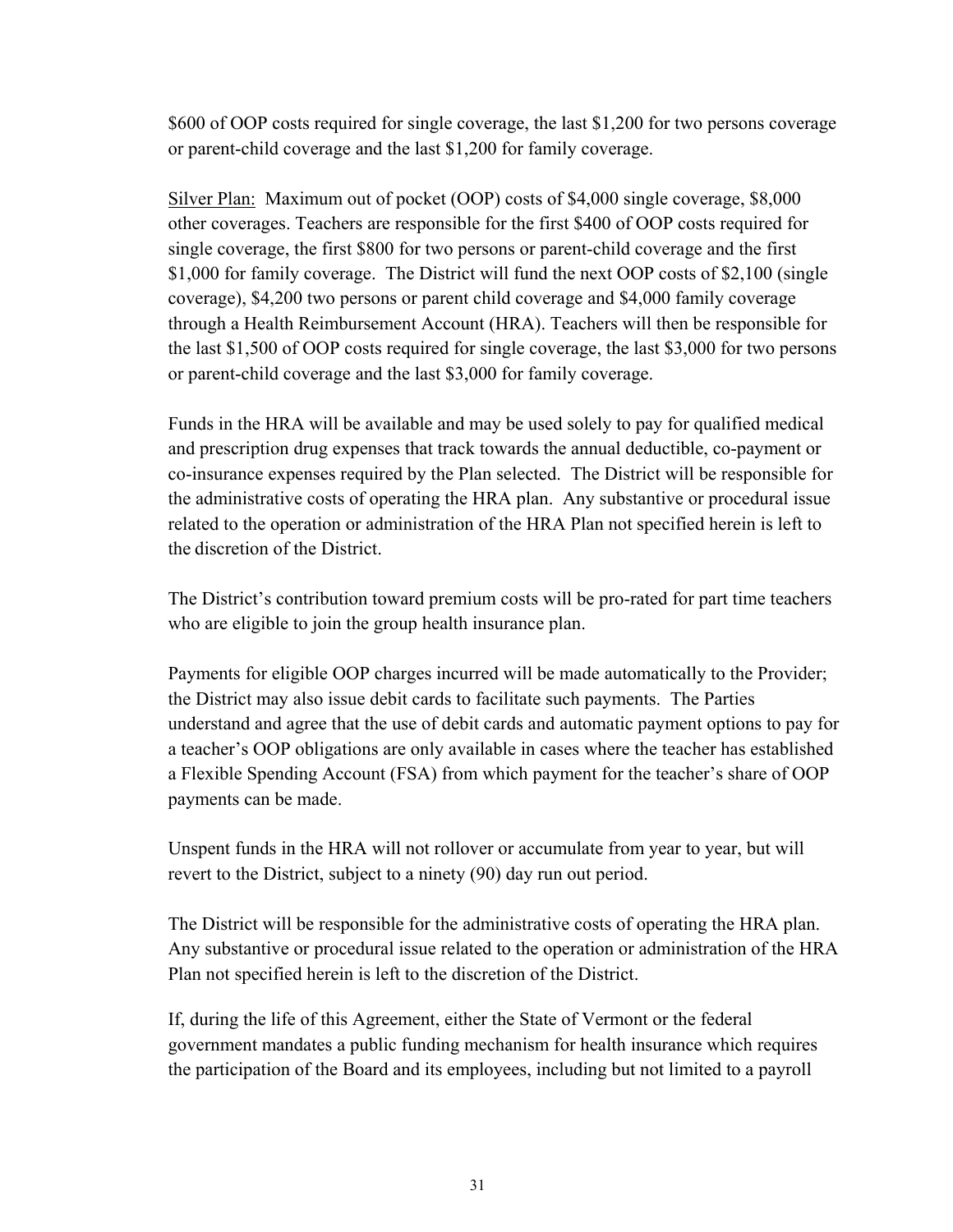tax on employers and/or employees, the Parties agree to reopen negotiations on the subject of health insurance.

For teachers starting employment at the beginning of the school year, insurance coverage shall commence September 1st. For teachers leaving the system at the end of the school year, benefits will cease August 31st, except as provided under the provisions of COBRA.

- B. Life Insurance The District will pay the cost of a \$25,000.00 term life insurance policy for each teacher.
- C. Course Reimbursement
- 1. Each teacher shall be eligible for reimbursement or pre-payment in an amount not to exceed the value of six (6) UVM graduate level credits. Teachers may seek reimbursement for course work approved by the local standards board (LSB) in accordance with mutually acceptable guidelines pertaining to the present LSB program. Reimbursement and/or pre-payment shall be made for courses or workshops approved by the Superintendent or designee. If the Superintendent disagrees with the decision of the LSB the Superintendent shall state his or her reasons in writing.

The Superintendent or designee may approve undergraduate level courses for reimbursement or pre-payment in appropriate circumstances. The Superintendent may approve reimbursement for courses or workshops which are not approved for advancement across columns on the salary schedule.

- 2. Course reimbursement will be paid only to those teachers who receive a grade of B or better or who receive a pass in a pass/fail course or those who successfully complete an LSB approved workshop.
- 3. The District will employ a purchase-order system that may be used by teachers taking courses that are offered by the district or at institutions that are willing to accept a purchase order in lieu of payment at the time of enrollment. The system will include provisions for recovering costs in the event that a teacher becomes ineligible for course reimbursement.
- D. Personal Injury

Whenever a teacher is absent from school as a result of injury incurred in the course of the teacher's employment and said injury is compensable under Workers' Compensation, the Board shall pay to such teacher the difference between the Workers' Compensation benefits and the applicable daily teacher rate for up to six (6) calendar months with no charge to sick leave or other benefit, thereafter the difference to be paid and charged pro rata only to the extent of the teacher's available sick leave. The District will credit the staff member any use of sick days, directly related to the incident, during the Workers' Compensation grace period.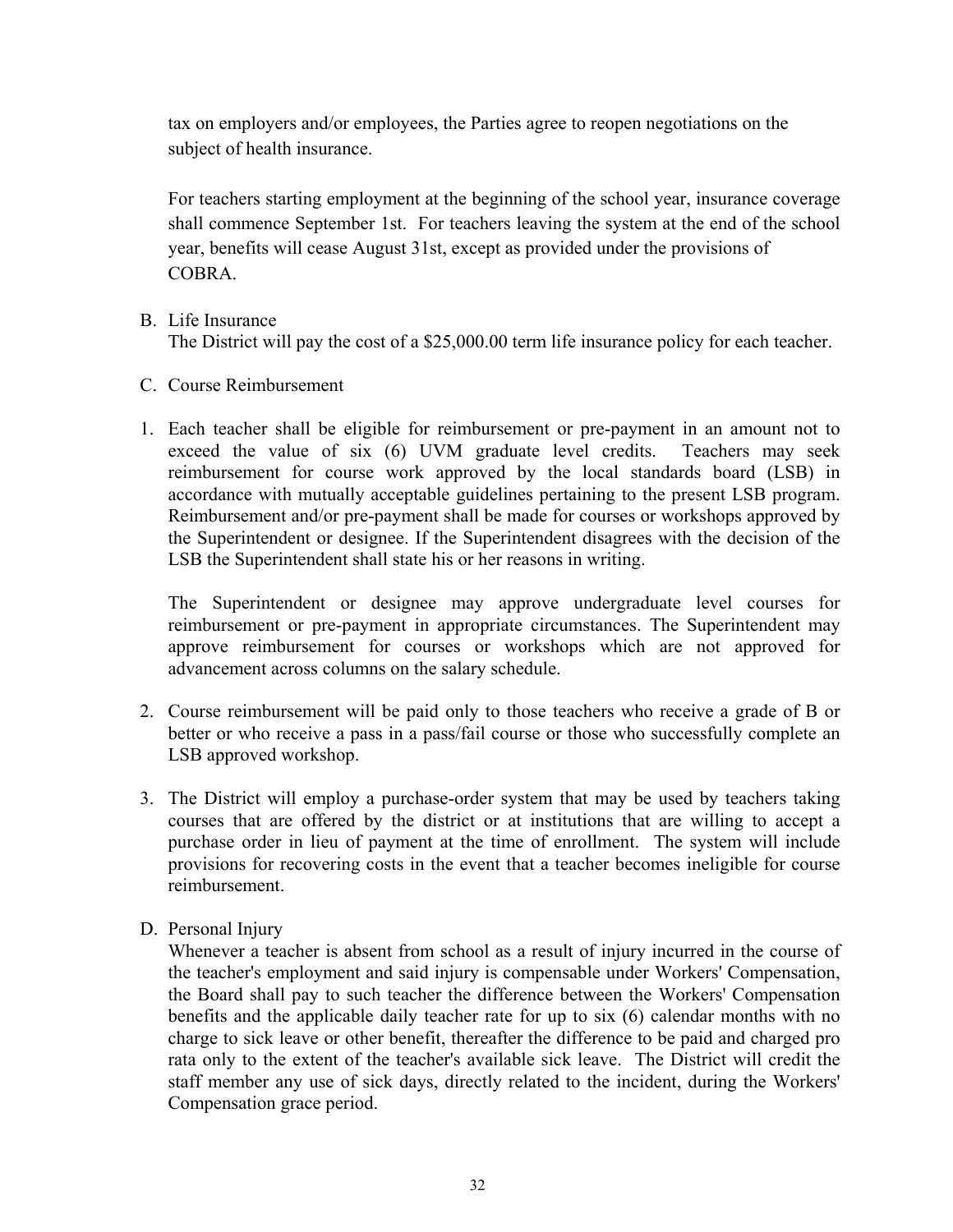### E. Dental

The Board agrees to pay for 100% of family, dual or single premium costs of Delta Dental Plan XI. The Board agrees to provide prorated dental benefits to part-time teachers. The District and Association agree to consider other plan options or providers, provided the alternatives offer comparable coverage at a lower cost.

## F. Long-term Disability

The Board agrees to provide a disability insurance policy provide payment of two-thirds of the teacher's salary up to a maximum monthly benefit of \$5,000 at the end of elimination period of 90 consecutive calendar days.

## G. Part-time Teachers

A part-time teacher will receive benefits afforded other teachers on a pro-rata basis. Parttime teachers are responsible to contribute their portion of any benefit for which a cost is accrued. Part-time teachers are subject to the eligibility rules of the insurance carrier, when applicable.

#### H. Section 125 Plan

The District shall maintain a Section 125 plan that complies with Internal Revenue Service regulations for the purpose of having pre-tax income deducted to pay for the teacher's share of medical-insurance premium costs. A teacher may, at his/her discretion, also have pre-tax deductions made in accordance with the Section 125 plan for reimbursement of eligible medical and dependent-care expenses.

## I. Tax-sheltered Annuities

Individual teachers may make voluntary contributions through payroll deduction to a 403B Plan adopted and maintained by the District. A list of the Hartford School District approved 403B plan vendors is available at the Superintendent's office.

#### ARTICLE XXIII ASSOCIATION DUES

Dues Deduction: The Board agrees to deduct professional from each regular pay period of any employee who authorizes the Board to do so through a signed authorization. The amount of each employee's Association dues shall be withheld in fifteen (15) equal installments from the first fifteen (15) salary payments to be paid by the employee commencing with the second payroll in October of the year for which said dues are to be paid. The Association will give the Board written certification with respect to the amount to be withheld within ten (10) days prior to the first deduction. The Superintendent's office will remit to the Association the total amount withheld from all employees within thirty (30) days of each withholding date. The Association shall indemnify the District and hold it harmless against any and all claims, demands, suits, attorney's fees, costs or other forms of liability that may arise out of, or by reason of, any action taken by the District for the purpose of complying with the provisions of this section.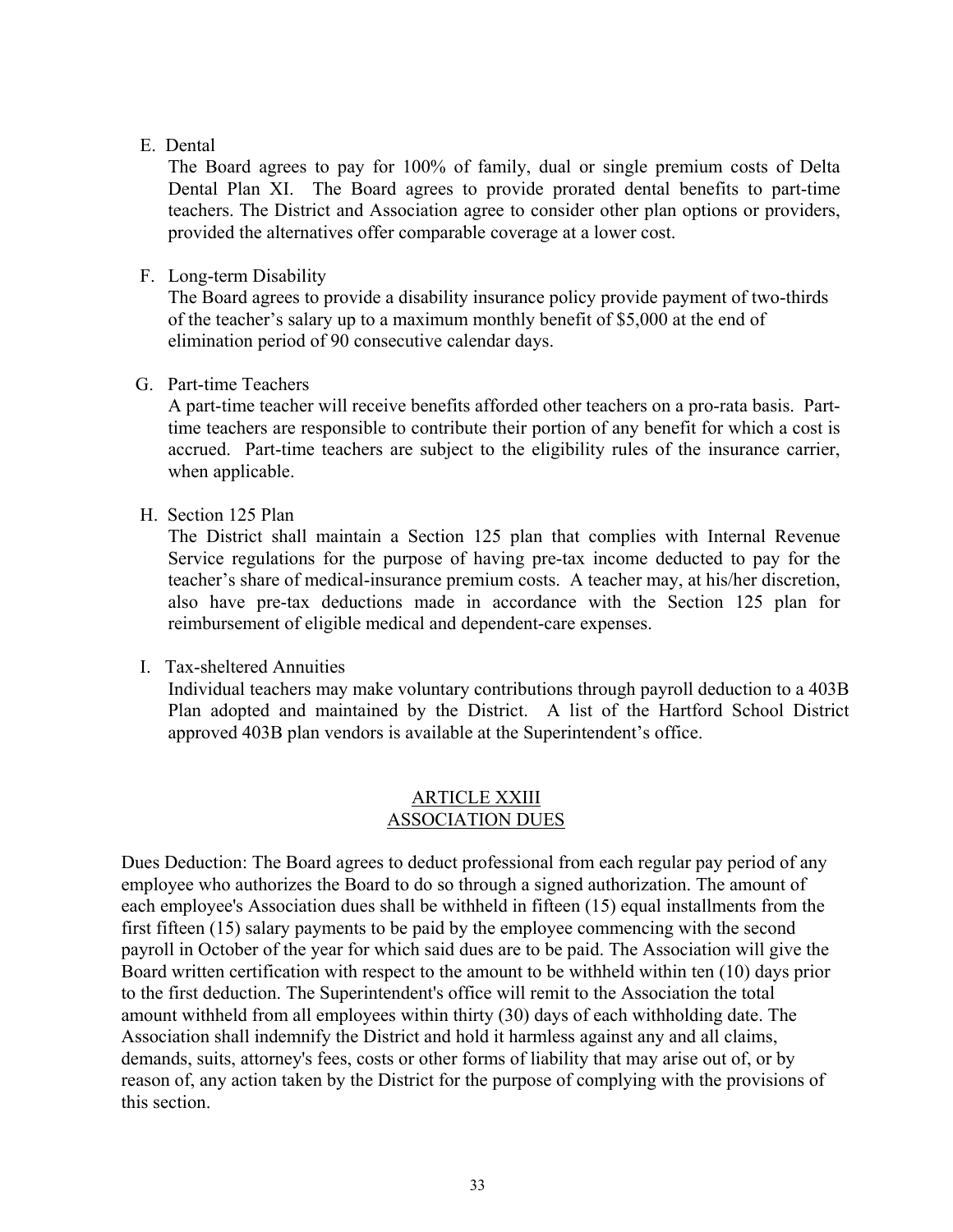#### ARTICLE XXIV PRINTING AND DISTRIBUTION

- A. A searchable PDF copy of the Negotiated Agreement will be available on-line at the District website. The District will provide a printed copy of the Negotiated Agreement to new teachers at the time they sign a contract. As necessary, teachers may request a printed copy from the Office of the Superintendent.
- B. A copy of the contract will be placed in each school library. In the event there is not a library in the building, the contract will be placed in a central location in the building.

#### ARTICLE XXV DURATION OF AGREEMENT

- A. This agreement shall, except as otherwise expressly provided herein, become effective July 1, 2019, or upon ratification, whichever date is later.
- B. This agreement shall continue in full force and be effective until June 30, 2020, and it shall be automatically renewed and continued in effect from year to year thereafter unless written notice of termination is given by either party to the other on or before October 15, 2019 of the school year in which the contract expires. However, this agreement may be extended from time to time beyond its expiration date by mutual agreement in writing of the representative of the School District and the Hartford Education Association.

#### SIGNATURES

In witness, whereof, the parties agree to be bound by this agreement as evidenced by the signatures below:

Hartford Board of School Directors

Hartford Education Association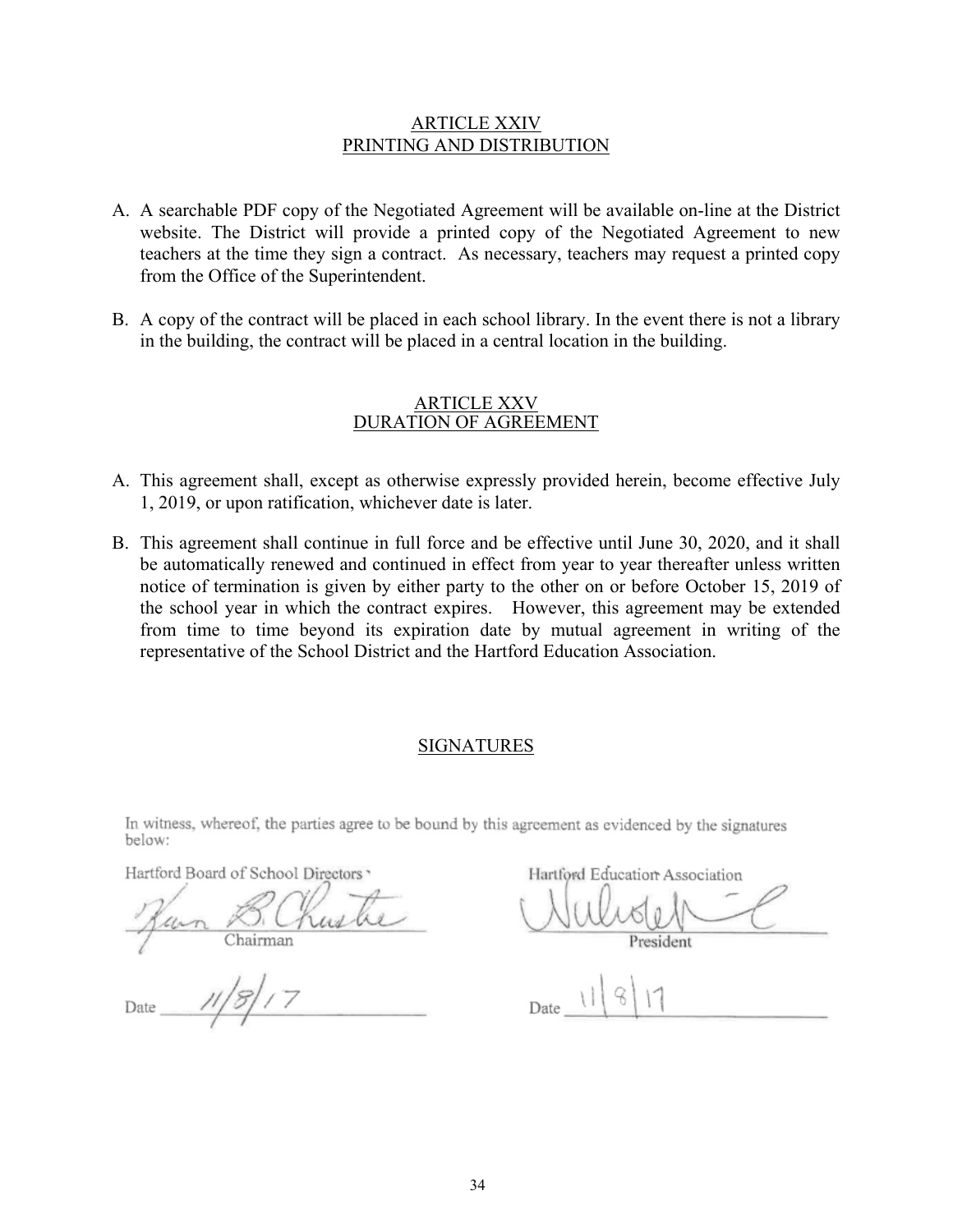# Appendix 1A

|              |           |              |              |              |        |        | <b>MA+45/C</b> |                  |
|--------------|-----------|--------------|--------------|--------------|--------|--------|----------------|------------------|
| Step         | <b>BA</b> | <b>BA+15</b> | <b>BA+30</b> | <b>BA+45</b> | MA     | MA+    | AS/2ND         | <b>Doctorate</b> |
| A            | 42,832    | 43,560       | 44,288       | 45,016       | 45,745 | 46,473 | 47,201         | 47,929           |
| B            | 44,374    | 45,128       | 45,883       | 46,637       | 47,391 | 48,146 | 48,900         | 49,654           |
| $\mathbf C$  | 45,916    | 46,696       | 47,477       | 48,258       | 49,038 | 49,819 | 50,599         | 51,380           |
| D            | 47,458    | 48,265       | 49,071       | \$49,878     | 50,685 | 51,492 | 52,299         | 53,105           |
| Е            | 49,000    | 49,833       | 50,666       | \$51,499     | 52,332 | 53,165 | 53,998         | 54,831           |
| F            | 50,542    | 51,401       | 52,260       | \$53,119     | 53,979 | 54,838 | 55,697         | 56,556           |
| G            | 52,084    | 52,969       | 53,855       | \$54,740     | 55,625 | 56,511 | 57,396         | 58,282           |
| н            | 53,626    | 54,537       | 55,449       | \$56,361     | 57,272 | 58,184 | 59,095         | 60,007           |
| $\mathbf{I}$ |           | 56,105       | 57,043       | \$57,981     | 58,919 | 59,857 | 60,795         | 61,733           |
| J            |           | 57,674       | 58,638       | \$59,602     | 60,566 | 61,530 | 62,494         | 63,458           |
| К            |           | 59,242       | 60,232       | \$61,222     | 62,213 | 63,203 | 64,193         | 65,183           |
| L            |           | 60,810       | 61,826       | \$62,843     | 63,859 | 64,876 | 65,892         | 66,909           |
| M            |           | 62,378       | 63,421       | \$64,464     | 65,506 | 66,549 | 67,592         | 68,634           |
| $\mathsf{N}$ |           | 63,946       | 65,015       | \$66,084     | 67,153 | 68,222 | 69,291         | 70,360           |
| O            |           | 65,514       | 66,610       | \$67,705     | 68,800 | 69,895 | 70,990         | 72,085           |
| P            |           | 67,083       | 68,204       | \$69,325     | 70,447 | 71,568 | 72,689         | 73,811           |
| Q            | 67,503    | 68,651       | 69,798       | \$70,946     | 72,093 | 73,241 | 74,389         | 75,536           |

# **SALARY SCHEDULE FOR 2019-2020**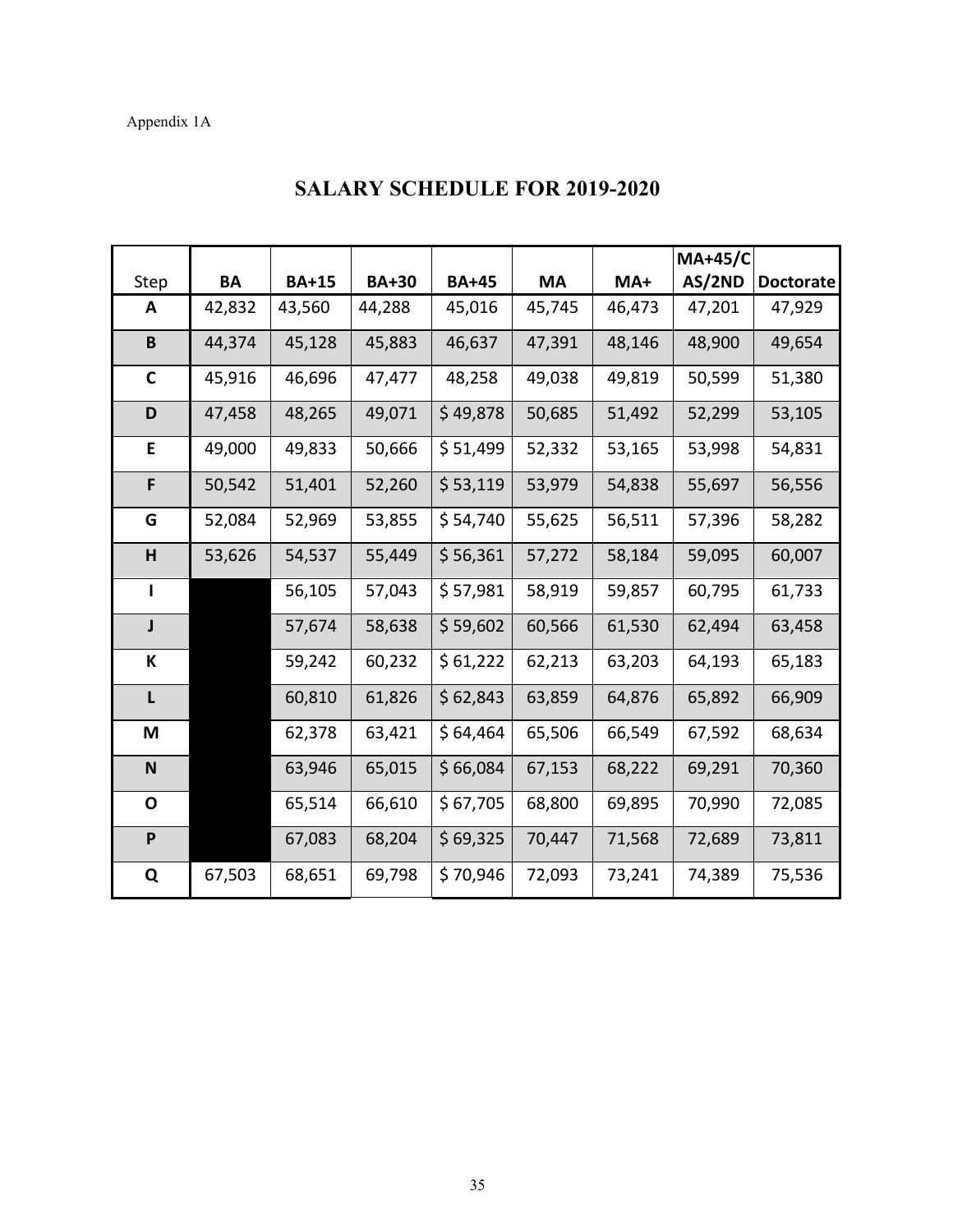## **Appendix 2A Extra-Curricular Philosophy**

The Hartford School District recognizes the need for comprehensive student activities outside of regular school hours to enhance curriculum, content learning outcomes, and transferable skills. Extra-curricular activities provide new learning experiences, develop a greater sense of belonging within the community, and allow students the opportunity to develop socially, intellectually, emotionally, and physically. The Hartford School District believes the successful operation of any extra-curricular program is dependent upon the formation of sound policy and clear guidelines. These elements provide the extra-curricular programs with a sound base which allows for flexibility due to changing needs and still functions within the framework of the educational and organizational policies of the Hartford School Board and the state of Vermont.

Note: For a complete list of current Extra-Curricular positions please visit the school district website at hsdvt.com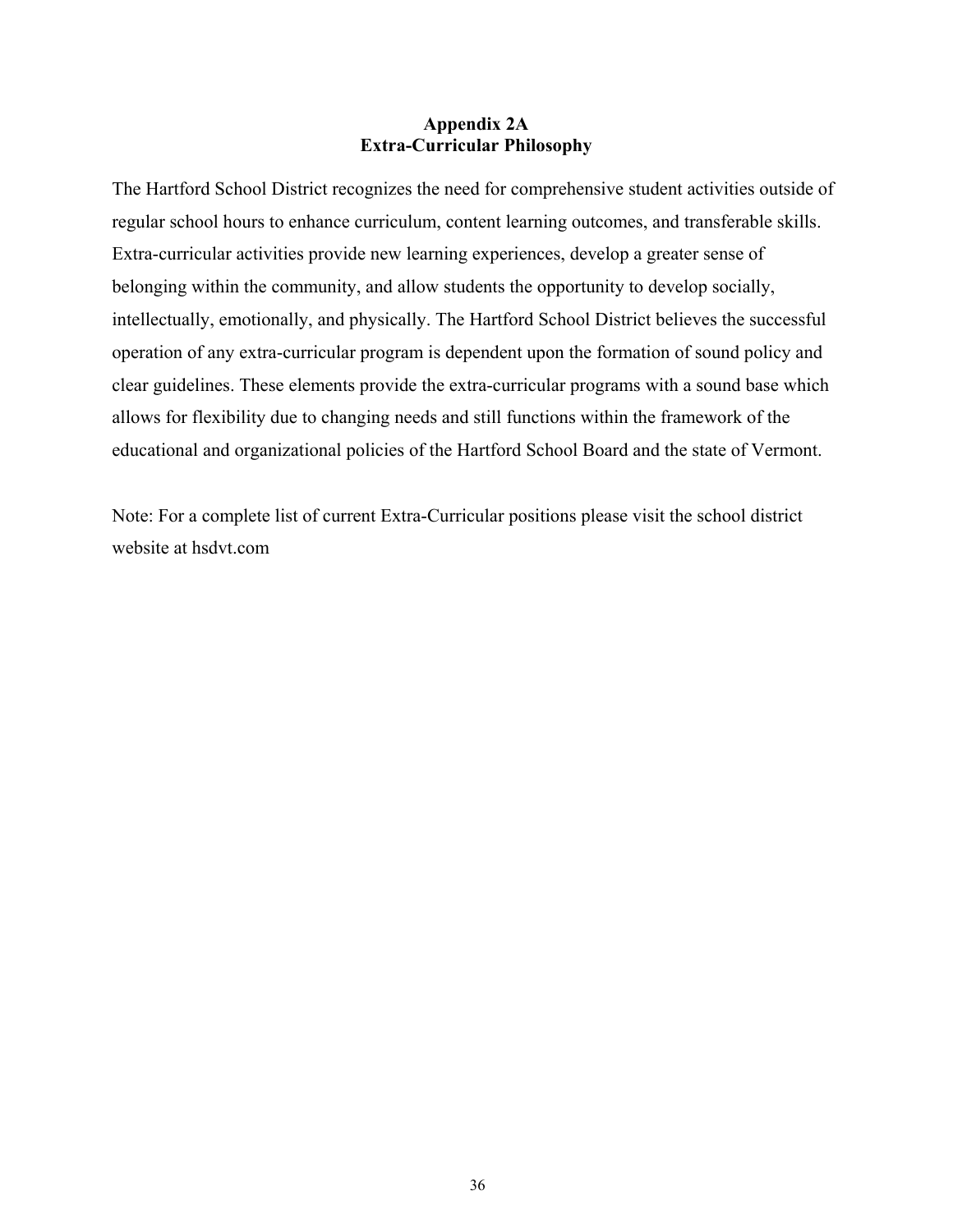# **Appendix 2B Extra-Curricular Procedures**

# **Procedures for adding a stipended position:**

- 1. Staff member brings written extra-curricular job description form to the building principal for consideration before October 1st of the current fiscal year.
- 2. Building principal accepts or declines the proposal.
- 3. Once accepted, the proposal is sent to the extra-curricular committee for consideration (final disposition for the creation of a position rests solely with the board).
- 4. New positions are assessed using the extra-curricular stipends rubric\* (more consideration is given to time and visibility than to risk and travel) and placement on the compensation schedule is determined.

# *\*The criteria on this rubric is meant to be a guide for placement. Final disposition of the placement, payment, and maintenance of the position itself rests solely with the board.*  **Procedures for maintaining current stipended position:**

- 1. The extra-curricular committee reviews each placement on the rubric on an annual basis and updates the master list to account for any possible changes.
- 2. Stipended positions have job descriptions which include expected deliverables. Stipended positions will be evaluated by the building administrator (or their designee) at the conclusion of the activity and prior to final payment.
- 3. The administrator will determine if a subsequent contract will be issued for the following year based on the annual performance evaluation and available funds.
- 4. Open positions are immediately communicated (by the building principal) to the SOS and posted on the in-house postings.

# **Procedures for evaluation:**

- 1. The building principal meets with the staff member at the completion of the stipended activity.
- 2. The building principal and staff member review the job descriptions and expected deliverables.
- 3. Determination of final payment following completion of deliverables.

# **Procedures for changing level or removing a stipended position from the schedule:**

- 1. After evaluation procedures are followed, the building principal recommends a change in stipend level, or removal of position based on evaluation outcomes.
- 2. Recommendation for removal is forwarded to the extra-curricular committee for their consideration.
- 3. The extra-curricular committee makes a recommendation to the superintendent and final disposition rests solely with the board.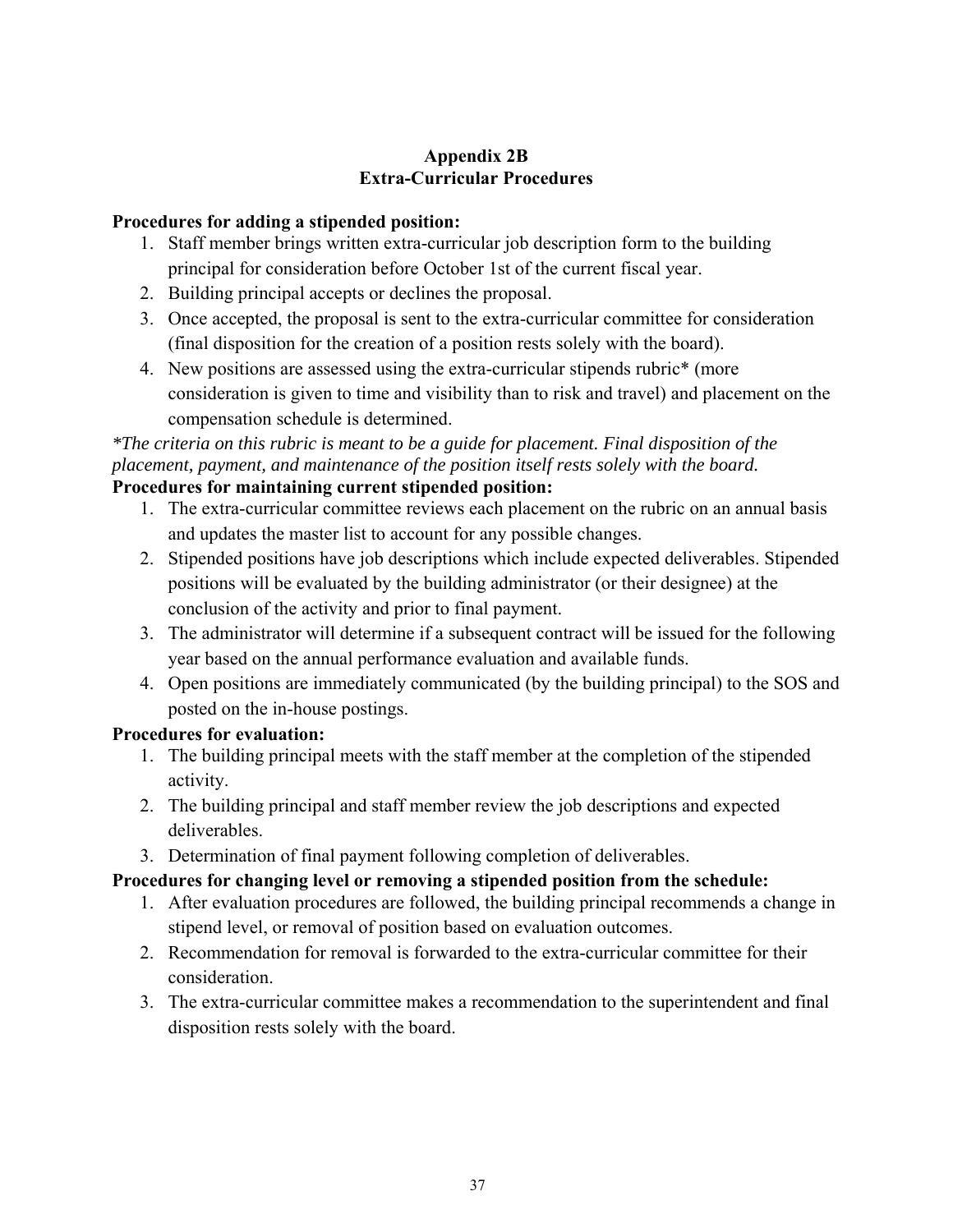# **Appendix 2C Extra-Curricular Rubric**

| (% of base salary) | 6.6%                                                | 4.8%                                            | 3.3%                                                                               | $2.0\%$                                | 1.0%                                  |
|--------------------|-----------------------------------------------------|-------------------------------------------------|------------------------------------------------------------------------------------|----------------------------------------|---------------------------------------|
|                    |                                                     |                                                 |                                                                                    |                                        |                                       |
|                    | Level 1                                             | <b>Level 2</b>                                  | Level 3                                                                            | Level 4                                | Level 5                               |
| <b>STIPEND</b>     | \$2827                                              | \$2056                                          | \$1413                                                                             | \$857                                  | \$428                                 |
| TIME (yearly)      | School year $(\sim 10$<br>months)                   | <b>Multiple Trimesters</b><br>$(\sim 8$ months) | Semester or less $($ $\sim$ 6<br>months)                                           | Trimester or less $(\sim4)$<br>months) | Quarter or less $(\sim 2)$<br>months) |
| TIME (daily)       | Daily                                               | Weekdays                                        | Multiple days a<br>week                                                            | Two or fewer days a<br>week            | Weekly or less                        |
| <b>VISIBILITY</b>  | High visibility to community                        |                                                 |                                                                                    | Some Visibility to community           | Limited visibility to<br>community    |
| <b>RISK</b>        | Direct and constant student supervision<br>required |                                                 | Moderate level of supervision required /<br>moderate level of student independence |                                        | High level of student<br>independence |
| <b>TRAVEL</b>      | Frequently off-site                                 |                                                 |                                                                                    | Rarely off-site                        | Never off-site                        |

\*More consideration is given to time and visibility than to risk and travel.

\*The criteria on this rubric is meant to be a guide for placement and final disposition of the placement, payment, and maintenance of the position itself rests solely with the Board.

\*On an annual basis, the list of Extra-Curricular Positions and their placement on the Rubric will be made available by the Superintendent.

| <b>Definitions of Terms</b> |                                                                                                                                               |  |
|-----------------------------|-----------------------------------------------------------------------------------------------------------------------------------------------|--|
| <b>Term</b>                 | <b>Explanation</b>                                                                                                                            |  |
| <b>Time</b>                 | Length of activity in both calendar year (semester, etc.), number of meetings (daily, once a week, etc.), and meeting<br>length/duration.     |  |
| <b>Visibility</b>           | Exposure to media outlets, culminating event in which the public attends, attendance of community members, and<br>community profile/exposure. |  |
| <b>Risk</b>                 | Responsibility based on level of student independence demonstrated and level of student supervision required.                                 |  |
| <b>Travel</b>               | Off-site (distance dependent)                                                                                                                 |  |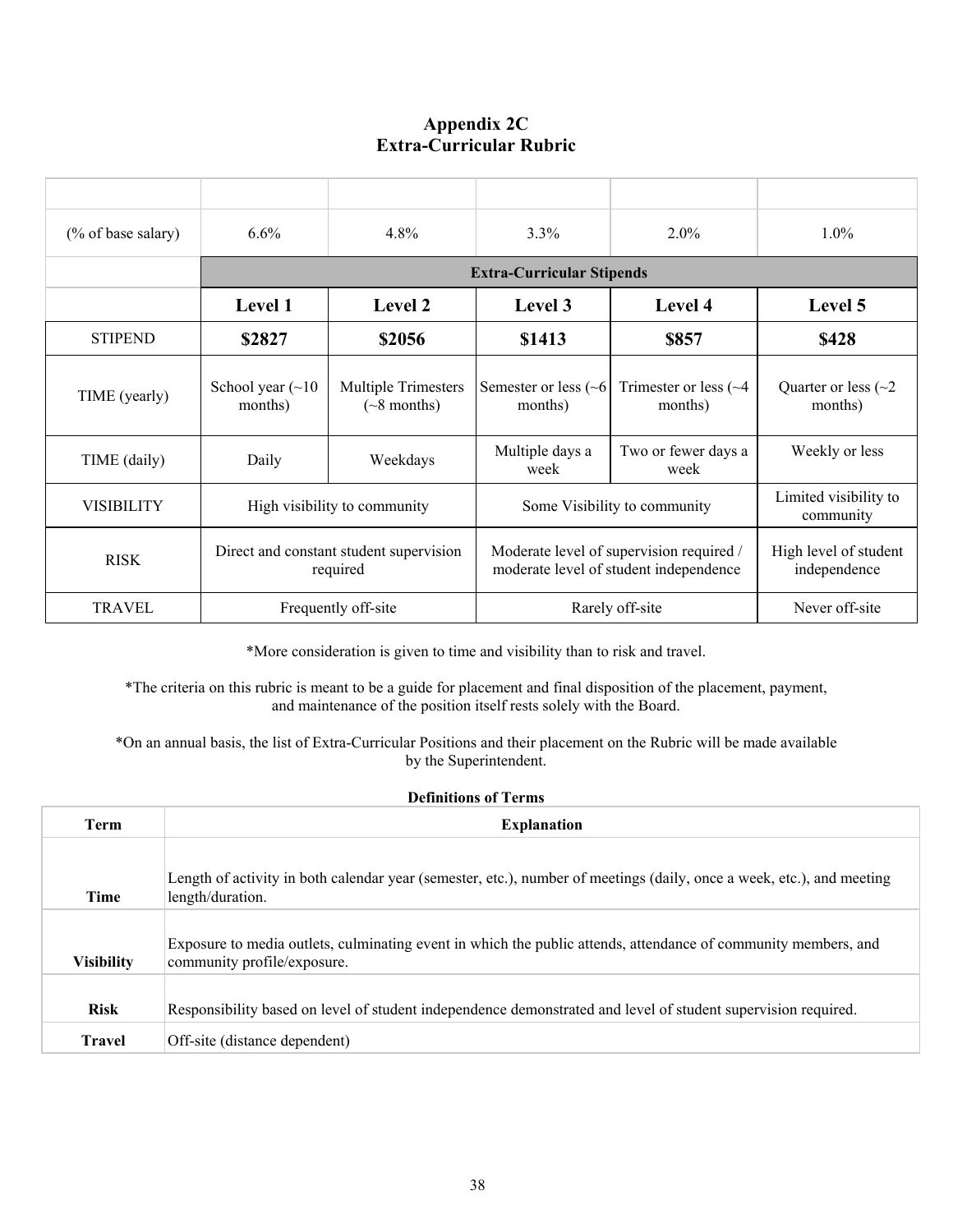## **Appendix 2D Additional Activity Funding**

Teachers seeking financial support for innovative opportunities for students which are not currently on the extra-curricular stipend schedule are encouraged to seek funding from their building-level principal. Funds from the principal's budget will be available to support these requests on a discretionary basis. The process for making requests will be determined by the administration. Priority will be given to requests that further the school's mission and align with the district's action plan.